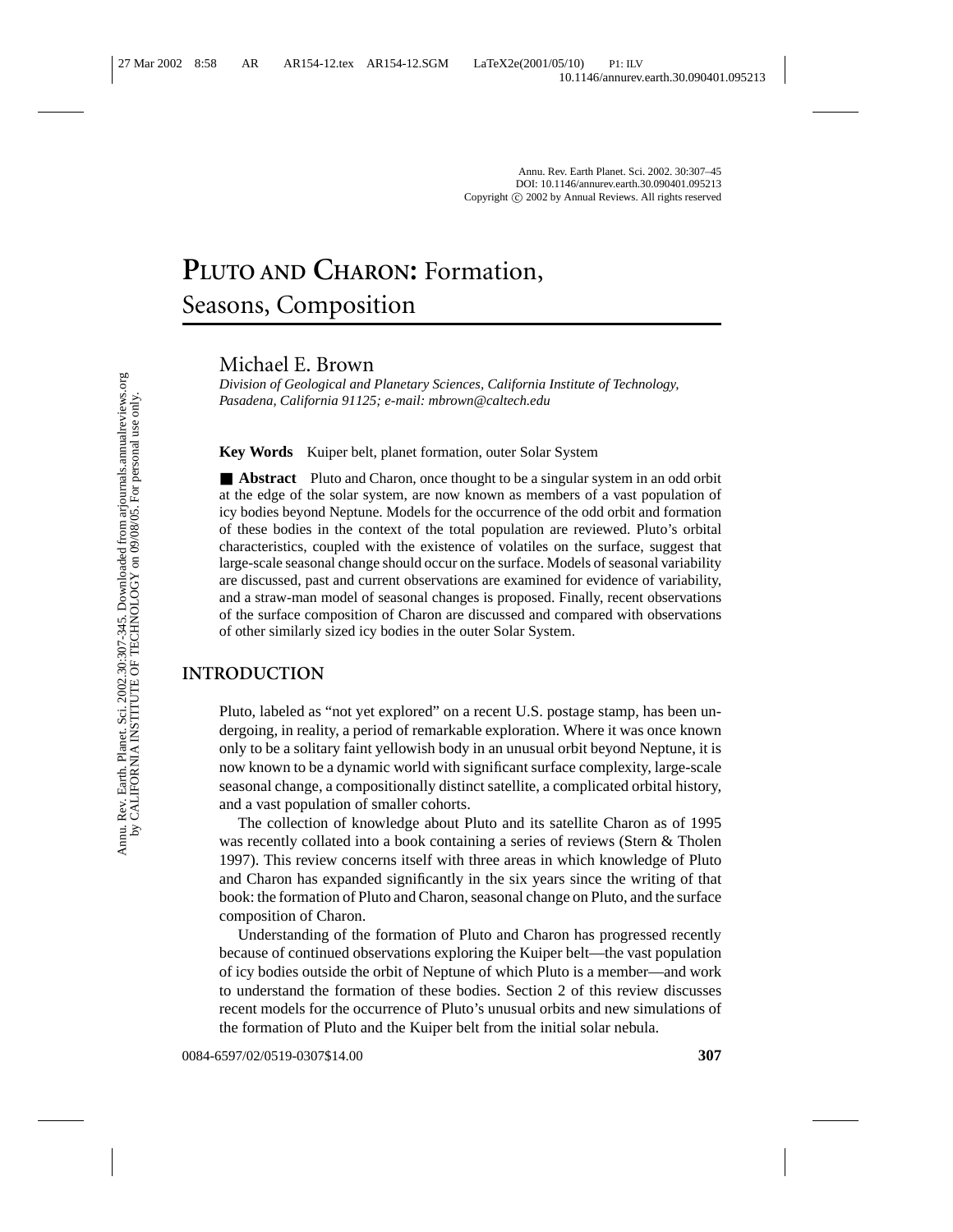Progress in determining seasonal evolution of Pluto has been rapid, in part because of new astronomical techniques and instruments brought to bear on the problem, but also, interestingly, from a critical analysis of some of the oldest Pluto data available. Section 3 describes the reasons for expecting large-scale seasonal evolution on Pluto, recent models attempting to describe this evolution, and new observations related to seasonal change. At the end of the section, a new strawman seasonal model is proposed, with some significant differences from currently accepted views.

Understanding the surface composition of Charon has progressed purely because of observational improvements that now allow direct detailed spectroscopic measurement of the surface. Section 4 discusses four new observations and the view they give of Charon's composition. In addition, new observations of physical properties of Kuiper belt objects (KBOs) allow Charon to be placed in the context of other icy bodies in the outer Solar System.

A final section lists questions remaining about these aspects of Pluto, Charon, and the outer Solar System.

## **THE FORMATION OF PLUTO, CHARON, AND THEIR COHORTS**

Pluto, once thought to be a unique icy planet in a peculiar orbit at the outer edge of the Solar System, is now recognized as the largest (known) body in a vast swarm of KBOs that extend well beyond Neptune. The discovery of Pluto's cohorts has not only made much more clear the story of the formation and evolution of Pluto, but has expanded it into one of the formation and subsequent evolution of the entire Kuiper belt.

### **The Trans-Neptunian Population**

As of June 1, 2001, there were 463 objects known orbiting with semimajor axes beyond Neptune, including Pluto and Charon, in the Kuiper belt [recently reviewed by Jewitt (1999)]. The dynamical properties of the Kuiper belt and their relationship to Pluto are best seen in a plot of semimajor axis versus eccentricity (Figure 1). Pluto fits firmly within the clump of high eccentricity objects with semimajor axes around 39 AU. These objects, collectively known as the plutinos, are all locked into the 3:2 resonance with Neptune. Thus, every 496 years, as Neptune goes around the sun three times, a plutino goes around the sun two times. In addition to the Neptune resonance, Pluto's orbit is inclined out of the plane of the ecliptic by 19 degrees, much higher than any other planet, but well within the realm of the plutinos.

Any of the many plutinos with an eccentricity greater than 0.23 (including Pluto) crosses the orbit of Neptune, potentially leading to close encounters and ejection. Cohen & Hubbard (1965) showed that Pluto is protected from close encounter, as resonant interactions with Neptune force Pluto's perihelion always to occur when Neptune is far from the location of Pluto (see Malhotra & Williams 1997). The other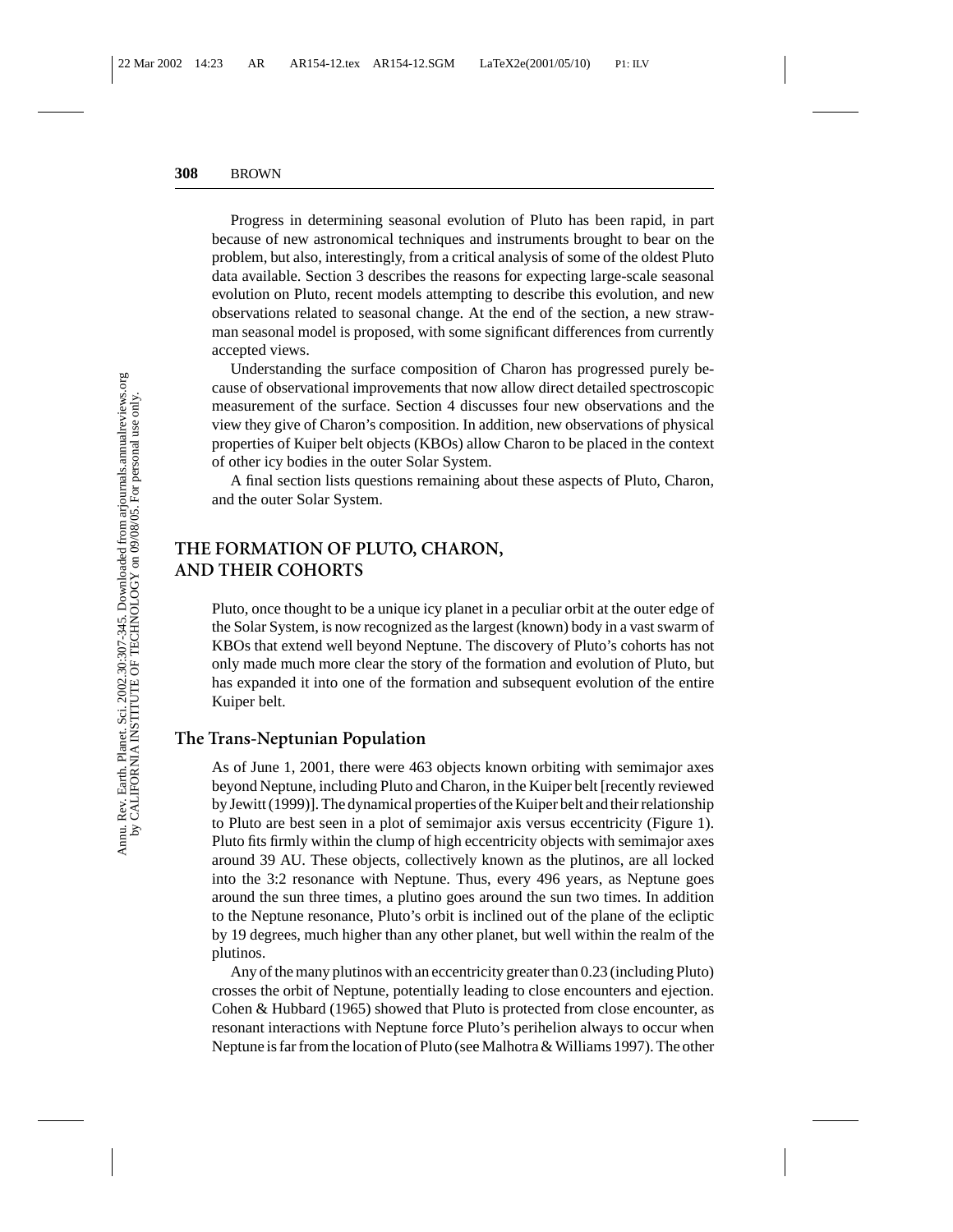

**Figure 1** The semimajor axis versus eccentricity of Kuiper belt objects. The location of Pluto is marked with an *X*. Pluto fits squarely into the class of plutinos that are characterized by semimajor axes around 39 AU and large eccentricities. These objects, like Pluto, are all in the 3:2 resonance with Neptune.

plutinos appear to exist in similarly protected orbits, though the uncertainties in orbital elements of these objects currently make this statement uncertain.

### **The Origin of the Orbit of Pluto and the Plutinos**

Before the existence of the plutinos was known, the orbit of Pluto appeared unique. The fact that its orbit crosses that of Neptune led to the hypothesis, repeated and revised in many forms (see review in Stern et al. 1997a), that Pluto was an escaped satellite of Neptune (Yamamoto 1934, Lyttleton 1936). After it was realized that Pluto was protected from close encounters with Neptune and thus (along with other reasons) could not have been a satellite of Neptune, the only explanation attempted for the peculiar orbit was that Pluto is the last surviving member of a much larger population of like-sized bodies that formed in the outer Solar System. The other bodies were long ago ejected by dynamical instability, but Pluto formed by chance in the dynamically stable 3:2 resonance and thus survived (i.e., Stern 1991, 1992). Now that Pluto is seen as a member of a much larger class of objects, an explanation for their common origin appears necessary.

Malhotra (1993) provided an appealing scenario for the origin of Pluto's orbital characteristics, which extended (Malhotra 1995) to explain the Kuiper belt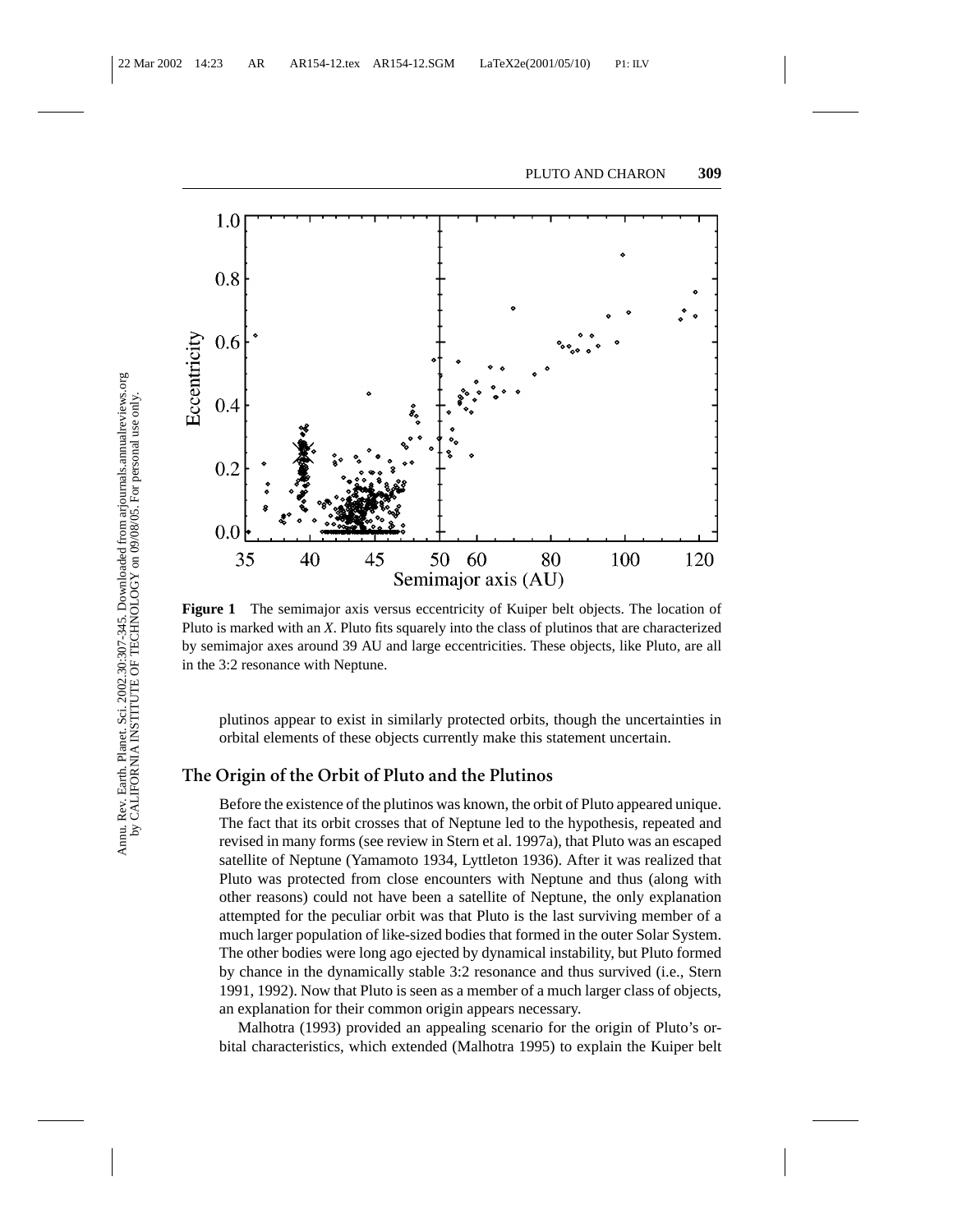and relies on orbital migration of the giant planets and resonant capture of the plutinos. Starting soon after (or perhaps a bit before) the end of giant planet formation, the outer Solar System likely still contained many Earth masses in a remnant disk of planetesimals that had not been swept up into the giant planets. Subsequent encounters with the giant planets scattered these planetesimals either inward or outward and caused the planet to move slightly in the opposite direction. Planetesimals can scatter in either direction, but those scattered outward by Neptune most likely returned to be scattered again in a random direction, whereas some of those scattered inward tended to eventually encounter another planet and thus not return. On average, Neptune scattered more planetesimals inward than outward and its orbit expanded. Saturn and Uranus moved outward similarly, as they received an extra flux of planetesimals from further out. Jupiter, however, is sufficiently massive that planetesimals scattered outward tended to reach distances beyond ∼3000 AU, where their orbits became modified by galactic tides, and the objects did not return into the inner Solar System. On average, Jupiter scattered planetesimals outward and subsequently moved inward.

As Neptune moved outward, so did the location of its resonances. If Pluto was originally exterior to a resonance, it eventually found itself at a resonance. At that point, if Neptune continued to move slowly enough outward and Pluto's initial eccentricity was sufficiently small, Pluto became trapped in the resonance and moved outward with Neptune. As Neptune moved outward, resonant interactions transferred angular momentum to Pluto, increasing its semimajor axis and causing its eccentricity to increase as  $e^2 \approx (1/3) \ln (a_{\text{Neptune}}/a_{\text{Neptune, initial}}) + e_{\text{initial}}^2$ . To reach Pluto's 0.25 eccentricity, Neptune needs to have captured it into the 3:2 resonance when Neptune is at ∼25 AU, suggesting that Pluto's initial semimajor axis was  $\sim$ 33 AU.

The resonance capture scenario is extremely attractive because it explains not only Pluto's otherwise apparently unusual orbit, but also predicts that any other small bodies in the outer Solar System would have experienced similar processes. Examination of eccentricity versus semimajor axis of Kuiper belt objects (Figure 1) shows that this prediction is well met. A large collection of objects occupy orbits in the 3:2 resonance along with Pluto. These objects range in eccentricity from approximately 0.08 to 0.34, implying capture by Neptune from 28 to 38 AU, as Neptune moved from 21 to 29 AU. During this movement, Neptune should have also captured objects into other resonances; indeed, the 2:1 resonance has a higher probability of capturing objects. Objects in this resonance are on average 20% farther from the Earth than objects in the 3:2 resonance, so they will be approximately only half as bright, and their detection will be more difficult. For several years no such 2:1 resonance objects were detected, leading to some questioning of the resonance capture theory, but in recent years several objects have been discovered to have orbits consistent with their being in the 2:1 resonance (note that none of the orbits is well enough known to be able to definitively place it inside the resonance).

In addition to the placement of objects in resonant orbits, the resonance capture theory also predicts that there should be no (or few) objects interior to the 3:2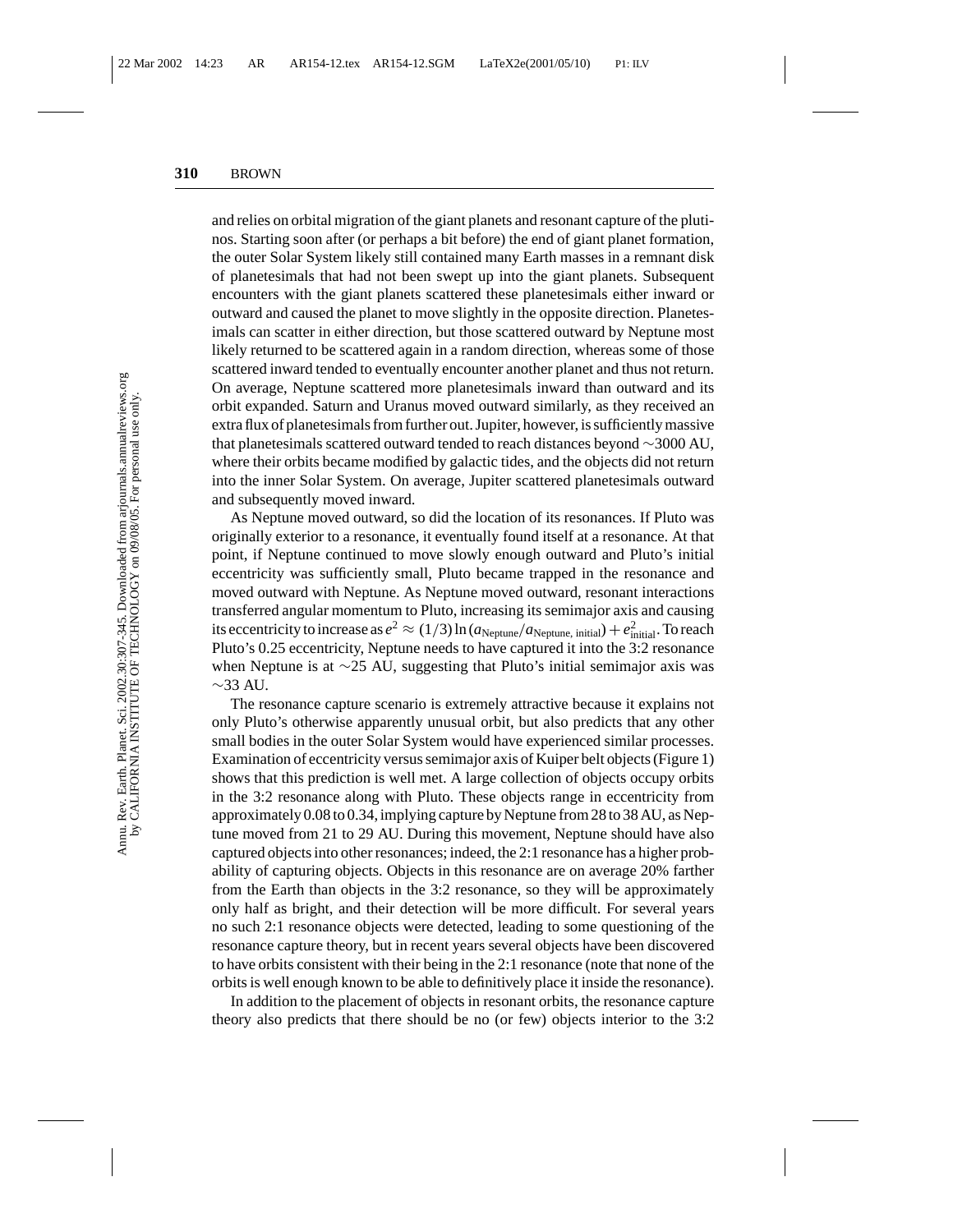resonance because these objects should have been captured and transported outward. This region of the Kuiper belt is seen as severely depopulated even though these objects would otherwise be the closest and therefore brightest and most easily detected objects in the Kuiper belt. Many potential orbits in this region are stable on timescales of the Solar System (Duncan et al. 1995); no other large dynamically stable region between the orbit of Neptune and the edge of the 2:1 resonance contains so few objects.

The resonance capture theory is compelling for an additional reason: Planetary migration and resonance capture almost certainly must have occurred. Simulations with giant planets and a large number of planetesimals show Neptune migrating by approximately the needed amount (Hahn & Malhotra 1999). Although these computer-intensive simulations did not vary some of the interesting parameters that might affect details of migration, they are in rough agreement with formation models (see below) on the amount of material needed in the early outer solar system. Once such migration is occurring, the objects will be captured unless they either have eccentricities too high or Neptune's migratory motion is jumpy enough that, in a single move, its resonances leapfrog past their resonant objects (note that even if jumpy motion sometimes occurs due to the scattering of an occasional large planetesimal, the Hahn  $\&$  Malhotra simulations show that the semimajor axis of Neptune is not monotonically increasing—it is more of a generally increasing random walk—thus, any objects stranded by a large leap could easily be recaptured as Neptune wandered inward and then outward again).

Two major aspects of the Kuiper belt are not immediately explained by the resonance capture theory. First, orbital expansion does not affect inclinations, and the inclinations of the plutinos are significantly higher than initially predicted by the theory. In the initial simulations of migration and resonance capture (Malhotra 1995), typical KBO inclinations are only 5◦, instead of the 10◦ and higher inclinations that are typical of plutinos (Brown 2001). Malhotra (1998) and Gomes (2000) show numerically that high inclinations of Pluto and the plutinos can be explained by additional resonances that the objects encounter during migration. For resonantly trapped objects that have had their eccentricities sufficiently excited, orbital expansion can cause capture into the Kozai eccentricity-inclination resonance, which begins to increase the inclination of the object. As Pluto is currently in such a resonance, it is likely that this mechanism operated to increase Pluto's inclination. The  $v_{18}$  resonance, which is the resonance between an object and long-term precessional changes in Neptune's inclination and is currently just beyond the 3:2 resonance with Neptune, would be just inside the 3:2 resonance when Neptune was interior to ∼34 AU (Gomes 2000). The passing by of this resonance can also lead to inclination increases. A combination of these additional processes appear to be adequate to explain the high inclination excitations of the plutinos in the resonance capture scenario.

The significant eccentricities and inclinations of the nonresonant objects are also not explained by the resonance capture theory. Some increase of eccentricity will occur as weak resonances move past these objects while not capturing them,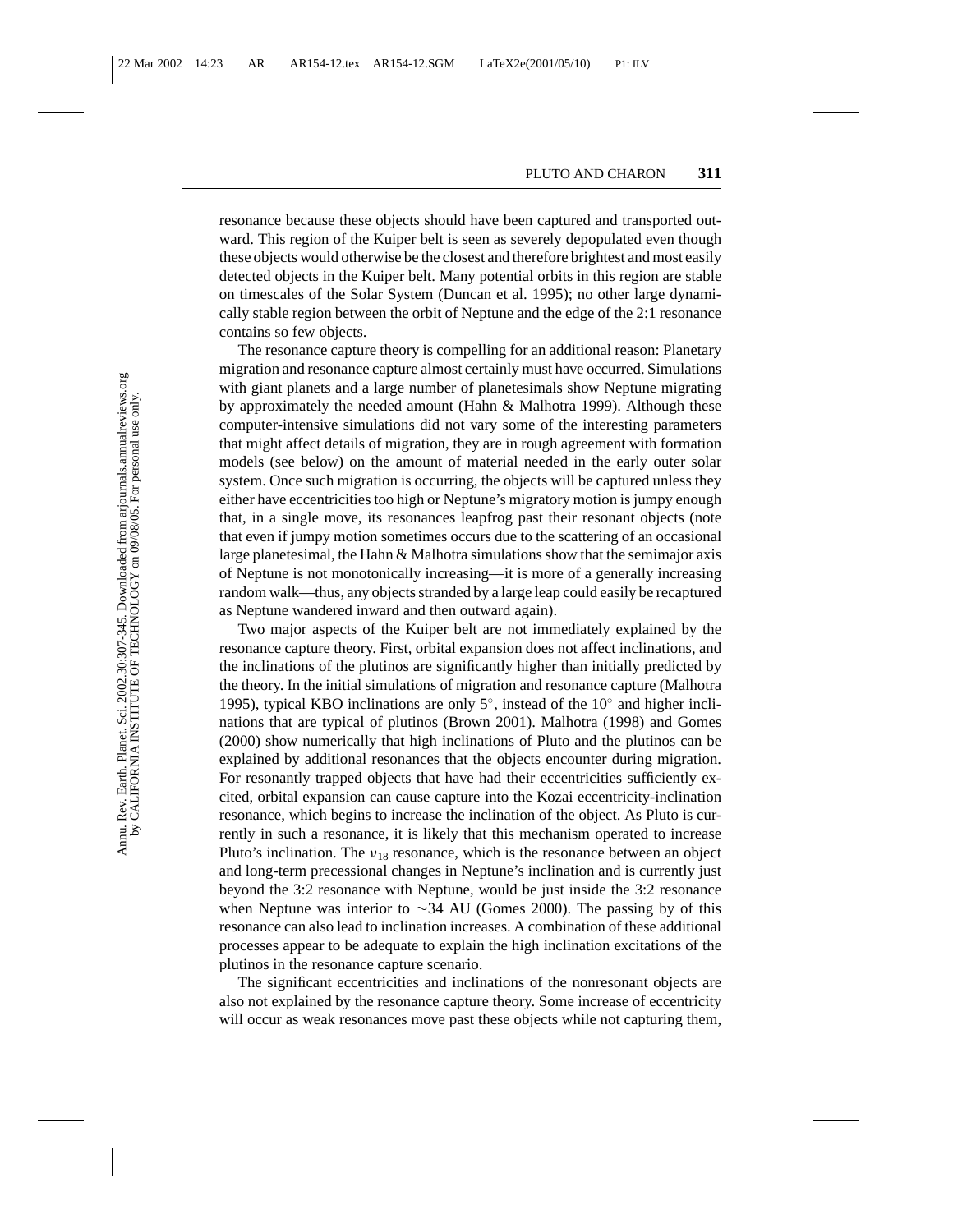but simulations show that this amount of increase is not sufficient to explain the observed distributions (Malhotra 1995). This failure of the resonance capture theory (and the early lack of known objects consistent with the 2:1 resonance) is used as the basis for constructing alternative theories for the formation of the Kuiper belt orbital distributions and, by implication, Pluto's orbit. Most developed is the idea that the Kuiper belt was sculpted by the existence of large scattered planetesimals (LSPs) (Morbidelli & Valsecchi 1997, Petit et al. 1999). The LSP theory suggests that one or more Moon- to Earth-mass planetesimals migrated through the early Kuiper belt before being scattered away by interactions with Neptune. While residing in the Kuiper belt, these LSPs would increase eccentricities and inclinations and cause the removal of a significant fraction of the original belt's members, accounting for the extreme mass depletion of the Kuiper belt (see below). In this scenario, the plutinos are not captured in any special way; they are simply the skeletal remains of the original objects formed in the resonance with Neptune (as in the earlier explanation for Pluto's orbit). This theory, unfortunately, is difficult to evaluate, because the numbers, masses, orbits, and residence times of any LSPs are completely unconstrained. Nonetheless, the LSP theory, too, cannot completely explain, for example, the apparent dual inclination population of the classical KBOs (Brown 2001).

To date, no single theory can explain all dynamical aspects of the Kuiper belt. Rather than suggesting that all theories are wrong, this fact should instead suggest that multiple events must have occurred in the early history of the Solar System. Resonance capture appears to be a natural and almost necessary process in this history. It explains many of the characteristics of the orbits of Pluto, the plutinos, and the overall Kuiper belt, and currently appears the most compelling explanation for the once unique-seeming orbit of Pluto.

#### **The Formation of Pluto and the Kuiper Belt Objects**

Before the existence of the Kuiper belt was known, Pluto appeared to be a singular object at the edge of the Solar System, and singular explanations for its formation (i.e., escaped satellite of Neptune, see above) were acceptable. After the discovery that Pluto is protected from close encounters with Neptune (thus could not have escaped) and further, that it has its own satellite, the escape hypotheses were no longer viable; speculation began that Pluto was a member of a now-vanished population that formed beyond Neptune (i.e., Stern 1991). With current knowledge on the existence of a large population in the Kuiper belt, a combined theory of the formation of Pluto and the KBOs now appears both necessary and potentially feasible.

The standard scenario for the formation of planets (or the rock/ice cores of gas giant planets) is that the objects are built by large numbers of random collisions between bodies that then remain gravitationally bound (Lissauer & Stewart 1993). This accretional growth ends when all of the solid material available has been accreted into a few massive objects. Pluto and the Kuiper belt are clearly not in this state, as a large number of small bodies remain unaccreted. Two possible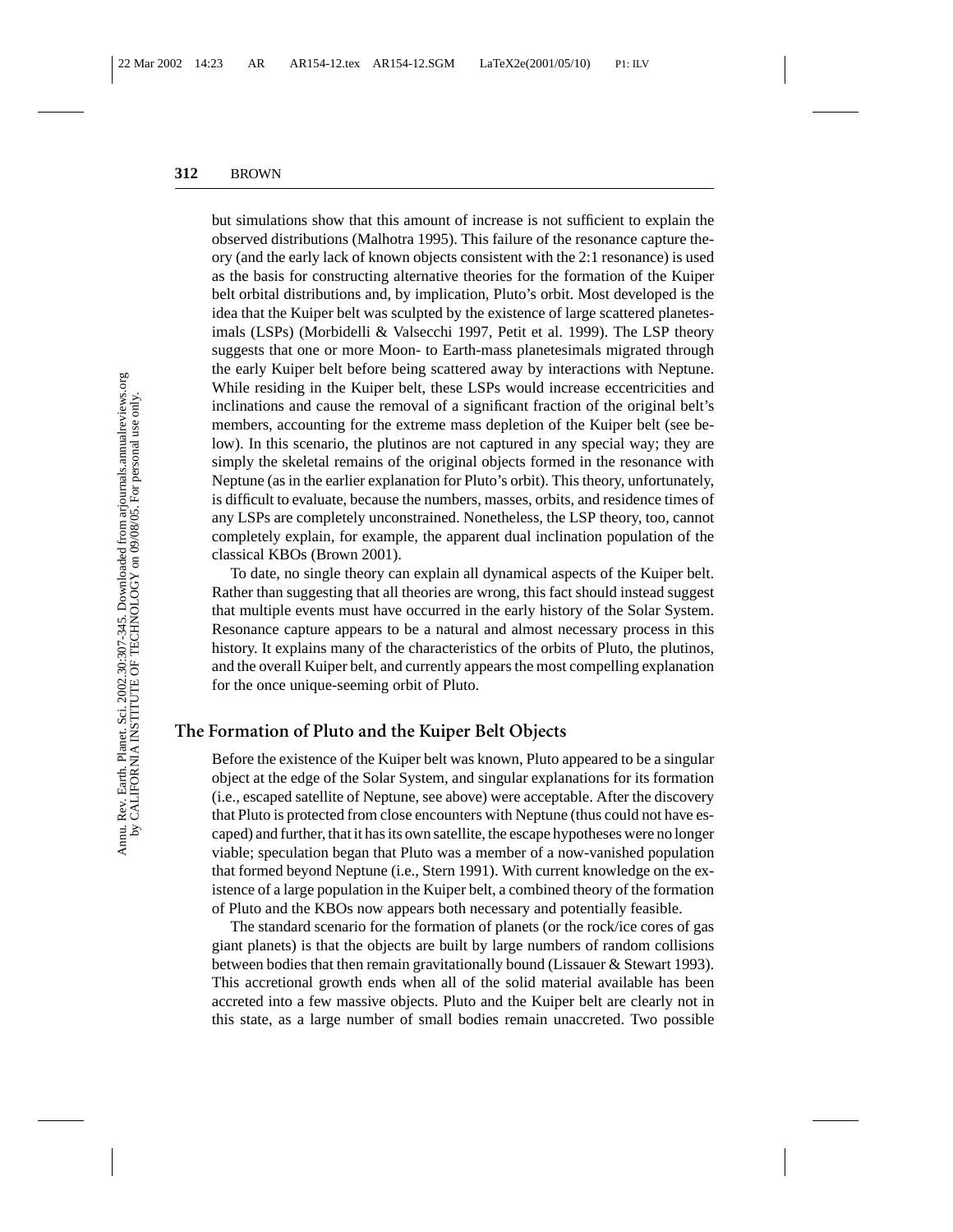reasons for such a state could be that accretion is still occurring and insufficient time has passed to allow all of the mass to have accumulated into larger objects, or that, for some reason, accretion was halted at an earlier stage. Stern (1995) ruled out the first possibility; collisions between large KBOs are sufficiently infrequent that, with the current KBO population, 100-km objects (and therefore implicitly also Pluto) cannot be built by pairwise accretion of the current KBO population over the age of the Solar System. Moreover, owing to the large eccentricities and inclinations of KBOs and therefore their high crossing velocities, collisions that do occur tend to be erosive rather than accretional, so collisions make bodies smaller rather than larger. To resolve this dilemma, Stern suggested that the primordial Kuiper belt was both more massive and dynamically colder, so more collisions occurred, and they were gentler and therefore generally accretional.

Following this idea, detailed modeling of accretion in a massive primordial Kuiper belt was performed by Stern (1996), Stern & Colwell (1997a,b) and Kenyon & Luu (1998, 1999). While each model includes different aspects of the relevant physics of accretion, fragmentation, and velocity evolution, the basic results are in approximate agreement. First, with approximately 10  $M_E$  (Earth masses) or greater of solid material in an annulus from approximately 35 to 50 AU on very low eccentricity orbits ( $e \leq 0.001$ ), all models naturally produce on the order of a few objects the size of Pluto and approximately the right number of ∼100-km KBOs. [Different simulations use different annulus sizes, so direct comparison of the total mass between simulations is difficult. Each will be normalized to a minimum mass solar nebula, defining a minimum mass solar nebula to have a surface density of  $\sigma = \sum_0 (r/r_0)^{-3/2}$ , with  $r_0 = 1$  AU and  $\Sigma_0 = 45$  g cm<sup>-3</sup>. For this minimum mass solar nebula,  $25 \text{ M}_{\text{E}}$  of material are between 35 and 50 AU; thus, the 10  $M_E$  of solid material in an annulus is equivalent to 0.4  $M_{min}$ . The models suggest that the majority of mass in the disk is in bodies approximately 10 km and smaller. These bodies suffer frequent collisions and many are ground down to dust over the history of the Solar System. This dust is efficiently removed from the Solar System by Poynting-Robertson drag or photon pressure, thus explaining, at least in part, where the large initial mass has gone. With the number of small bodies diminishing, growth of the larger bodies slows, so the observed KBO size distribution is, in part, a result of this freezing out. In addition, depending on the formation timescale, formation of Neptune begins to induce eccentricities on the KBOs high enough to move them from the accretional to the erosive regime (Stern 1996). This effect also freezes the growth of the largest objects, suggesting that all growth must occur before the ∼100 Ma growth timescale of Neptune (Lissauer et al. 1995). The initial models by Stern and coworkers produced large objects only on timescales greater than 100 Ma. The most recent model by Kenyon & Luu (1999), which includes the most complete treatment of all of the relevant physics, suggests that Pluto and KBO-sized objects form on 30–40 Ma timescales by standard pairwise accretion as long as the initial mass in an annulus between 32 and 38 AU is between approximately 3 and 30  $M_E$  (0.3 to 3.0  $M_{min}$ ). The large bodies are quickly formed in a runaway growth process after the appearance of ∼1-km bodies (Figure 2).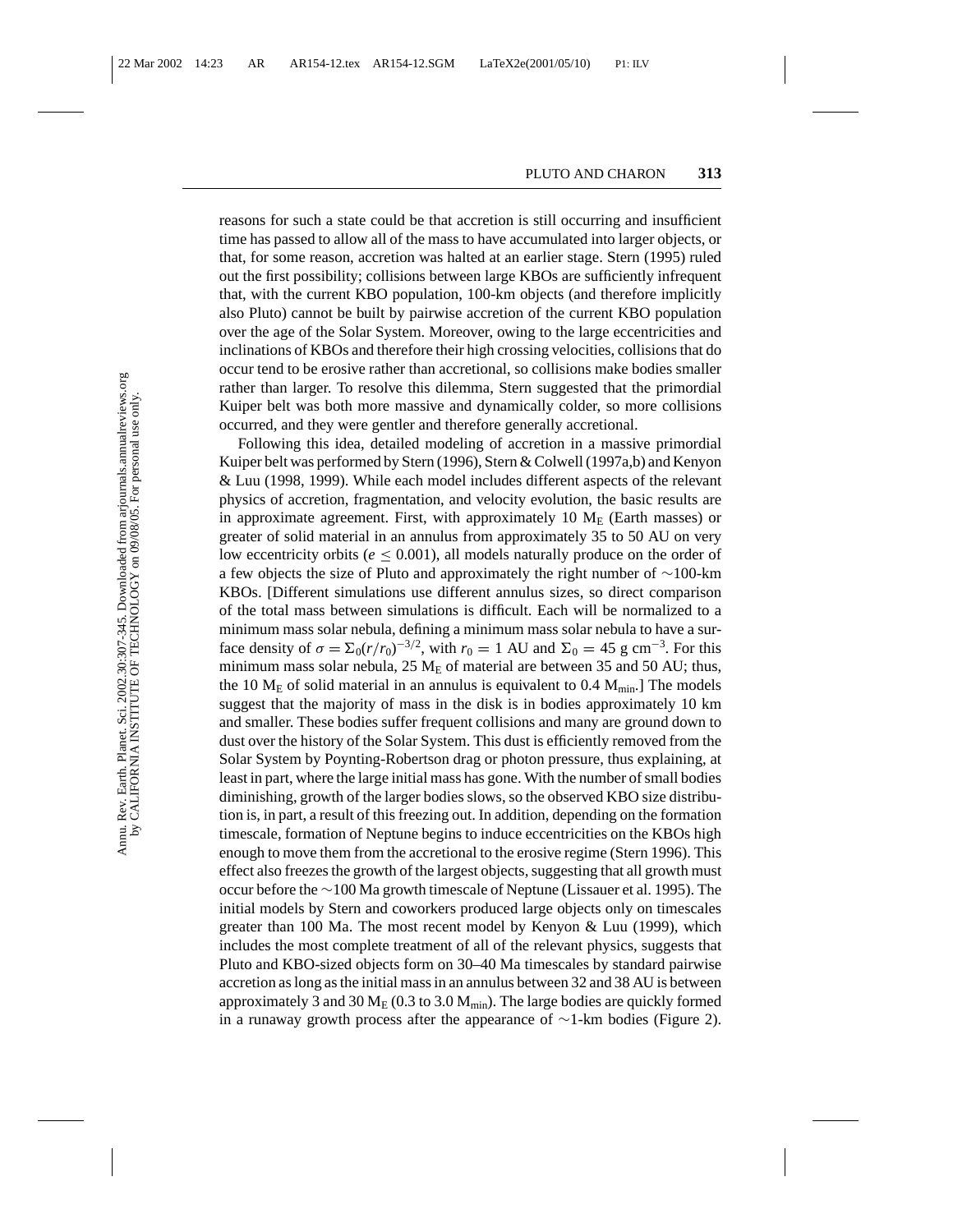

**Figure 2** Evolution of the radius of the largest object in the Kuiper belt as a function of initial mass (in Earth masses,  $M_E$ . To scale to the fraction of the minimum mass solar nebula, divide by 10.) in an annulus between 32 and 38 AU in the Kenyon & Luu (1999) simulations. The timescale to reach runaway growth and form Pluto-sized objects (marked by a *dashed line*) is a strong function of initial mass. Annuli with masses between  $\sim$ 3 and 30 M<sub>E</sub> can form objects the size of Pluto before the completion of Neptune formation at ∼100 Ma. Figure from Kenyon & Luu (1999).

Kenyon & Luu suggest that the lack of appearance of this runaway growth phase in previous models is the lack of adequate mass resolution in those simulations.

The current findings suggest that the formation of Pluto (and now also the Kuiper belt) was simply the expected result of extending the ideas about planet formation to the regions immediately beyond Neptune. The fundamental difference between planet formation at Neptune and in the Kuiper belt is simply one of timescale. With the lower masses and longer times between collisions in the Pluto annulus, formation timescales are longer. If left in peace, small objects outside Neptune should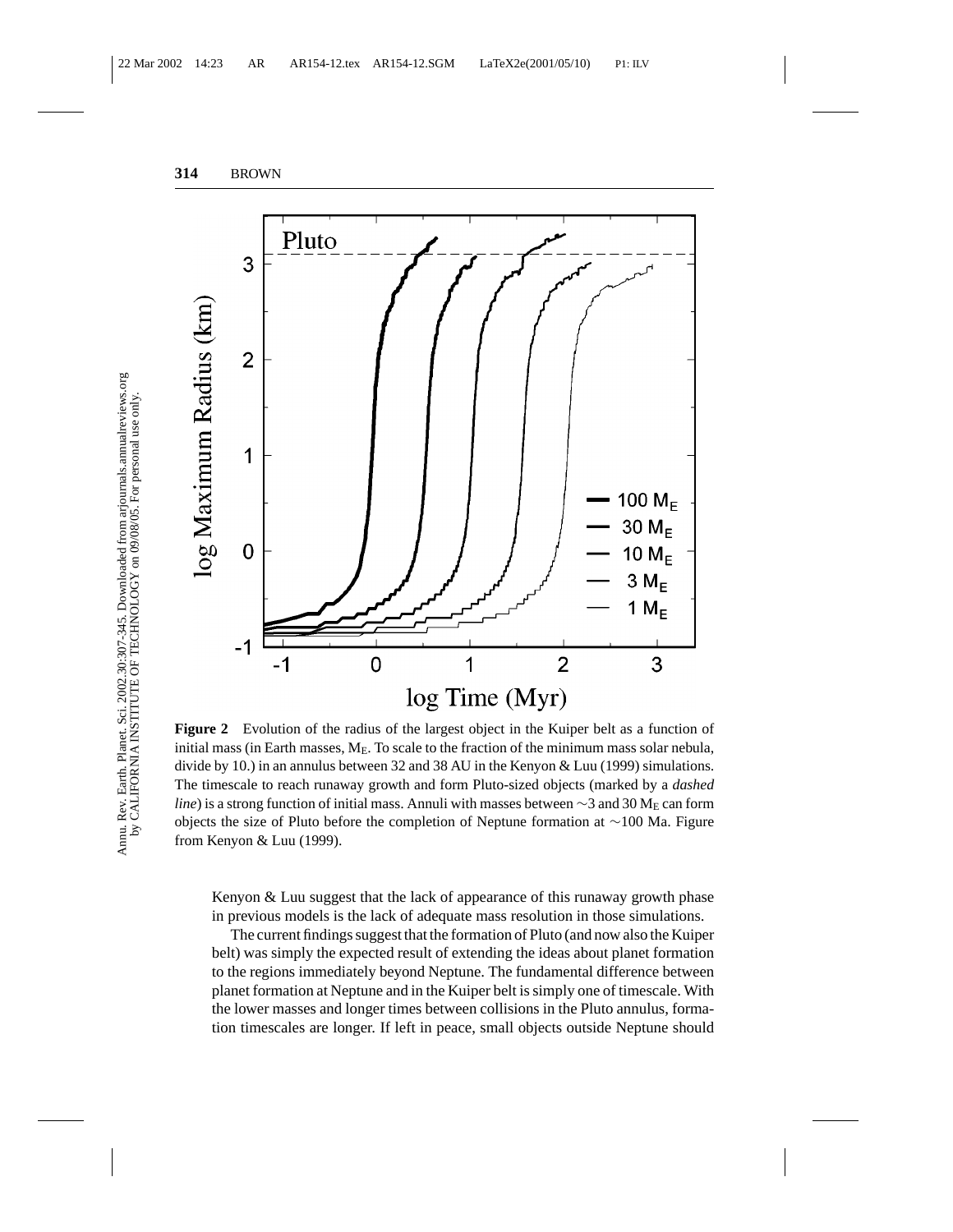eventually accrete to form objects approaching the size of Neptune's icy core. But the formation of Neptune and its radial migration occurs before such large bodies can develop, and the subsequent increases in eccentricities and inclinations in the Kuiper belt region halts accretion and freezes the size-scale of the largest objects.

Although the general picture of Pluto formation appears solved, a fundamental question remains: How did the initial mass disappear? The most recent accretion models suggest that most of the mass is lost through erosion of small bodies to dust. Dynamical models have long suggested, however, that bodies can be lost due to orbital instability (Duncan et al. 1995). Clearly, both processes operate, but the pictures that emerge from the two mechanisms are fundamentally different. If erosion is the primary loss mechanism, the population of ∼100 km and above bodies is essentially primordial and has not suffered significant losses. On the other hand, if dynamical losses are the most important, then ∼99% of the 100 km and above bodies have been lost, and the Solar System initially contained on the order of 100 Pluto-sized bodies. The accretional models do not generally support such numbers of large bodies without significantly increasing the mass of the solar nebula, though perhaps they have been slightly tuned to create the Solar System that is presently observed. More massive disks are plausible owing to expected inefficiencies in planet formation and the known population of objects such as Oort cloud comets. Indeed, Hahn & Malhotra (1999) suggest that ∼50 ME of extra (in addition to the giant planets) material between 10 and 50 AU (0.6  $M_{min}$ ) is required to account for the migration of Neptune. Circumstantial (but nonetheless compelling) evidence suggesting the existence of large numbers of large bodies includes the existence of the Pluto-Charon system, the existence of Triton, and the obliquity of Neptune (Stern 1991). The creation of Pluto-Charon likely required the impact of two approximately like-sized bodies that would be the two largest bodies currently known in the Kuiper belt. The probability that the two largest bodies in the belt would collide and create Pluto-Charon is vanishingly small, arguing that many equal-sized bodies must have been present and subsequently vanished. Similarly, the existence of Triton and the large obliquity of Neptune are best explained by the onetime existence of many large bodies being scattered through the Neptune system.

A formation model combining accretion and dynamics addressing these issues is warranted, though computationally extremely difficult. Perhaps the best observational way to address this problem would be a spacecraft observation of cratering rates on Charon or a large Kuiper belt object [Pluto is resurfaced so quickly by frost (see below) that it will not retain the primordial cratering record]. A difference of a factor of 100 in the initial numbers of large objects should be clearly recorded on these surfaces.

#### **SEASONS ON PLUTO**

Pluto's high orbital eccentricity, large rotational obliquity, and extreme surface volatility combine to make it the Solar System object most likely to undergo global-scale variation over relatively short time periods. Understanding seasonal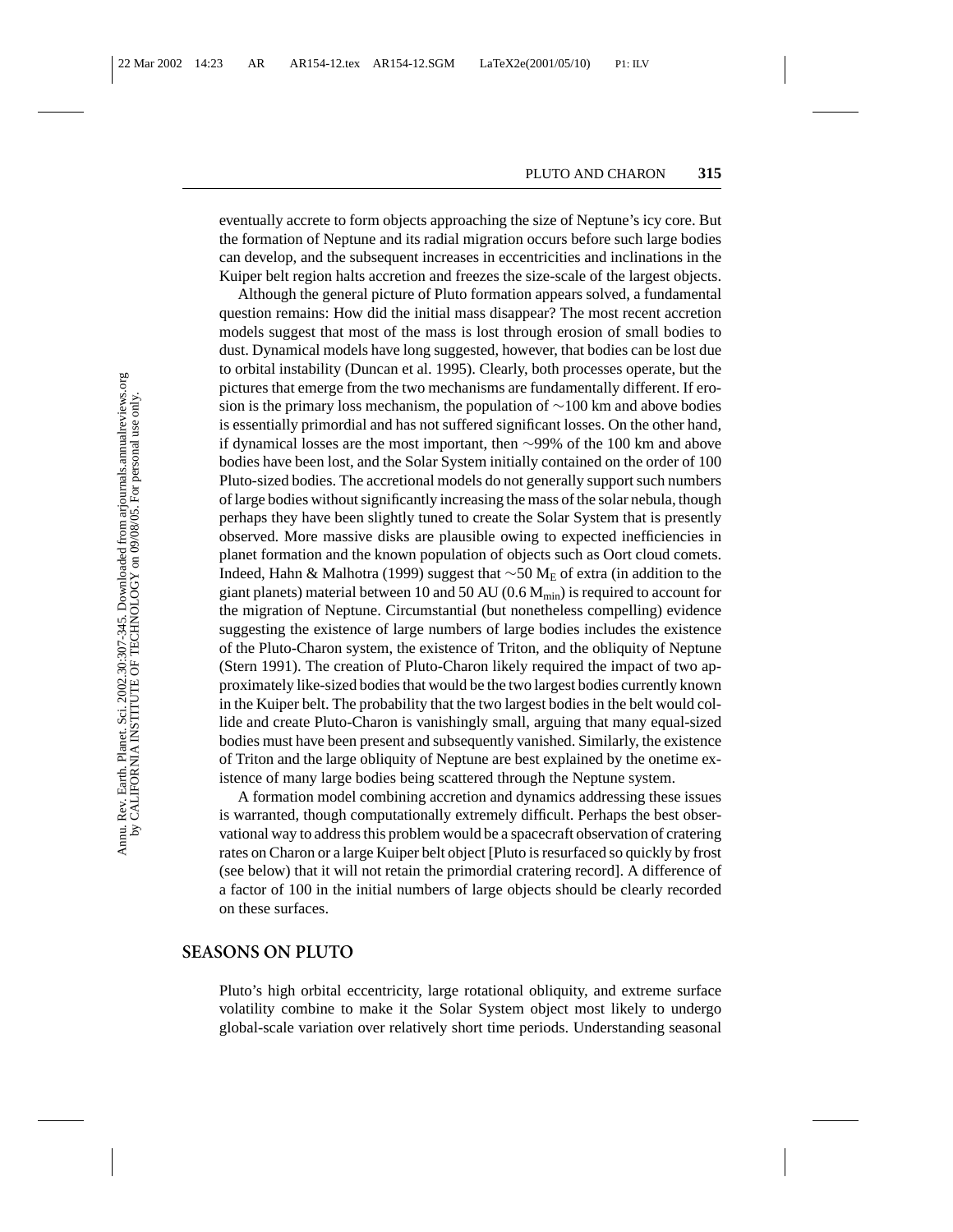variability of this body requires a coupled understanding of the surface composition and distribution, the atmospheric composition and pressure, and the changes caused by the frequent changes in insolation.

#### **Basic Data**

**THE ORBIT** Pluto's orbit is highly eccentric (possibly caused by resonance capture; see above), and its spin is highly oblique (possibly caused by the Charonforming impact). These two facts combine to make the surface insolation at any point on the surface highly variable. Averaged over this variation, however, the obliquity of 120◦ causes greater annual insolation at the poles than at the equator, as each pole spends long periods of time in continuous sunlight. In Pluto's current orientation, which varies on timescales of  $10^6$  years (Malhotra & Williams 1997), the Sun crosses the equator at perihelion and aphelion, meaning that while the equator receives less average insolation, it also receives the highest instantaneous insolation (Figure 3). This complicated surface insolation pattern has the potential to drive complicated patterns of volatile evaporation and deposition, and potentially leads to global-scale resurfacing on timescales as short as one Pluto year (248 Earth years). Precisely what happens depends on the details of the materials that are presently on the surface of the planet.

**THE SURFACE COMPOSITION** All of the detailed knowledge of the surface composition of Pluto has been obtained from telescopic observations of the spectrum of sunlight reflected from Pluto's surface. Particularly in the infrared, these reflectance



**Figure 3** Seasons on Pluto. The position of Pluto is shown every 20.67 years (a Pluto "month"). The seasons are defined for the northern hemisphere of Pluto. Note that Pluto's "northern" hemisphere is in the south. Pluto observers use the right-hand rule to define north on Pluto, rather than the IAU convention.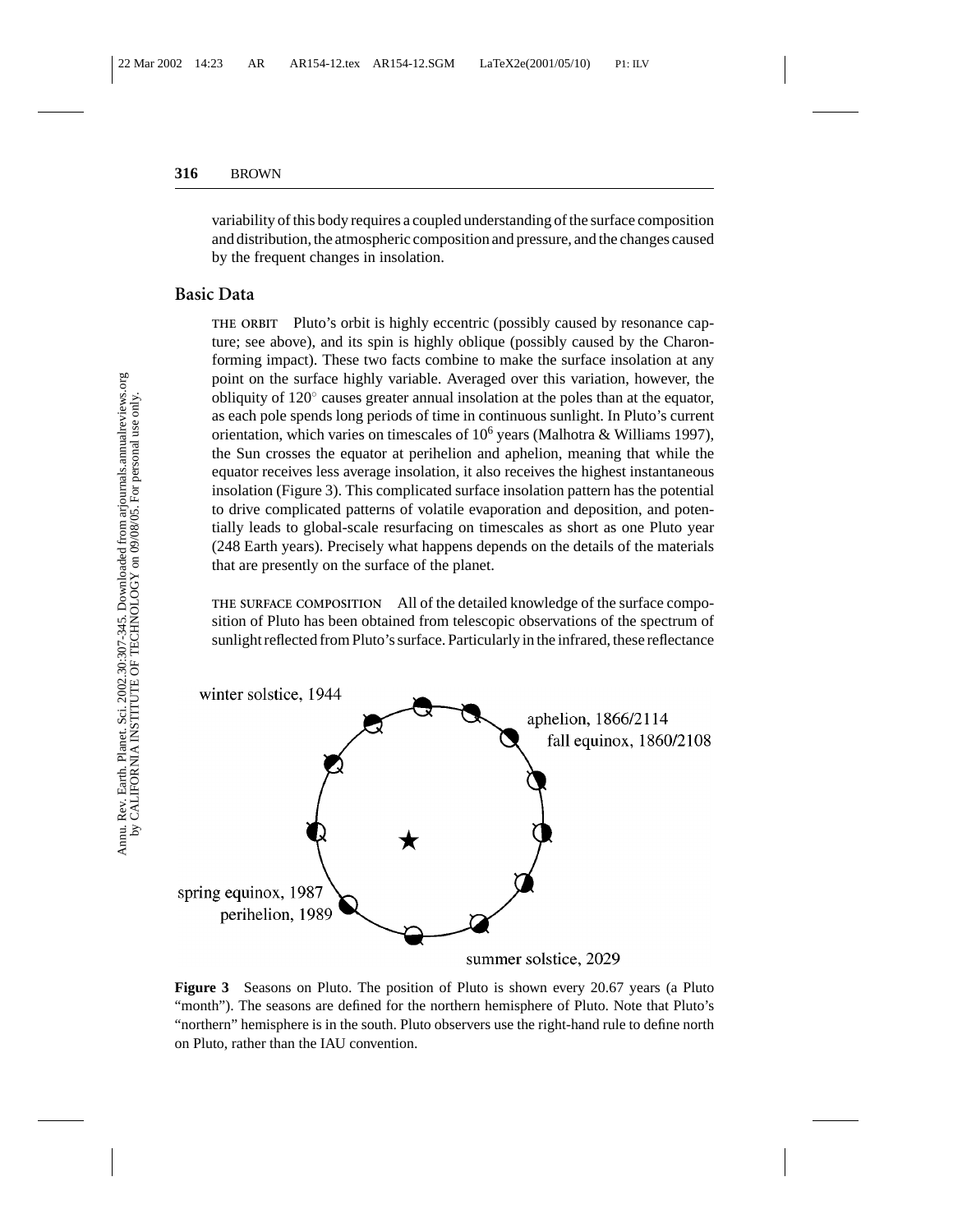

**Figure 4** The reflectance spectrum of Pluto from 0.2 to 4.0  $\mu$ m. The region from 0.2 to 0.5  $\mu$ m is from Trafton & Stern (1996), 0.5 to 1.0  $\mu$ m is from Grundy & Fink (1996), 1.0 to 2.5  $\mu$ m is from Brown & Calvin (2000), and the spectrum to 4.0  $\mu$ m is unpublished data of M. E. Brown. The absolute reflectances are scaled from Dumas et al. (2001) and Spencer et al. (1990). The major absorption features caused by CH<sub>4</sub>, CO, and  $N_2$  ices are labeled, though at the moderate spectral resolution of these spectra the CO and  $N_2$  features are difficult to discern.

spectra contain absorptions due to the primary surface ices (Brown & Cruikshank 1997). A full review of surface spectroscopy of Pluto is given in Cruikshank et al. (1997). Figure 4 contains a composite reflectance spectrum from the ultraviolet  $(0.2 \mu m)$  to the near infrared  $(4 \mu m)$  showing all of the major absorption features in the spectrum of Pluto. The spectrum throughout is dominated by absorption due to methane, which was the first ice discovered on the surface (Cruikshank et al. 1976). More recently, the absorptions due to  $N_2$  and CO were resolved (Owen et al. 1993).

The detection of these ices immediately suggests several implications. The first is that, because the N<sub>2</sub> molecule has no dipole moment, and thus the 2.148- $\mu$ m absorption strength is low, the appearance of this band at all suggests an extremely high abundance of  $N_2$ , perhaps dominating the surface. The second implication arises because all of the detected ices are volatile at the temperature of Pluto, with the volatility of  $N_2$  greater than CO, which is greater than CH<sub>4</sub>. Because of this surface volatility, Pluto will be surrounded by an atmosphere; because of the high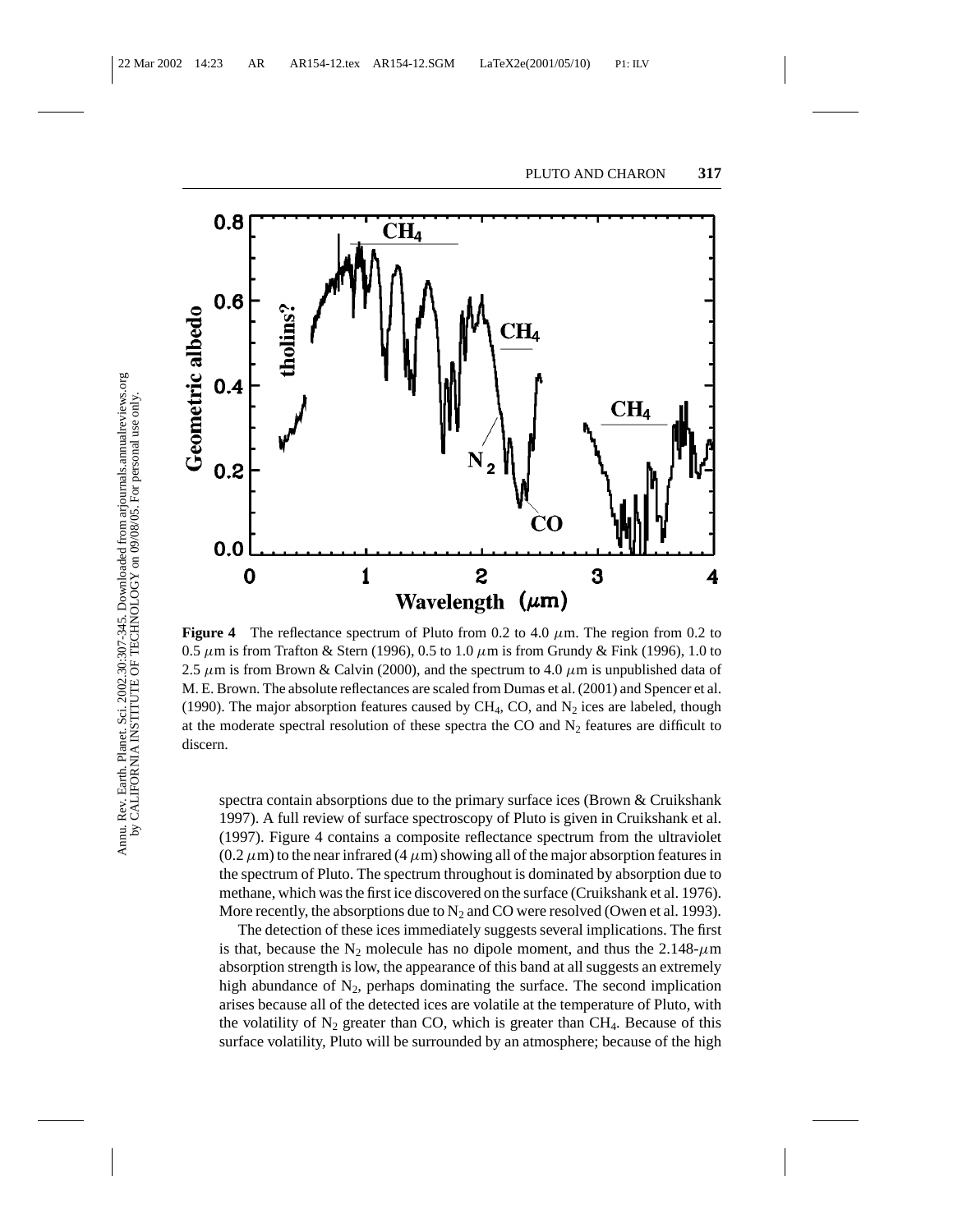abundance and volatility of  $N_2$ , this atmosphere should be dominated by  $N_2$ . The existence of an atmosphere with a mean molecular weight consistent with  $N_2$  was confirmed by observations of a stellar occultation in 1988 (Hubbard et al. 1988, Elliot et al. 1989). The volatility of the surface, combined with the extreme changes in insolation described above, suggests that large-scale surface changes are likely to occur. The final implication of the ices on the surface comes from the fact that no involatile ices have been definitively detected. Water ice, which is essentially like a rock at these temperatures, must be abundant in the interior of Pluto, from both the measured density and from cosmochemical considerations. Water ice and  $CO<sub>2</sub>$ , another abundant nonvolatile ice, have been detected on Triton (Cruikshank et al. 1993). Yet neither has been definitively detected on Pluto (detection of water ice is difficult owing to the presence of the  $CH<sub>4</sub>$  lines, and its existence has been periodically reported but never published). The volatiles on the surface of Pluto must completely (or at least mostly) cover the rocky interior materials that show through on Triton.

The other obvious spectral feature on Pluto is the red slope in the visible region of the spectrum. All of the ices described above are essentially transparent in the visible, so an additional absorber is required. A persistent hypothesis for the reddening agent on the surface is the existence of tholins, complex organic molecules that can be formed from photolysis of simple organic materials. Unfortunately, these materials have no specific absorptions in these spectral regions, only a generally red color (Khare et al. 1984). Creation of tholins has been performed under experimental conditions appropriate for gas-phase chemistry at Titan and for icephase chemistry on comets, but no experiments have been performed using the  $CH<sub>4</sub>/N<sub>2</sub>$  ice chemistry appropriate for Pluto. It is assumed that the general trends seen in the other experiments will persist, but experimental study of these reactions is critical for understanding surface composition and chemistry on Pluto.

Increasingly detailed spectroscopy and laboratory measurement has led to increasingly detailed knowledge about the state and distribution of materials on the surface. The first hint of the complex state on the surface was the realization that the methane absorption features are shifted by approximately  $0.02 \mu m$  from their laboratory positions. Such a shift is seen in laboratory spectra of methane when small amounts are dissolved in  $N_2$  ice (Quirico et al. 1996). With methane dissolved in nitrogen, the methane abundance would be extremely small, on the order of a few percent (Owen et al. 1993). Rotationally resolved spectra in the visible (Grundy & Fink 1996; see below) and higher resolution spectra in the infrared (Douté et al. 1999), however, show that both methane diluted in nitrogen and relatively pure methane exist on the surface. Detailed modeling suggests that their surface coverage abundances are approximately equal, implying that the surface methane abundance is much higher than previously thought.

Little is known about the state of CO. Even if diluted in nitrogen ice, the CO absorption shifts by only 0.0006  $\mu$ m (Quirico & Schmitt 1997), which is not resolvable in any of the present Pluto spectra. CO is, however, almost completely miscible in nitrogen, so it should be completely dissolved.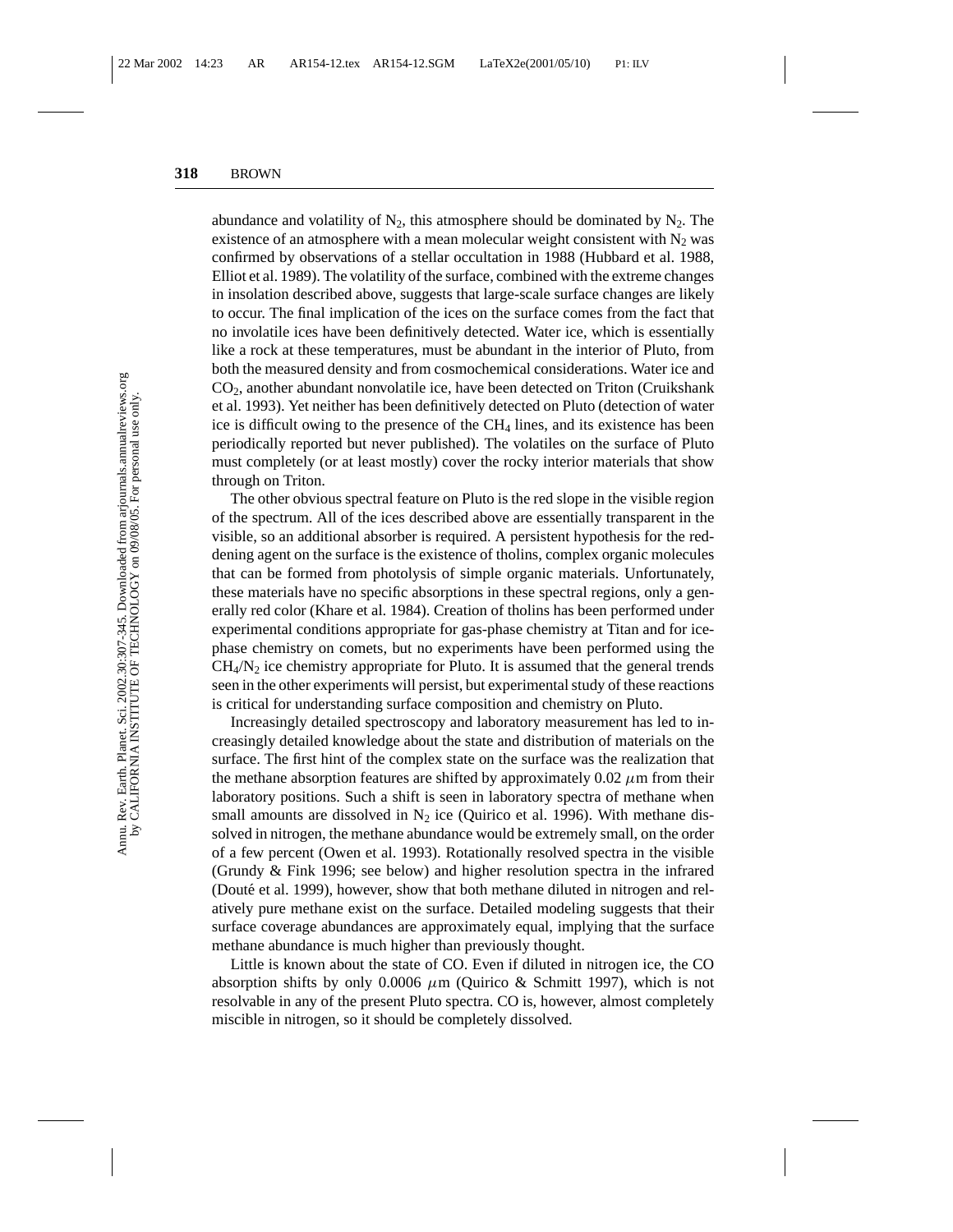#### **First-Order Seasonal Variability**

**GENERAL PRINCIPLES** From knowledge of the orbit and the surface materials, a first-order understanding of the seasonal variability on Pluto is discerned [see Spencer et al. (1997) and Trafton et al. (1997)]. Important principles that should control the overall seasonal variability are discussed in brief here.

Nitrogen on Pluto is volatile and abundant, leading to buffering of all exposed nitrogen patches at a common temperature. Any patch of nitrogen that is colder will attract more atmospheric nitrogen to condense on it, which will warm it from the excess latent heat. Conversely, any nitrogen patch that is warmer will evaporate more nitrogen until it is cooled by the excess latent heat. As long as atmospheric transportation is faster than the timescale of insolation changes, which should generally hold at the slow rotations of Pluto, the nitrogen temperature will remain constant.

In light of this buffering, any region receiving an excess of insolation will lose nitrogen ice to regions with a deficit of insolation. At perihelion, when the subsolar point is essentially at the equator, this state implies net transport of nitrogen ice from the equator to the poles. On average, however, the equator receives less insolation than the poles, so over the whole orbit, nitrogen will be removed from the poles and deposited at the equator.

Methane, which is less volatile than nitrogen or CO, will move less readily, possibly leading to long-lived lag deposits. Methane deposits have the potential to darken and redden because of the action of UV and cosmic-ray radiolysis and the creation of tholins (Strazzulla & Palumbo 1998). The precise manner in which N2 sublimes and leaves behind methane is uncertain (Spencer et al. 1997, Trafton et al. 1997), but this process appears to readily explain the existence of both pure and diluted patches of methane on the surface.

**MODELS OF SEASONAL VARIABILITY** Taking the above principles into consideration, a guess can be made of what Pluto should have looked like in the 1990s when images first became available from the mutual events and HST imaging (see below). Northern winter solstice had occurred in 1944 and spring equinox was in 1987 (Figure 3). The 1990s were a time of rapid movement of the subsolar point from the south to the north, but where the southern pole had been in continuous sunlight for over the past 100 years. Thus, all south polar nitrogen is expected to have been depleted, perhaps with a reddening lag of methane left behind. The nitrogen should have been transported to the north polar regions, causing large bright polar caps that would just be beginning to come into view of the Earth (and beginning to sublime) with the passage of equinox. The equator was experiencing its highest rates of insolation, driving volatiles north and south, but because the equator receives, on average, lower insolation than the poles, a large reservoir of volatiles could still remain.

Detailed modeling of seasonal temperatures, atmospheric pressures, and frost transport was carried out by Hansen & Paige (1996), who considered only an atmosphere and frost covering of  $N_2$  over an involatile substrate. The free parameters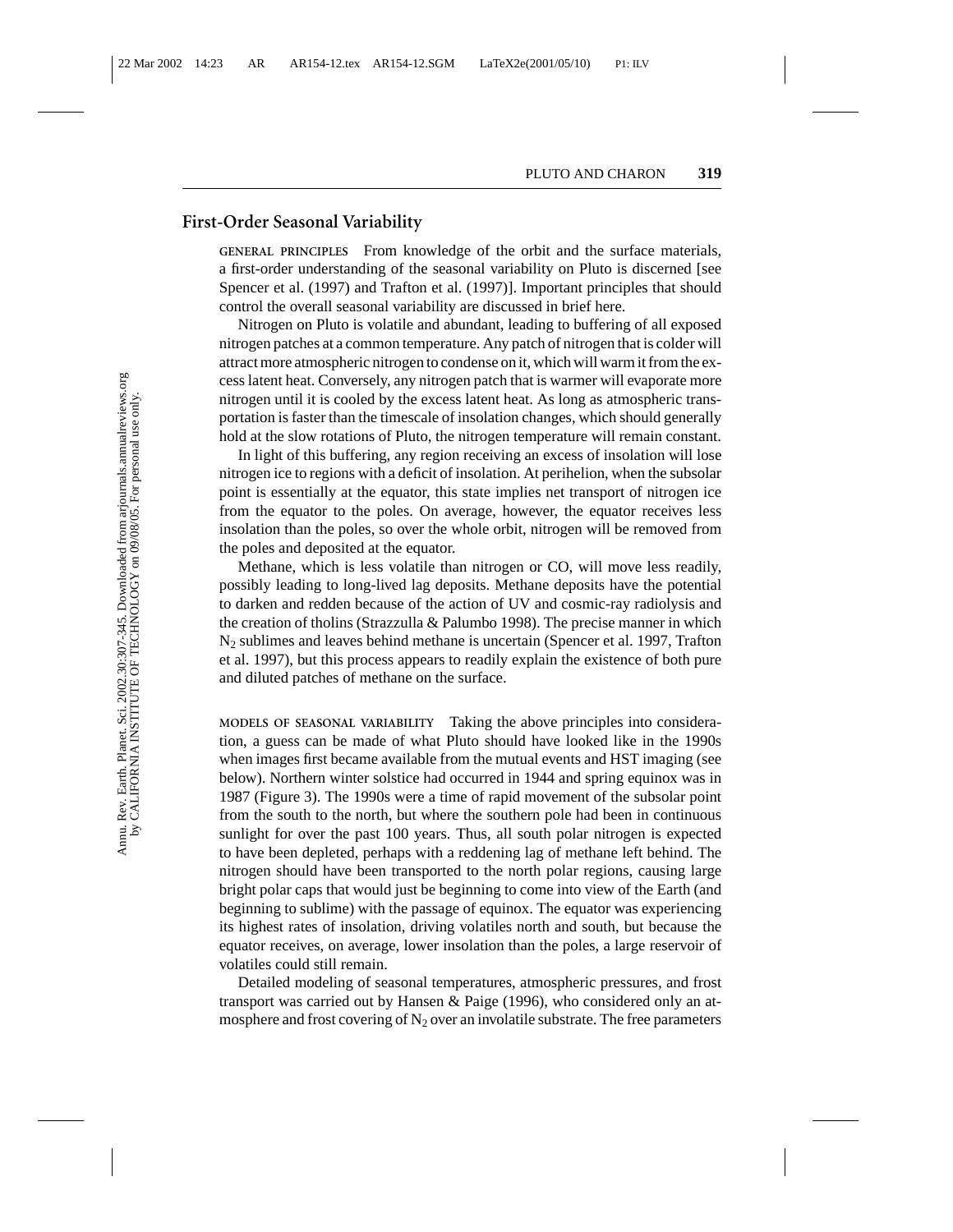of the model are the thermal inertia and albedo of the substrate, the emissivity and albedo of the frost, and the total  $N_2$  inventory. The thermal inertia of the substrate is a key controlling parameter in the seasonal behavior. For the highest values of thermal inertia, the substrate temperature is controlled by the long-term averaged insolation; thus, frosts build up and stay at the equator and do not experience significant transportation to the poles. For the lowest values of thermal inertia, polar frost deposits come and go quickly, tracking the subsolar point.

The thermal inertia has been estimated from the ISO observations of the thermal light curve on Pluto (Lellouch et al. 2000), which suggest a value of  $(1.5 - 10) \times 10^4$ erg cm<sup>-2</sup> s<sup>-1/2</sup> K<sup>-1</sup> [which corresponds to (0.3 – 2.4) × 10<sup>-3</sup> cal cm<sup>-2</sup> s<sup>-1/2</sup> K<sup>-1</sup> in the units used by Hansen & Paige (1996)]. This value is in the range of the lowest values considered by Hansen & Paige (1996) and immediately suggests that seasonal cycles on Pluto should respond quickly to changes in insolation. Lellouch et al. point out, however, that the thermal inertia measured from the light curve depends on the properties of the surface only to the depth of the diurnal thermal wave, which will be on the order of 20 cm, whereas the thermal inertia important for seasons depends on the properties of the surface to the much larger depth of the annual thermal wave, which has a depth on the order of 10 m. If a shallow porous layer lies above a more compact layer, the seasonal value of thermal inertia would be larger than that measured from the thermal light curve and could be as high as moderate values of about 3  $\times$  10<sup>5</sup> erg cm<sup>-2</sup> s<sup>-1/2</sup> K<sup>-1</sup>, preferred by Hansen & Paige (1996).

For these moderate values of the thermal inertia, polar caps come and go with the seasons, with a lag depending on the magnitude of the inertia. In all cases, by perihelion passage and equinox in the 1990s, the southern polar cap has completely sublimed and the frost has all moved to the recently dark north (Figure 5). In cases with large enough volatile abundances, however (which might be most relevant, given no spectroscopic evidence of involatile substrate), permanent equatorial frost bands can form in addition to the seasonal caps.

No models have considered the additional effect of  $CH<sub>4</sub>$  as a volatile or darkening agent. Until such models are developed, the ideas developed above can be used to speculate on the effects. First, the rapidly receding  $N_2$  polar caps should leave behind a seasonal lag deposit of  $CH_4$  that will potentially darken and redden with time. The equatorial permanently frost-free zones could be the location of tholin and pure methane deposits, or alternatively, if permanent equatorial frost bands exist, these would frequently switch between mass losing, methane-dominated surfaces and mass gaining, nitrogen-dominated surfaces.

#### **Observations of Seasonal Variability**

Various observations could potentially distinguish between different seasonal variability models. Different models predict different global albedos as a function of time, with the moderate thermal inertia cases predicting sharp increases in global albedo as polar caps that formed in seasonally dark regions rotate into view and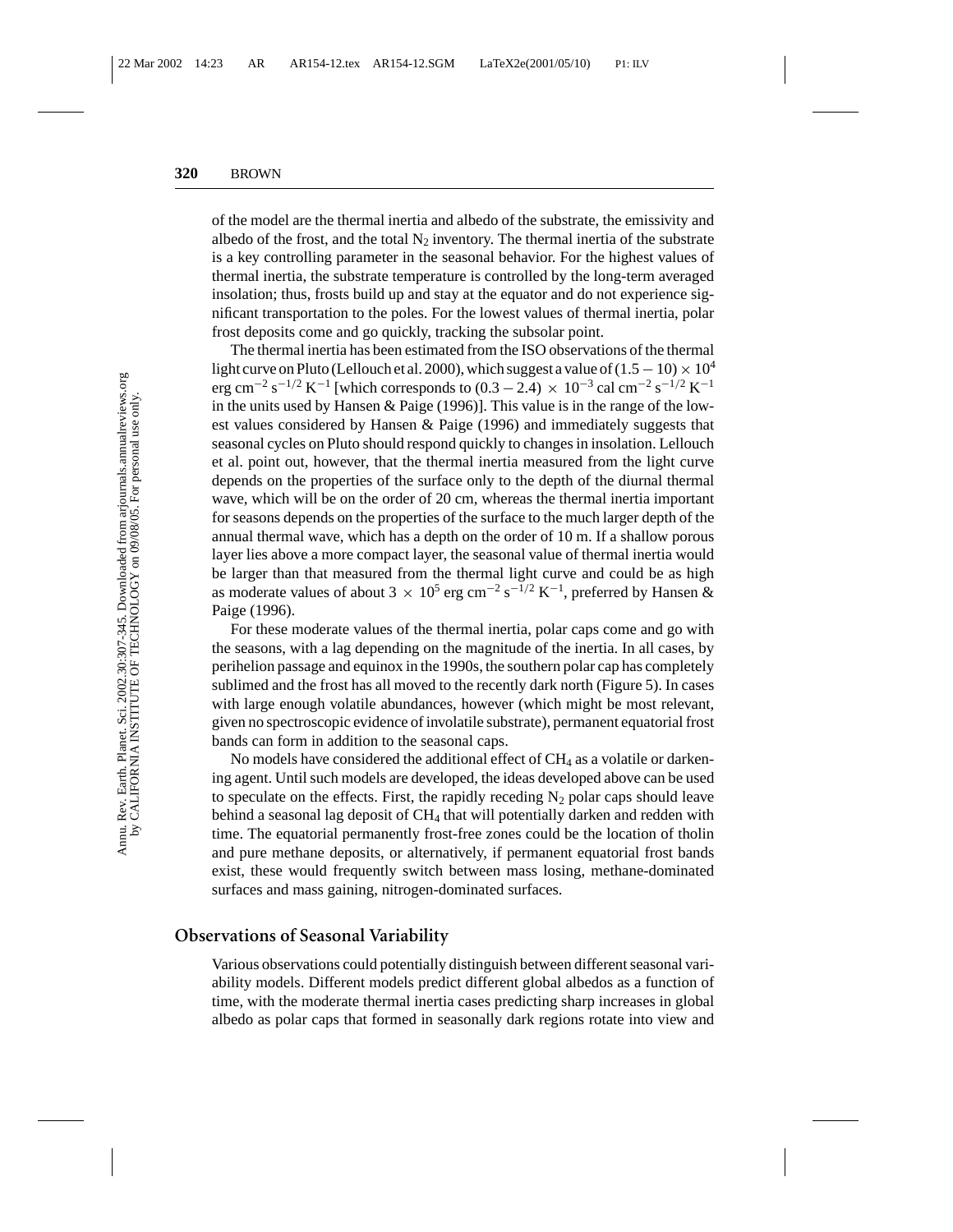

**Figure 5** Latitudinal frost distributions as a function of date from two runs of the Hansen & Paige (1996) seasonal frost models. The white regions are covered by pure nitrogen frost, whereas the dark regions are an involatile substrate. The solid line indicates the subsolar point. The top model shows the Hansen & Paige preferred case (run 12) with moderate thermal inertia and N<sub>2</sub> abundance. The bottom model shows a case (38) with increased N<sub>2</sub> abundance where permanent equatorial frost bands form.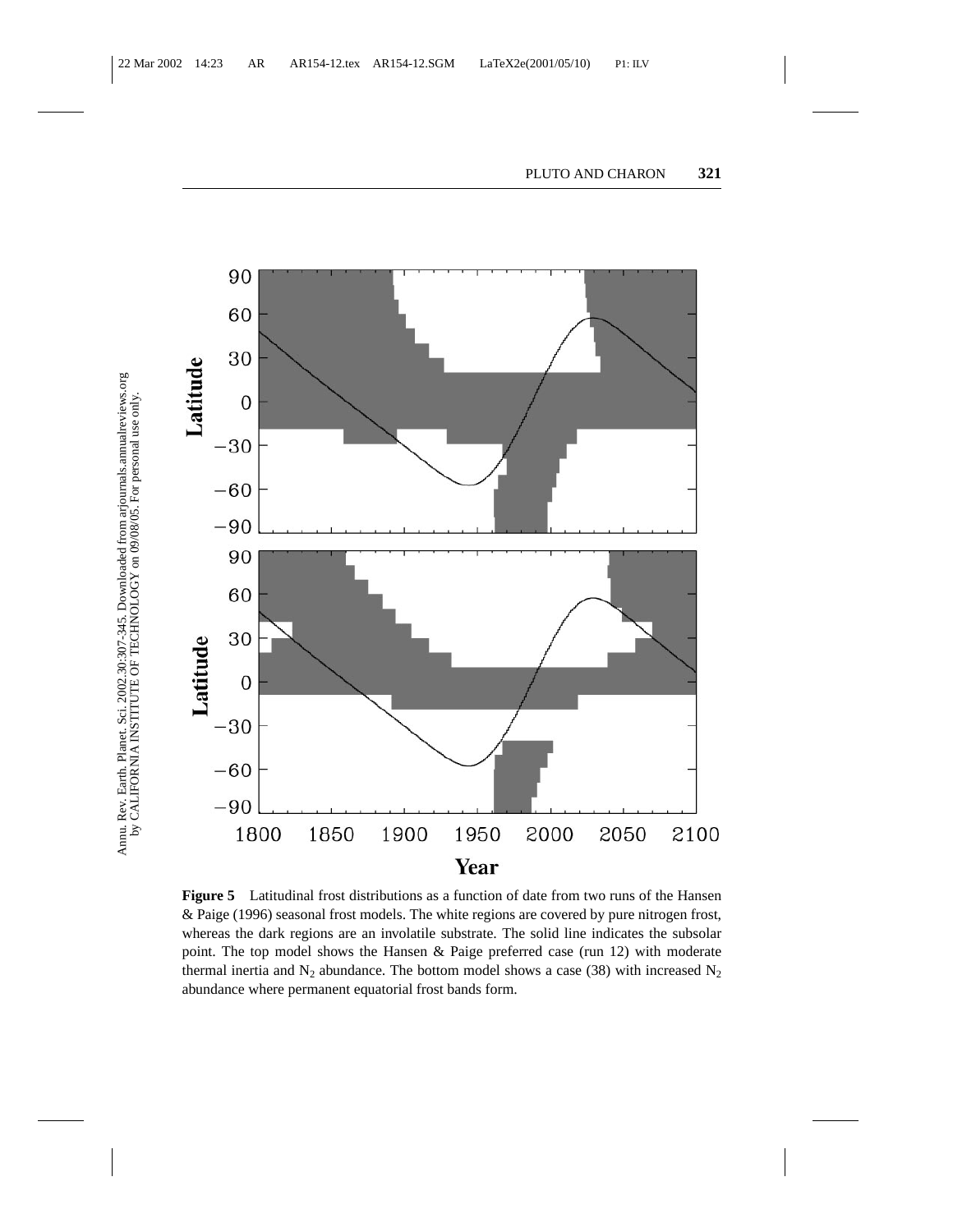only slowly sublime. In addition, the models predict large variations in atmospheric pressure as caps come and go and global temperatures rise and fall. Finally, the models predict different global distributions of volatile ices with season.

**PHOTOMETRY** Observations definitively establishing changes in the Pluto system with changes in the heliocentric distance or pole position are difficult. Expected timescales of change are decades, whereas many of the observing techniques used to study Pluto are significantly less old, so no suitable baseline exists. One exception to this lack of long-term data is photometry. In the early 1950s, astronomers began undertaking photoelectric photometry of Pluto (see review by Marcialis 1997), and in 1954 Walker & Hardie (1955) obtained the first photoelectric light curve clearly showing Pluto's 6.4-day rotation period. Since that time, new light curves have been obtained on an essentially decadal timescale (see Marcialis 1988), with the post-1980 photometry deriving from CCD rather than photoelectric data. Figure 6 shows the evolution of the light curve from the 1950s to the present. Two important effects are clear: The total albedo of the planet has decreased since 1954 by an average of approximately 25% (with a possible slight increase between 1981 and



**Figure 6** The geometric albedo of Pluto as a function of subearth latitude from 1954 until 1986, from data compiled by Drish et al. (1995). Since 1954, Pluto has gotten darker, but its light curve modulation has increased.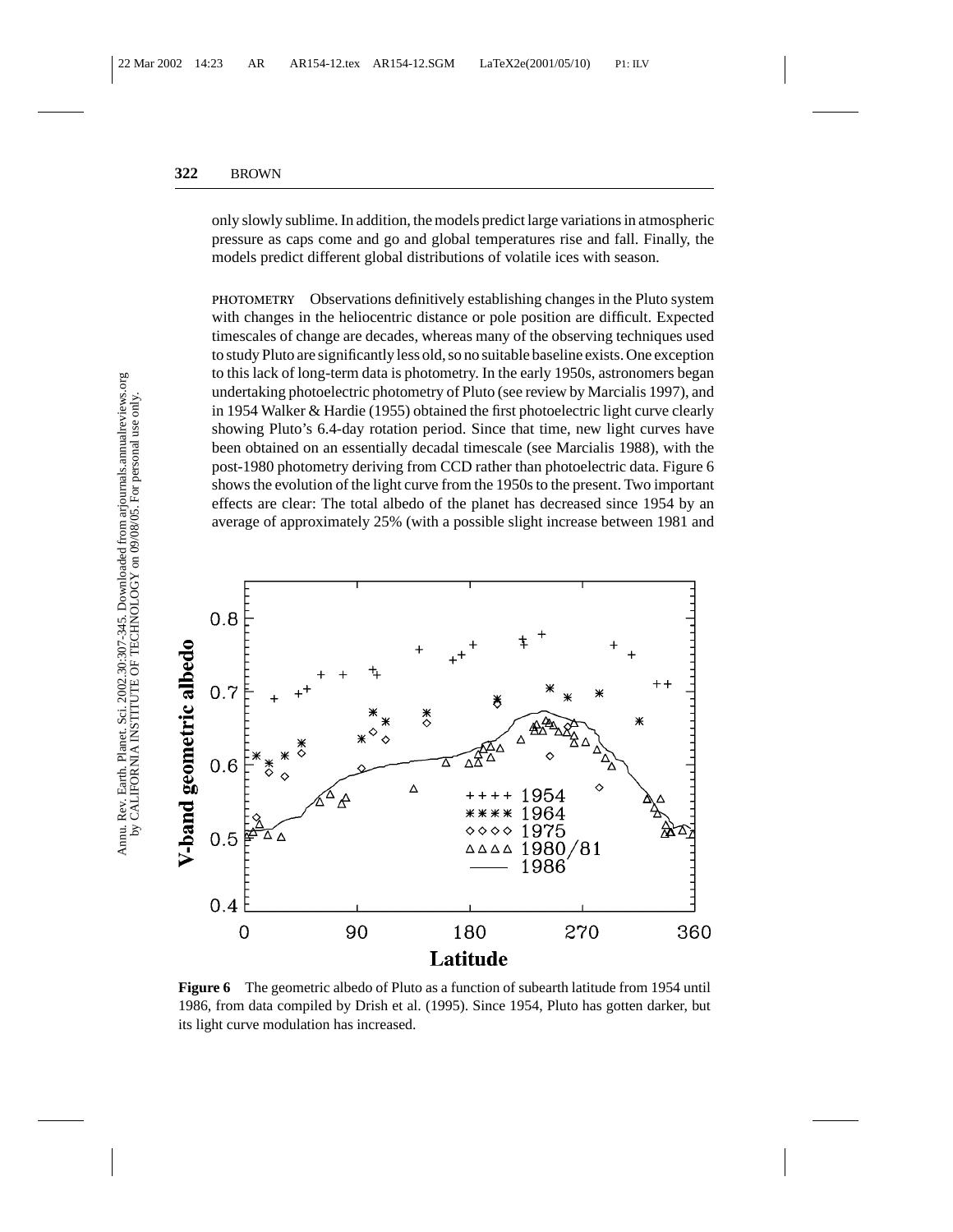1986), and the magnitude of the light curve modulation has increased in that time period from 13% to 32%. The obvious interpretation of the dimming and light curve modulation increase of Pluto would be that in 1954, when Pluto was being viewed close to south pole-on, a bright polar cap covered most of the visible planet. As time passed, and more northerly latitudes came into view, darker and more variable regions appeared. Unfortunately, this obvious interpretation cannot be correct. Drish et al. (1995) show that no static pattern of albedo on the surface of Pluto is capable of explaining all of the light curve data. Although their analysis is primarily devoted to a proper matrix inversion of the light curve data and shows that no mathematically good fit to the entire data set can be obtained, they also show very simply that the light curve data are inconsistent with a static surface. The essential discrepancy is that the magnitude of the dimming from the 1950s to the early 1980s coupled with the relatively high albedo at all times is only possible if a large south polar cap of essentially unit albedo is disappearing from view as the northern latitudes, which must therefore have low albedos, are coming into view. Yet these same northern latitudes that are coming into view must be capable of modulating the total light from the planet by 30%, and this large modulation must not have been visible in 1954. Furthermore, the slight brightening in 1986 occurs when only a small portion of the northern hemisphere is being uncovered; thus, an extremely bright northern cap must also exist. The geometric problem is overconstrained, and no combination of static albedos on the surface of the planet can adequately explain all of these effects.

An attractive hypothesis is that the dimming since 1955 is due not only to the south polar cap hiding from view, but also to the south polar cap subliming away. In this case, both the northern latitudes rotating into view (which have been in darkness for more than a hundred years) and the equatorial regions can be bright. The Hansen & Paige (1996) seasonal variability model with moderate thermal inertia and moderate nitrogen abundance predicts such behavior (Figure 5). The moderate thermal inertia ensures that the dissipation of the southern polar cap began only after southern summer solstice and was not completed until 1970. Meanwhile, a bright northern cap had already formed well before 1950 and would not begin to dissipate until 2020. Unfortunately, this geometric problem is underconstrained. Once albedo features of the surface are allowed to change, no unique reconstruction of the past history is possible. Nonetheless, the analysis of Drish et al. (1995) effectively rules out any static history and demonstrates that large-scale albedo changes must indeed have occurred on the surface of Pluto.

**MUTUAL EVENT MAPPING** While photometry cannot uniquely constrain seasonal history, it can be combined with instantaneous snapshots of the albedo distribution to help reconstruct history. The first detailed views of the surface of Pluto came from reconstructions of the photometry of the series of Pluto-Charon occultations, eclipses, and transits ("mutual eclipses") that occurred between 1985 and 1990. Surface mapping was possible because as Charon moved in front of Pluto and its shadow and/or disk blocked Pluto's surface, progressively different regions of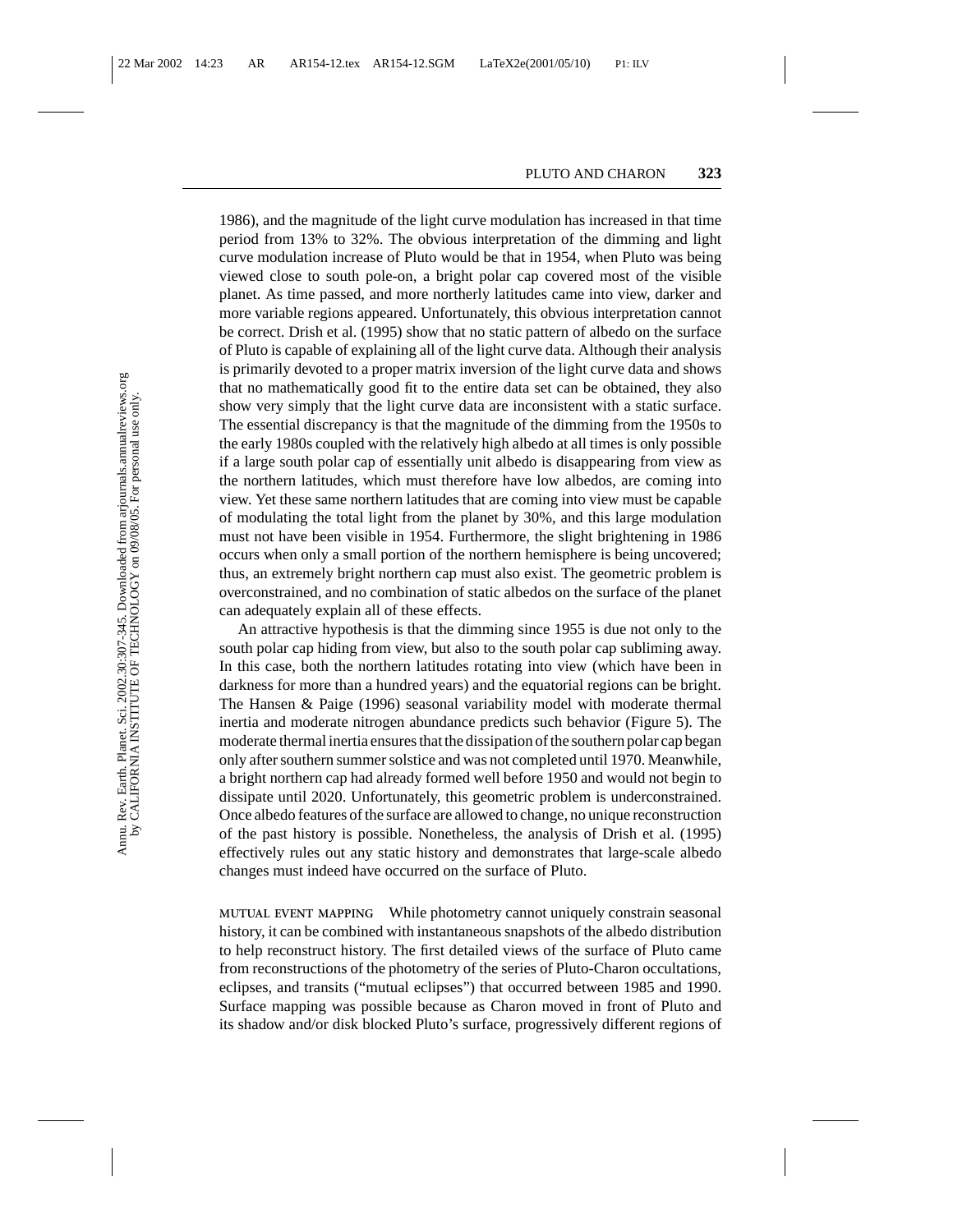Pluto were blocked out. Careful photometry and mathematical reconstruction of the light curves from these events allows a limited type of mapping of the sub-Charon hemisphere of Pluto. A complete review and comparison of the different methods and results appear in Buie et al. (1997). A recent reanalysis (Young et al. 1999) combines the largest number of mutual events to obtain the highest possible resolution on the surface. The final map suggests several large-scale features. First is a large dark longitudinal stripe centered at  $\sim$ S12° with albedos below approximately 40%. The second large-scale feature is a large region (or perhaps regions) of albedo higher than 75% south of S30◦. Following earlier interpretations of mutual event data, Young et al. characterize this bright spot as a "bright southern cap," though they demonstrate that their ability to map features in the far south is extremely limited. The actual southern extent of this feature is unknown, as is the longitudinal range. No similarly bright northern region is seen, again with the same caveats on mapping the extreme northern hemisphere.

Buie et al. (1992) combined mutual event maps with rotational light curves in an attempt to map the entire surface, using a constraint of maximum entropy in the reconstruction. This method requires the selection of a default image, deviations from which define the (negative of the) entropy. Image characteristics unconstrained by data, such as the latitudinal distribution of albedos on the anti-Charon side, depend completely on the default images selected. Buie et al. chose an iterative default image that minimizes local variations in the reconstructed map; thus, the resulting map of the latitudinal distribution of the anti-Charon side will tend to blend smoothly with the well-constrained latitudinal distribution on the sub-Charon side. This choice of default images essentially makes the (not unreasonable) assumption that the unseen anti-Charon side resembles the sub-Charon side in latitudinal albedo distribution. Unsurprisingly, the final map looks roughly symmetric with latitude and thus appears to reinforce the conclusion of the bright southern polar cap seen in the mutual event sub-Charon map.

If taken literally, these maps appear to imply that, as late as 1990, a bright southern polar cap was still in existence and that no northern cap had yet appeared. Such a configuration is difficult to explain; by 1990 the southern hemisphere had been in continuous sunlight for over 100 years, and keeping a polar frost cap in light of this extreme insolation is hard.

**DIRECT IMAGING** The mutual events provided the opportunity for a snapshot of a fraction of Pluto's surface, but the opportunity will not be repeated for a long time. Mapping the full disk of Pluto, and mapping it at arbitrary times, requires a different technique. Unfortunately, the disk of Pluto is small. Even at perihelion, it subtends only approximately 0.1 arcseconds. Stern et al. (1997a) obtained images of Pluto in 1994 using the Faint Object Camera at ultraviolet wavelengths on the Hubble Space Telescope (HST), thus obtaining the highest spatial resolution possible on that telescope. From three to four resolution elements are seen across Pluto's disk in the images. Four images were obtained at approximately 90◦ separation, therefore covering (at least sparsely) the entire disk. In the subsequent analysis, Stern et al.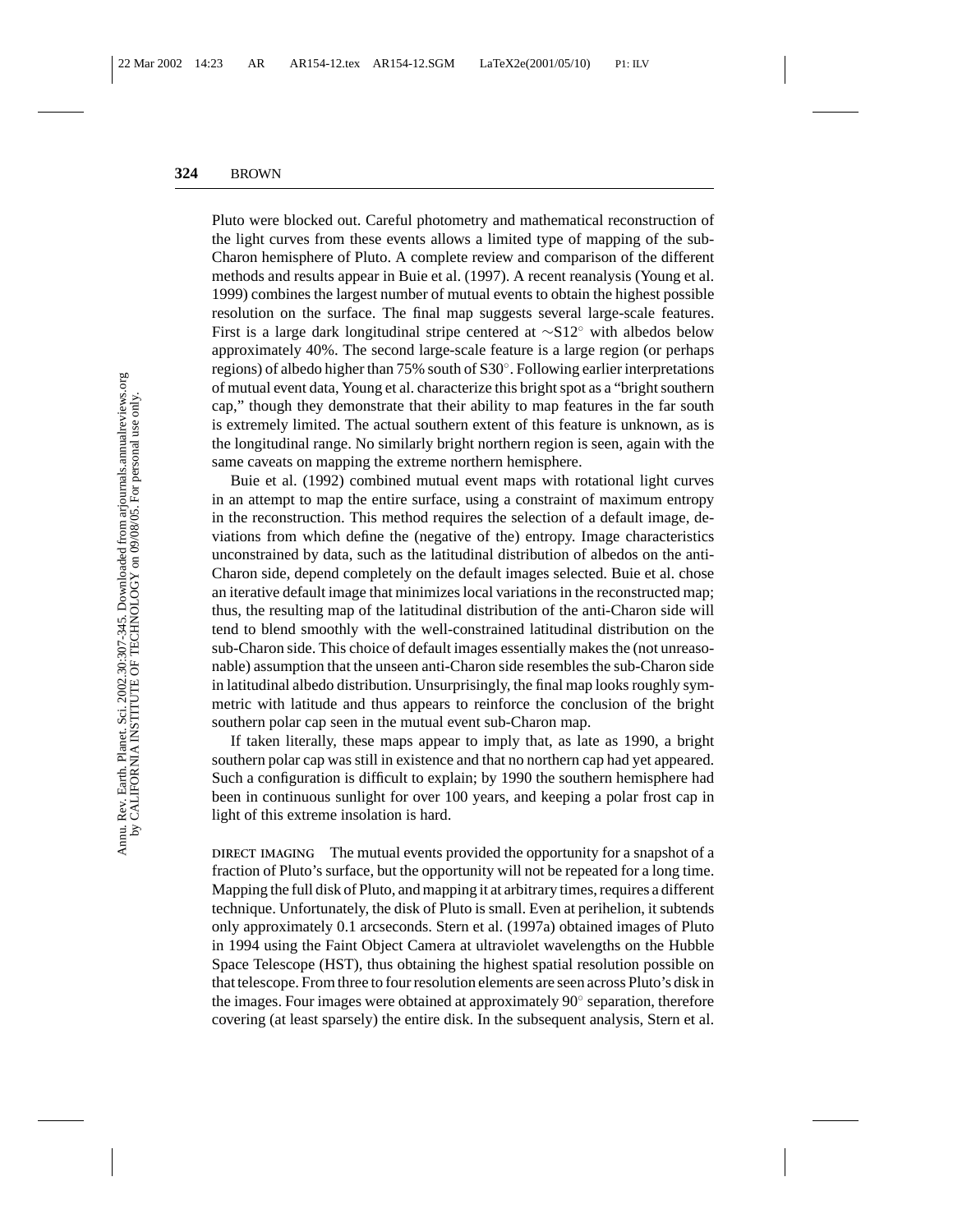

**Figure 7** An HST albedo map of Pluto at 0.41  $\mu$ m from Stern et al. (1997a). The map shows that the darkest regions of the surface are roughly confined to the equatorial areas, whereas the brightest regions are widely distributed. The very brightest regions of the planet are at the equator, while no evidence exists for a uniformly bright southern polar cap. The significance level of individual features can be discerned from the original figure in Stern et al.

carefully examined the individual images to verify the reality of features seen, and then constructed a best-fit map of the entire surface by combining the images (Figure 7).

In comparing the HST map of the sub-Charon hemisphere to the mutual event maps, many of the details are reproduced, thus increasing confidence in both methods. Several discrepancies exist, however, predominantly in the polar regions, which are less well mapped by both methods. The HST map shows a more consistently bright northern hemisphere than southern hemisphere, whereas the mutual event maps show the opposite. Comparisons can also be made with the attempt by Buie et al. (1992) at whole-disk mapping; the HST map tells an entirely different story from the generally latitudinally symmetric Buie et al. map. The brightest parts of the anti-Charon side are at the equator rather than the poles; the southern polar region contains large dark areas. Thus, the Buie et al. selection of default images favoring symmetry with latitude gives spurious results on the unconstrained side of Pluto. Whereas Stern et al. (1997a) suggest caution as to which of the mapping efforts to believe, it appears most reasonable, barring specific reasons to the contrary, to trust the most direct method, which would be the HST imaging.

The HST images suggest that the mutual event mapping, while correct, was misleading. The south polar cap apparent in the mutual event maps is seen to be a longitudinally confined spot rather than a band. The dark equator is also longitudinally limited. The brightest spot on the entire planet is on the equator on the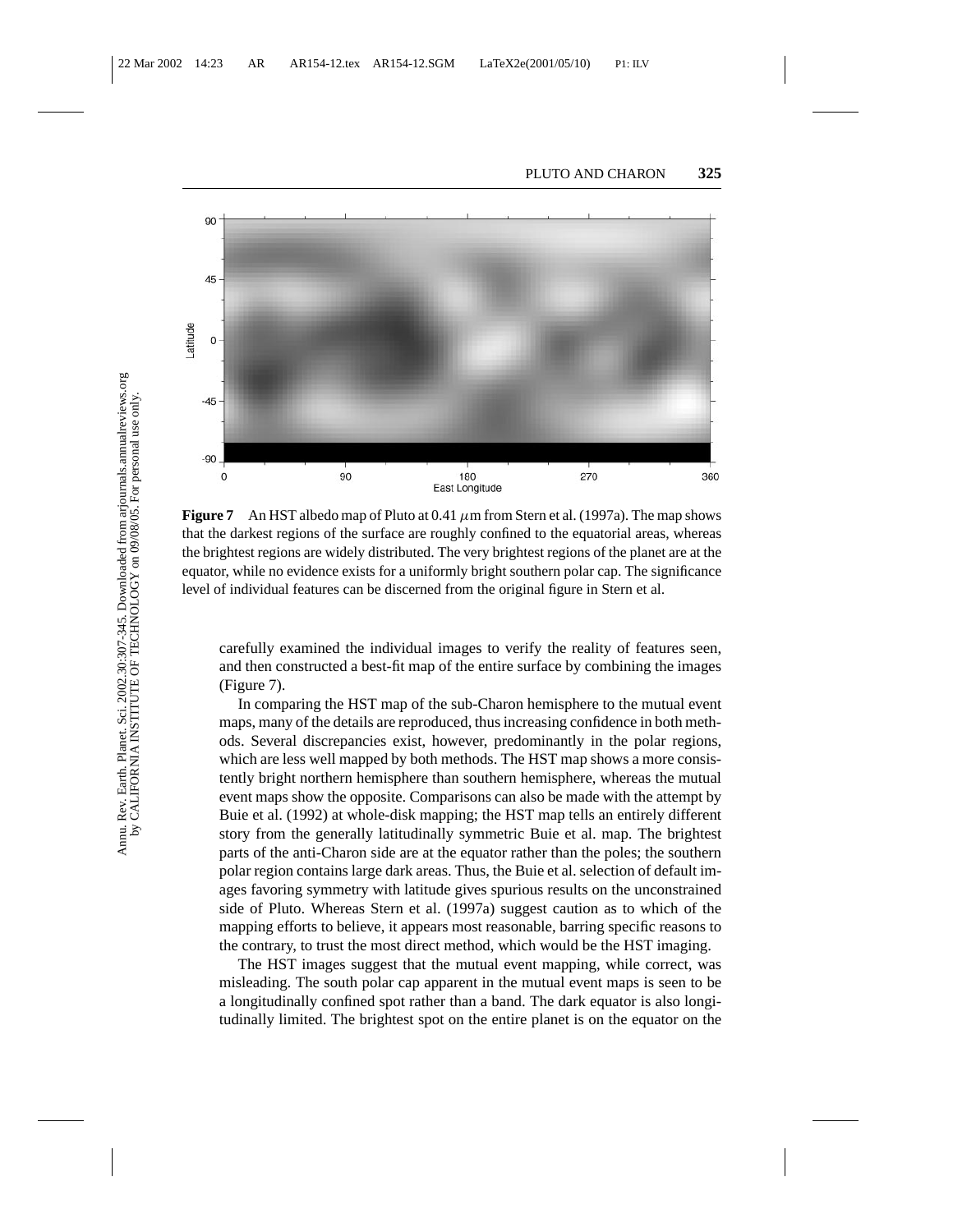anti-Charon side. No evidence exists for a globally dark equator or globally bright poles. Indeed, the lack of obvious latitudinal correlations with albedo makes the above discussion of expected seasonal effects on albedo seem simplistic. Nonetheless, Stern et al. show that most of the low albedo regions on the planet are confined to the equator, whereas bright regions can be found anywhere. Clearly, albedo on Pluto is much more than a simple seasonal effect that can be straightforwardly inverted to understand seasonal changes. However, the HST map requires that seasonal changes have occurred; with the bright northern hemisphere, it comes nowhere close to explaining the secular dimming of Pluto from the 1950s to the 1980s.

**ROTATIONALLY RESOLVED SPECTROSCOPY** One method to attempt to understand the causes of albedo variation on Pluto is to compare spectra obtained at different rotational phases of the planet to see if the spectra change with changes in brightness. Buie & Fink (1987) first showed that such an effect exists in the visible region of the spectrum. Grundy & Fink (1996) expanded on the early efforts and compared 20 spectra in the 0.5- to 1.0- $\mu$ m region of Pluto obtained from 1980 to 1994 and looked at the variation of the methane absorption lines with rotation. They find that the CH4 band depths peak approximately midway between the minimum and maximum points of the light curve (Pluto longitude of ∼340◦). Grundy & Fink develop a surface composition model based on the Buie et al. (1992) maximum entropy surface reconstruction, which we now know to be faulty on the anti-Charon side. Later work uses the HST map instead and is discussed below.

Rotational modulation of the infrared methane bands has also been observed (Marcialis & Lebofsky 1991). Grundy & Buie (2001) obtained a densely sampled collection of infrared spectra from 83 nights between 1995 and 1998. A rough correlation exists between the absorption strengths of the strong  $CH_4$ , CO, and N<sub>2</sub> bands; the amount of dilution of  $CH_4$ ; and the V-band brightness (Figure 8). The absorption strength of the weak CH4 bands is roughly anticorrelated, as noted in the visible spectra above. Grundy & Buie (2001) argue that the weak  $CH_4$  absorptions are actually a better tracer of  $CH_4$  concentration; large path lengths of methane are required for these absorptions to be visible, whereas the strong bands will show up even when small amounts of methane are diluted in nitrogen. The anticorrelation between the weak methane absorption and the methane dilution strongly supports this point of view.

A first-order interpretation of the rotational spectra is that the bright regions of Pluto are controlled by the presence of  $N_2$  frost, based on the strong correlation between the  $N_2$  absorption strength and the visible light curve. The good correlation of the strong CH<sub>4</sub> bands and CH<sub>4</sub> dilution with  $N_2$  suggests, as mentioned above, that these come primarily from CH<sub>4</sub> diluted in  $N_2$ , so they closely track the  $N_2$ . A similar argument can be made for CO; it is likely primarily found diluted in  $N_2$ (as argued above). Interestingly, the CO rotational modulation appears to differ slightly from that of  $N_2$ , leading Grundy & Buie to suggest that perhaps patches of higher CO to  $N_2$  concentration exist. Whereas Figure 8 is suggestive of this effect,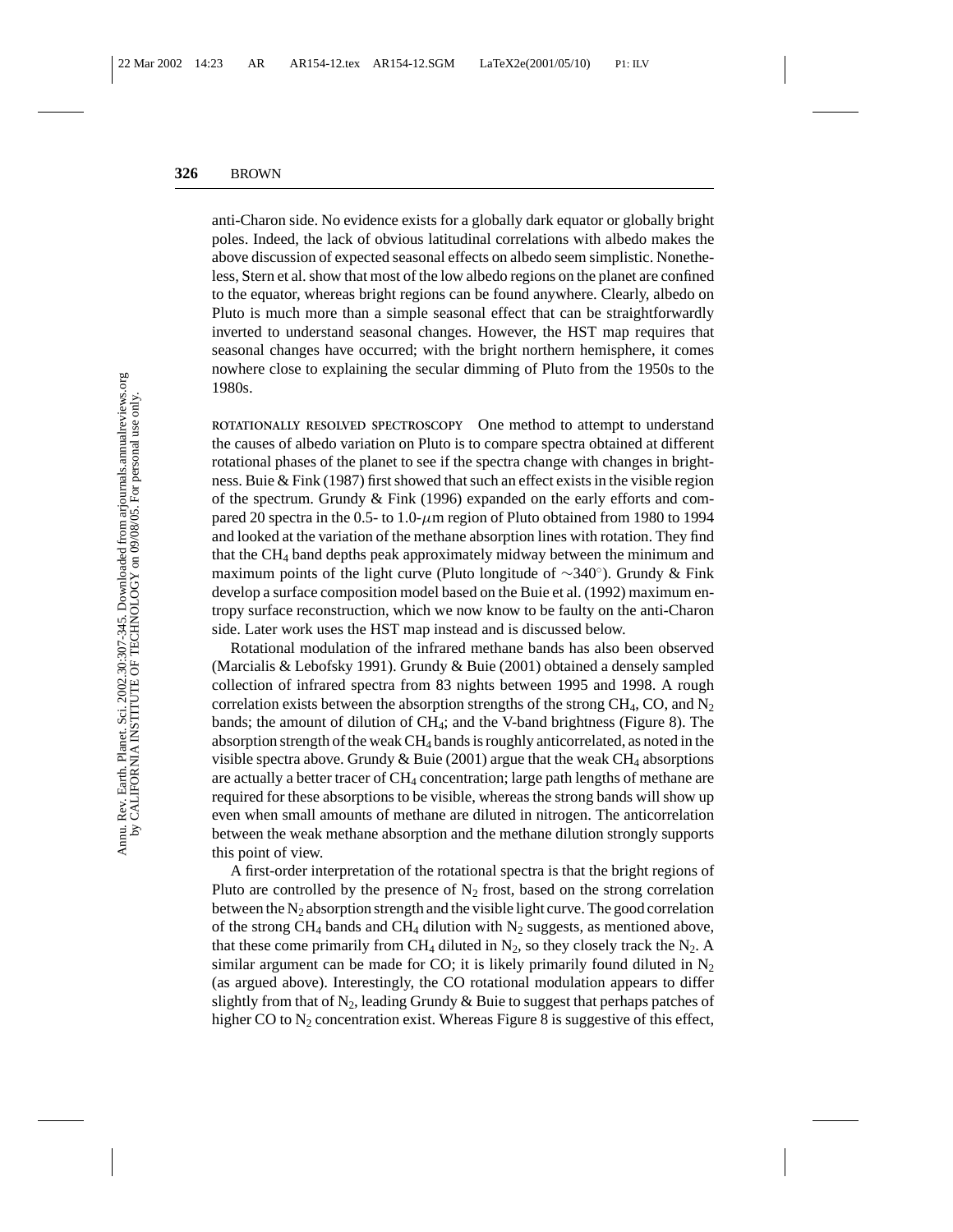

**Figure 8** Rotational modulations seen in the spectrum of Pluto, from Grundy & Buie (2001). The strong CH<sub>4</sub>, CO, and N<sub>2</sub> absorptions and the amount of CH<sub>4</sub> dilution in N<sub>2</sub> all roughly correlate with the visible light curve. The weak  $CH<sub>4</sub>$  absorptions roughly anticorrelate. These facts suggest that at least two separate compositional units exist on the surface of Pluto: a bright N<sub>2</sub>-rich unit that contains diluted CH<sub>4</sub> and CO, and a darker CH<sub>4</sub>-rich unit. The dashed lines show the predicted rotational modulation from the modified Grundy & Buie compositional models using albedo as a proxy for composition.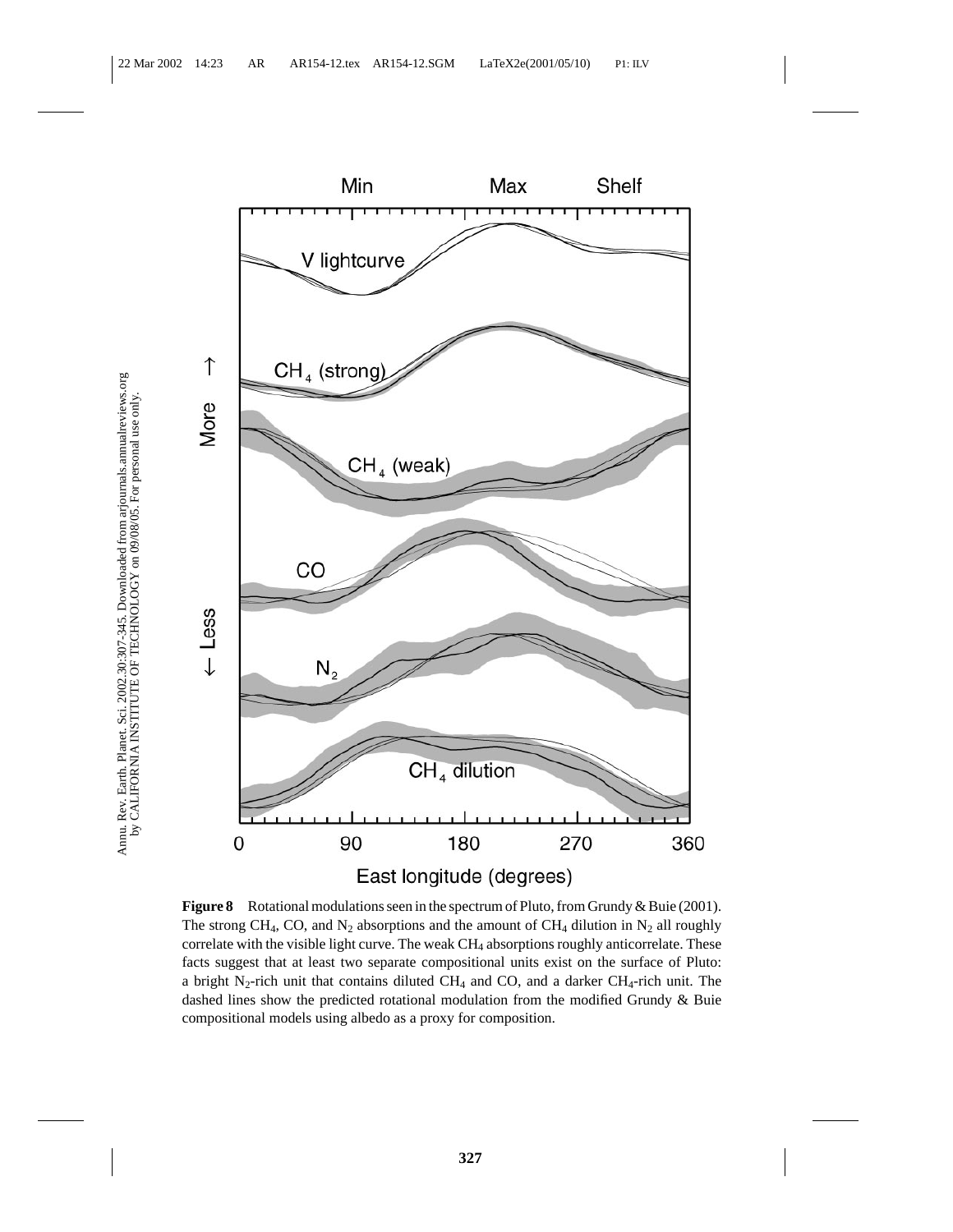examination of the noisy raw data on which this figure was constructed [Grundy & Buie (2001), Figure 6] makes the case less convincing.

Grundy & Buie (2001) developed a model of the surface composition distribution that can fit the observed photometric and spectroscopic modulations. They base their model on a new (currently unpublished) reduction of the HST maps and divide the terrain into three types based on albedo. The lowest albedo regions are composed of a tholin-water ice mix with a spectrum similar to that of the centaur Pholus (Cruikshank et al. 1998) and can be thought of as lag deposits left after complete evaporation of the  $N_2$  and CH<sub>4</sub> ices. This unit appears predominantly in the southern hemisphere and equatorial regions, which is where insolation has been highest for the past 100 years. The mid-albedo regions, typically proximate to the low albedo regions, are assumed to be  $CH<sub>4</sub>$  with minor contamination of tholins, and could be regions where sublimation of  $N_2$  has left behind the less volatile CH<sub>4</sub> ices. The highest albedo regions are  $N_2$  ice with diluted CH<sub>4</sub> and CO and represent areas of recent frost deposition. This model (Figure 9) provides a moderately good fit to the spectral rotational modulation seen on Pluto. Grundy & Buie (2001) modify the model slightly by hand to make the fit better by allowing some of the areas to be a checkerboard mix of two units that still give the same albedo (Figure 9). An even better fit can be had in this case, as seen in Figure 8. One obvious problem with this relatively simple model is that it does not distinguish between regions that, by eye, appear quite distinct. For example, the brightest regions of the planet are located in several features along the equator, yet these are all lumped together with the polar regions and labeled as nitrogen rich. It would be interesting to explore the implication that the polar regions—or at least the south polar regions—are not nitrogen rich. The misleading south polar bright spot seen in the mutual event maps continues to lead modelers to expect a bright (and therefore nitrogen-rich) south polar cap when the evidence for one is perhaps no longer compelling. An additional difficultly is the assumption that there is a one-to-one correspondence between albedo and compositional units. Although such an assumption is a reasonable starting point, recent evidence from multicolor mutual event maps (Young et al. 2001) suggests that the dark equatorial region on the sub-Charon side has large color—and therefore presumably also composition—variations across it. Nonetheless, the Grundy & Buie models provide the best starting point for constructing a composition-seasonal variability model of the planet.

#### **A New Straw-Man Seasonal Variability Model**

Using the observations and modeling above, a new straw-man view of Pluto's seasonal variability is constructed. The problem is severely underconstrained, so new observations will continue to update or even significantly change this picture.

The first constraint used here is the Pluto photometry from 1955 on. As discussed above, these data can be explained if a bright southern cap existed in 1955 but has mostly sublimed away since then, and the northern and equatorial regions that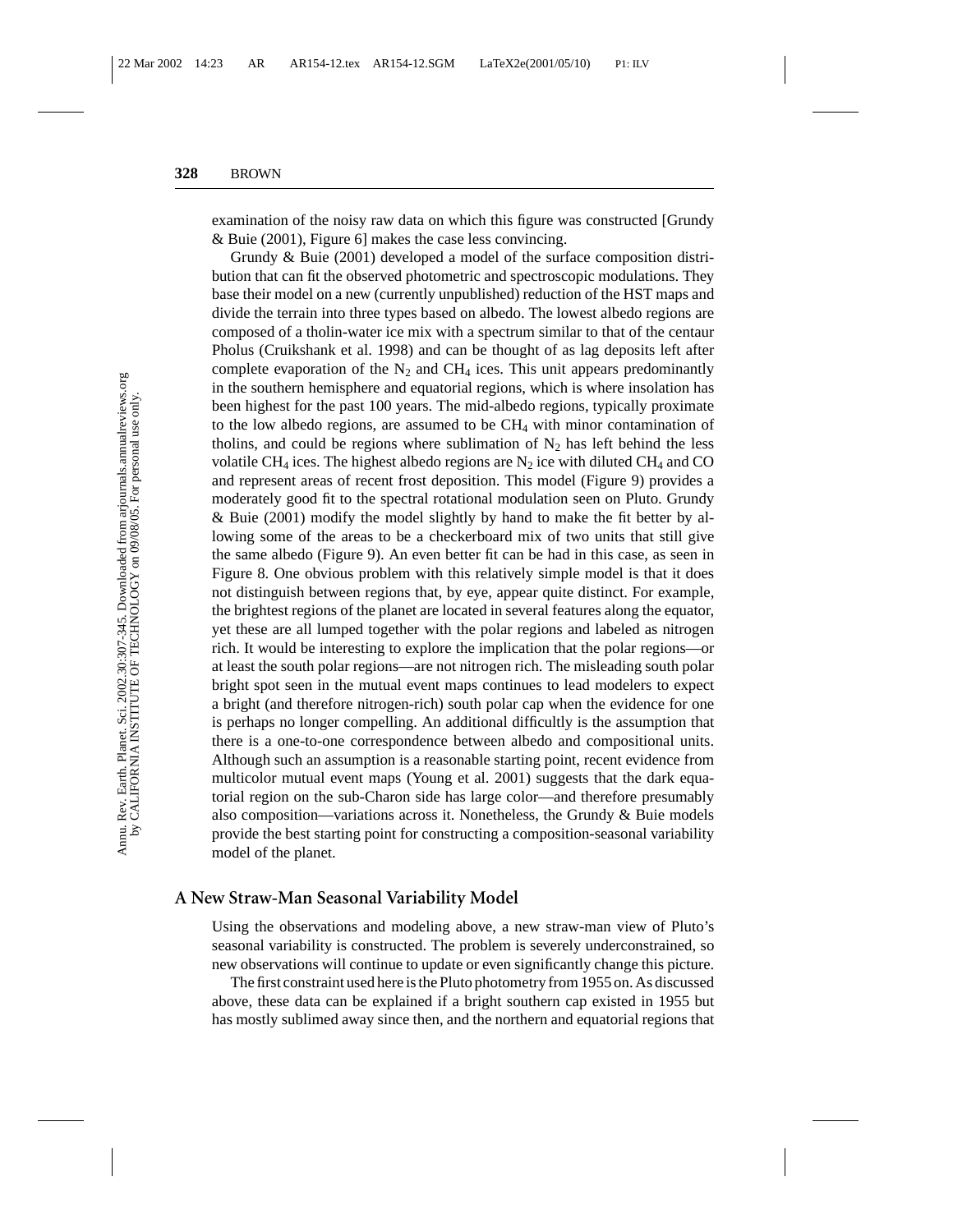

**Figure 9** Compositional models from Grundy & Buie (2001). The models are created by splitting reanalyzed HST maps into three albedo regimes corresponding to three compositional units. The white regions are  $N_2$ -rich units with diluted CH<sub>4</sub> and CO, the gray areas are units of almost pure  $CH<sub>4</sub>$ , and the dark areas are units with tholins mixed with water ice. The hatched regions near the south pole are areas unobserved by HST or the spectra. In the modified HST map the units have been slightly rearranged in a checkerboard pattern that still reproduces the HST albedos to produce a better fit to the spectral modulation.

have been coming into view are bright and varied. The HST map of spring equinox albedos can be viewed with this picture in mind; the southern cap is mostly gone with a few residual bright areas remaining, the high northern latitudes are bright, and the mid-latitudes are extremely variable. The difficulty is now to reconcile this picture with the Grundy  $\&$  Buie terrain model, which suggests that the bright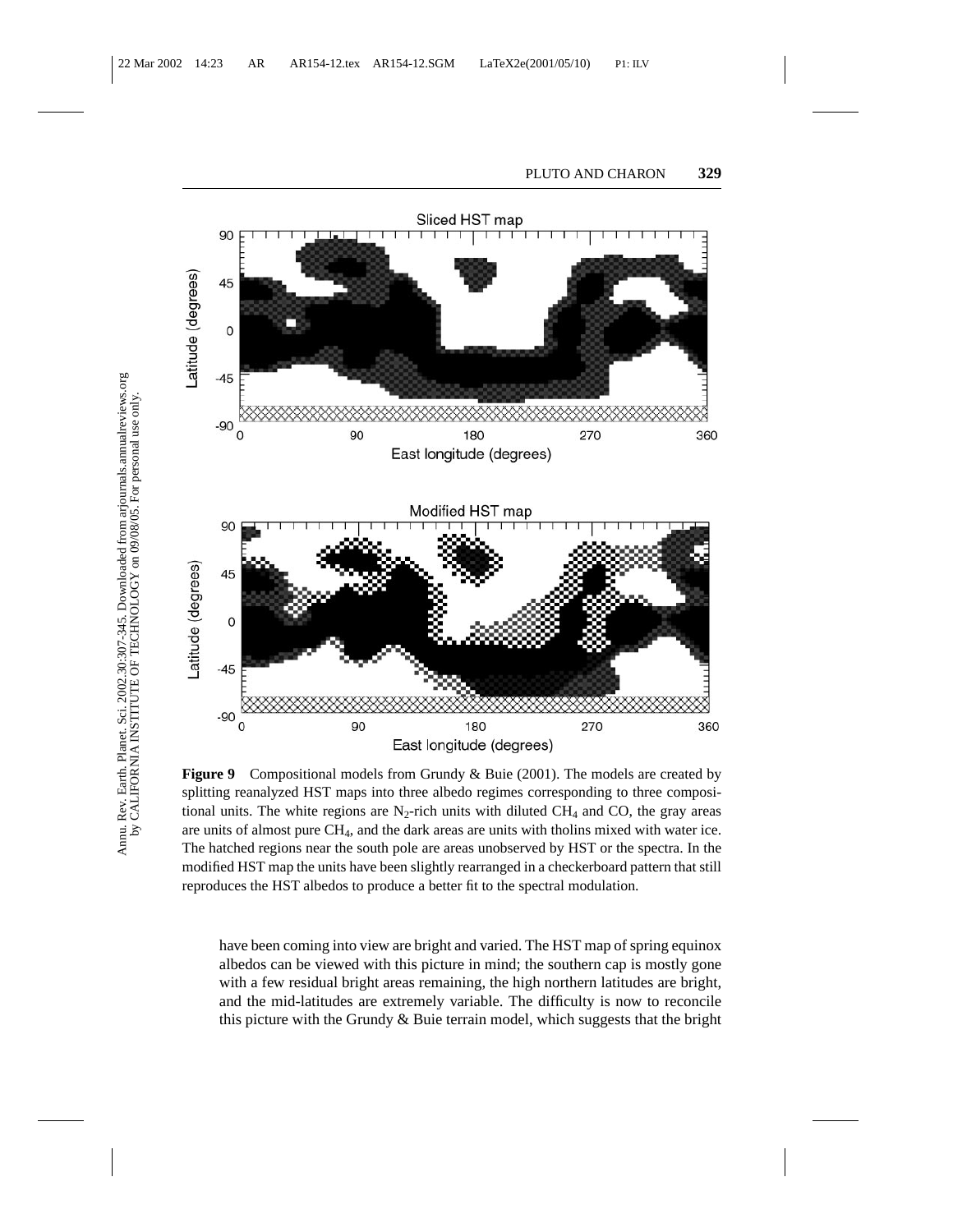areas are predominantly  $N_2$  frost. The existence of any  $N_2$  at the equator, which is receiving the maximum insolation that any region of the surface ever receives, is a puzzle unless Pluto has such a large reservoir of  $N_2$  that permanent equatorial frost bands persist, as seen in the high  $N_2$  abundance described in Hansen & Paige (1996) simulations (Figure 5). But why, in this case, would the equator be variable rather than uniformly frosty? In a region of permanent ice, the segregation into extremely dark and extremely bright patches should perhaps be expected. Any spot that is darker than average will absorb more sunlight, heat up, sublime more  $N_2$ , and continue to darken; spots brighter than average will be colder and provide a place for condensation of the neighboring  $N_2$ , leading to an even brighter surface. At the equator, this process could be self-sustaining. The equatorial regions never achieve the permanent night conditions that would allow the dark regions to cool down and become frosty, nor the permanent sunlight conditions that would allow the bright regions to completely sublime away and become dark and warm. This picture does not explain the origin of the bright and dark patches, but suggests that once albedo variations begin they can be exaggerated by volatile transport processes.

The final mystery remaining in this straw-man model, then, is the existence of patches of  $N_2$  in the southern regions. Perhaps these are the last remnants of a once extensive south polar cap, and these particular spots have persisted longer because they began intrinsically bright (or other regions at their latitude were intrinsically dark). Perhaps these regions are telling us that the models for either seasonal change or surface composition on the surface of Pluto are flawed. To complete the model, the former is assumed, but this question remains open.

From this straw-man model, the near-future appearance of Pluto can be predicted. On a short-term timescale, the only clear predictions are that the southern  $N_2$ patches should sublime quickly (or perhaps should even be gone by now), and the northern regions coming into continuous sunlight should be bright. Such changes should be visible to current-epoch HST imaging. The overall effect on Pluto's albedo of these two competing processes is difficult to foresee, but the light curve of Pluto could get more extreme as the variable bright southern patches disappear because these spots tend to be correlated with dark areas on the equator. Over the longer term (approaching summer solstice in 2029), the extreme variability at the equator should moderate as frosts begin to impinge on the outer regions of the dark spots, and the relatively bright northern hemisphere comes into full view. These two effects should cause Pluto to get brighter and have a muted light curve, much like it was when observed in 1955.

In the end, the model derived is (perhaps unsurprisingly) similar to the first-order expectations stated at the beginning, modified by some semipermanent albedo markings on Pluto's surface and some areas of permanent frost at the equator. While this model may prove to be overly simplistic or just plain wrong, the HST maps combined with rotational photometry and spectroscopy provide powerful but incomplete information on the surface composition and its variability on Pluto. A more complete understanding awaits better information on the compositional distribution of material on Pluto's surface, which will have to wait for either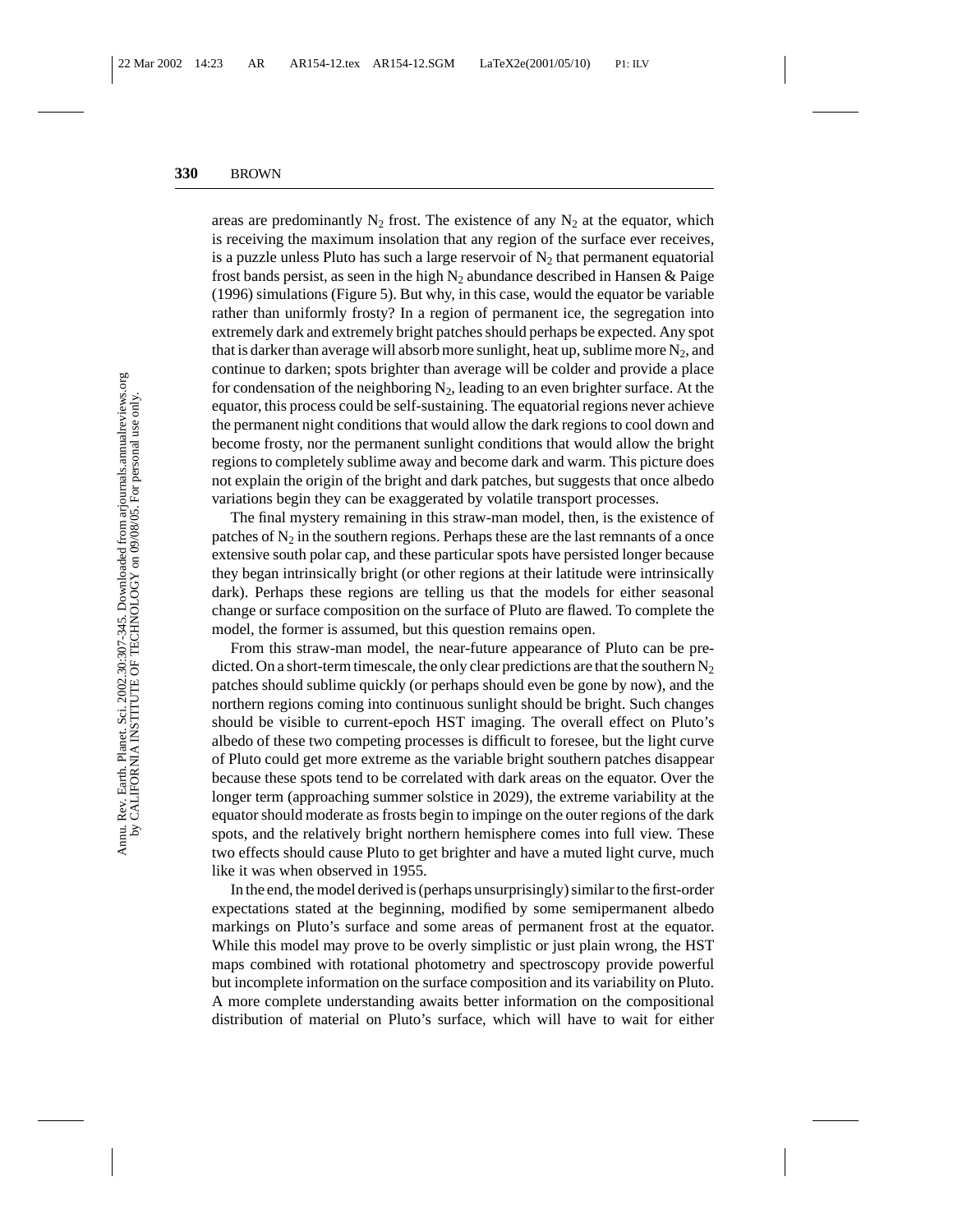detailed spectral mapping from a spacecraft flyby and/or infrared imaging and resolved spectroscopy from the next planned generation of 30+ meter groundbased telescopes. In the meantime, continued rotationally resolved spectra and photometry, along with a next epoch of HST imaging, are the best tools currently able to provide some insight into this difficult but fascinating problem.

## **CHARON, ITS SURFACE COMPOSITION, AND ITS RELATIONSHIP TO OTHER ICY BODIES**

Charon orbits Pluto so closely that, even though it is only five times fainter than Pluto, Charon's existence was not discovered until 1978 (Christy 1978). Even after discovery, the small separation between the two objects made separate study of them difficult. The first knowledge of the composition of Charon came from observations of the mutual Pluto-Charon eclipses between 1985 and 1990. In a series of eclipses, Pluto and Charon were observed together, and then Pluto was observed separately as it completely occulted Charon. Subtraction of the two observations then yielded the brightness of Charon. By performing these observations at a small number of wavelengths over the near-infrared region, a low-resolution spectrum of Charon was synthesized. These spectra showed evidence for a surface covered in water ice, much like the icy satellites of the giant planets, and unlike the surface of Pluto (Marcialis et al. 1987, Buie et al. 1987). The possible existence of materials other than water ice was also considered, but the crudeness of the data did not permit any resolution of the issue (Roush 1994, Cruikshank et al. 1997).

The composition of Charon is possibly an important state in the transition from objects like the large icy satellites of the outer planets to the freely orbiting KBOs. Charon has some similarities to the icy satellites. With a radius of 593 km, it is approximately the same size as the mid-sized Saturnian satellites Tethys (∼530 km) and Dione (560 km) and the Uranian satellites Ariel (∼580 km) and Umbriel (585 km). Charon's visible albedo of 0.40 (Buie et al. 1990) is much lower than those of Tethys and Dione (0.9 and 0.7) and higher than the dark Umbriel (0.19), but closely matched to Ariel (0.35). The largest currently known KBO, (20000) Varuna, is only slightly smaller, with a radius of  $450^{+65}_{-75}$  km, but is significantly darker, with a measured albedo of only  $7.0^{+3.0}_{-0.17}$ % (Jewitt et al. 2001).

The proto-Charon presumably formed in a very different environment from the icy satellites. The regions of the solar nebula that were collapsing to form the giant planets were significantly higher in pressure than the surrounding nebula, leading to enrichments of CH<sub>4</sub> relative to CO and to NH<sub>3</sub> relative to N<sub>2</sub> (Prinn 1993). Thus, the first expectation should be that Pluto and Charon should be more abundant in CO and  $N_2$  than CH<sub>4</sub> and NH<sub>3</sub>, which should be more abundant on the icy satellites. The high  $N_2$  abundance of Pluto is in accord with this scenario, but the existence of  $CH<sub>4</sub>$  on the body shows that this simple picture cannot account for all of the compositional variation. Nonetheless, significant compositional differences are expected between objects formed in high-pressure proto-giant-planetary environments and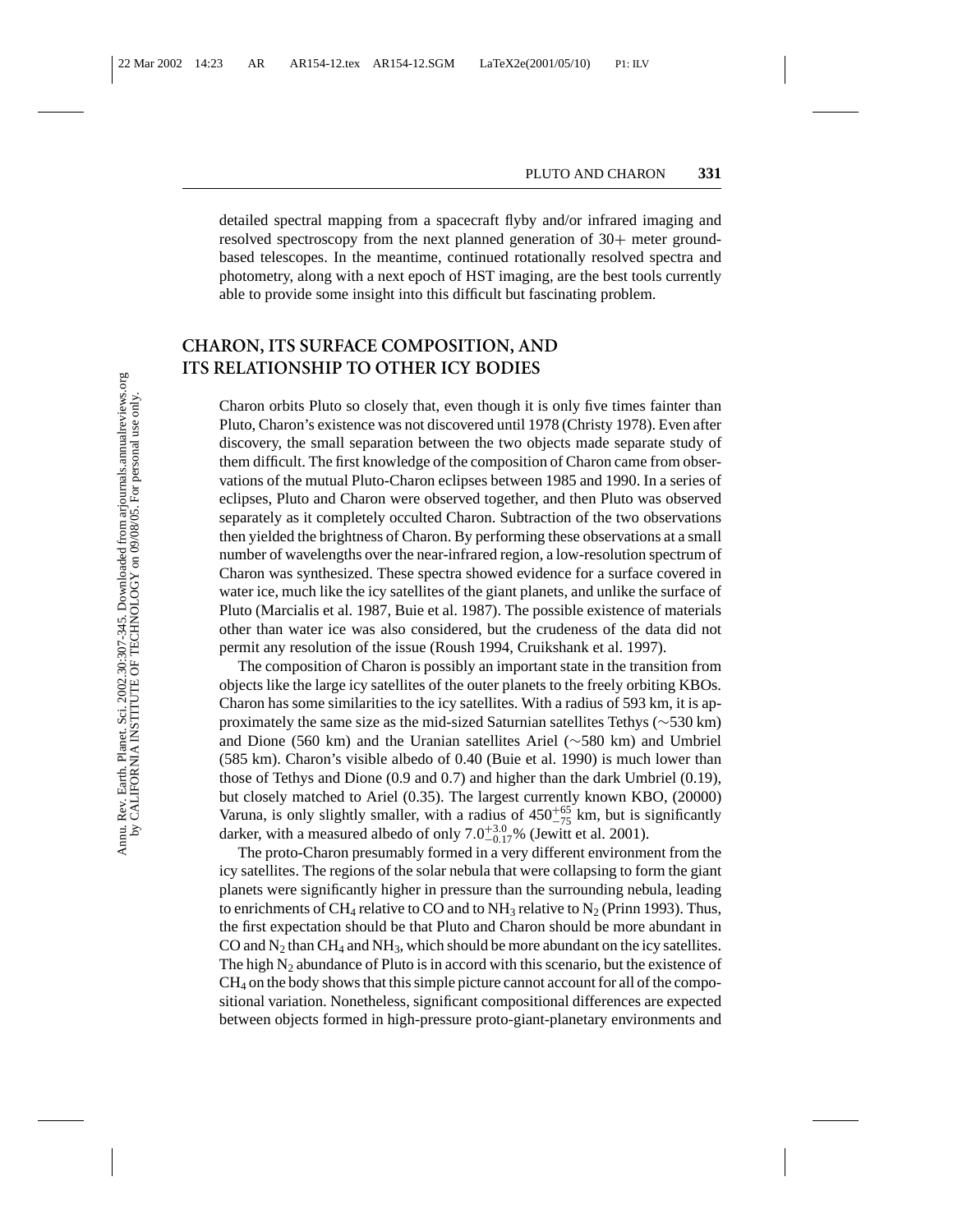objects formed in the lower-pressure solar nebula, and by comparing Charon to the similarly sized icy satellites, insight might be gained into these differing regions of the solar nebula.

### **Charon Spectroscopy**

Recent improvements to ground- and space-based telescopes now allow direct spectroscopy of the individual members of the Pluto-Charon system. Spectra of the surface of Charon have now been obtained from the Keck telescope, Subaru telescope, and HST (under two independent programs) (Figure 10). The spectra all differ in signal-to-noise, resolution, reliability, and Charon longitude. A careful understanding of these factors allows us to use the combined information to make a best estimate of the surface composition of Charon. The first published results (Brown & Calvin 2000), which were obtained at the Keck telescope at a Charon longitude of 90◦ (Charon's longitude is defined such that the sub-Pluto longitude is at  $0°$  and longitudes increase clockwise looking down on the rotational pole), are discussed first, and then these are compared with results from the other telescopes.



**Figure 10** Four independent spectra of Charon. The Keck spectrum of Brown & Calvin (2000) is shown as the histogram, the Subaru spectrum of Nakamura et al. (2000) is shown as a solid line, the HST spectra of Buie & Grundy (2000) and Dumas et al. (2001) are shown as squares and triangles, respectively. The two ground-based spectra have been scaled to match the absolute albedo levels of the HST spectra.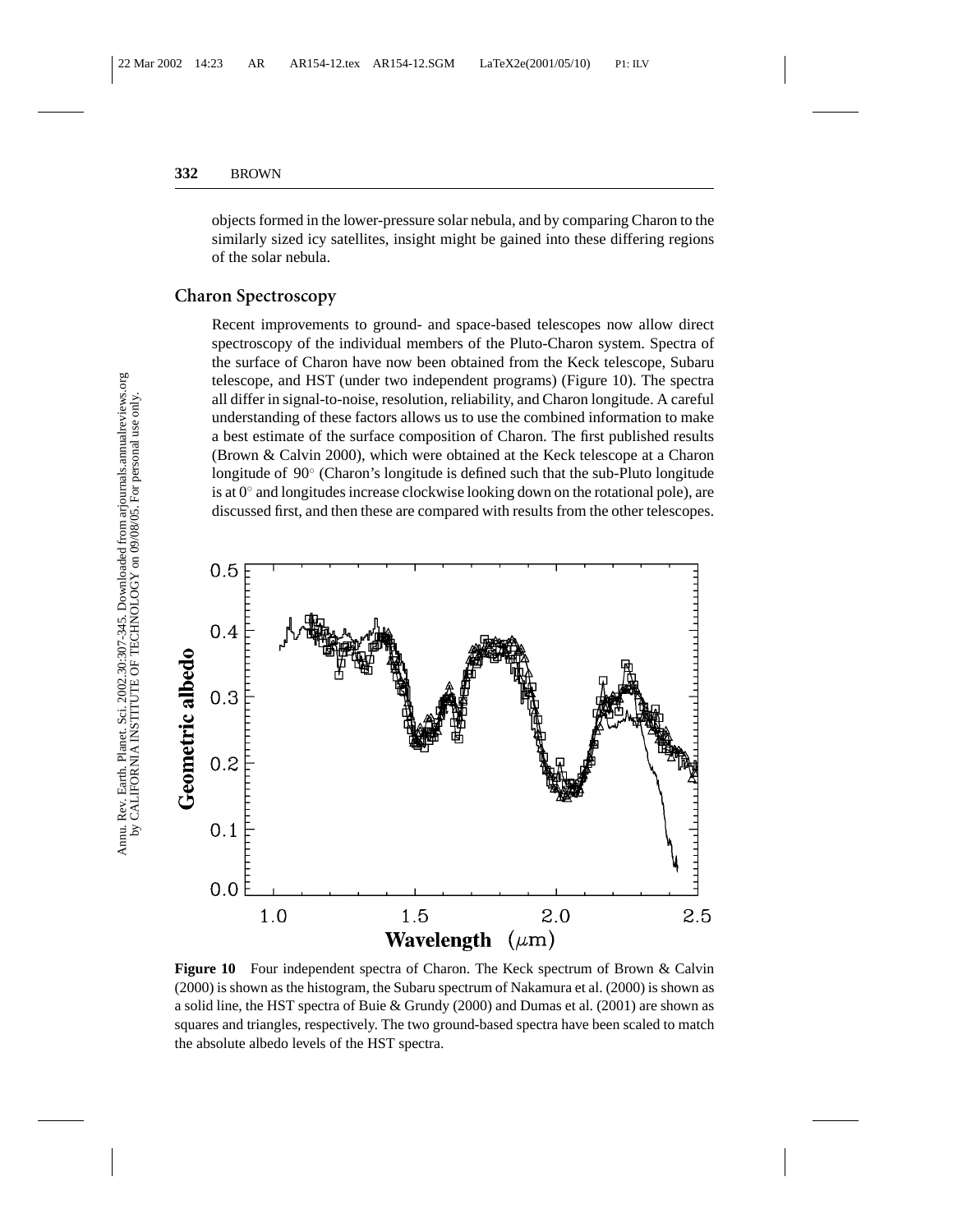**CRYSTALLINE WATER ICE** As previously found from the mutual event observations, the spectrum of Charon is dominated by the 1.5- and 2.0- $\mu$ m absorptions of water ice. With the previous crude spectra from the mutual events, the form of the water ice could not be discerned. The new spectra clearly show the additional small  $1.65-\mu m$  absorption feature redward of the main  $1.5-\mu m$  absorption that occurs in crystalline water ice but not in amorphous water ice (Fink & Sill 1982). The existence of ice in crystalline form at Charon is unexpected. At temperatures below 70 K, amorphous ice is the expected stable form for water ice (Jenniskens et al. 1998), and crystalline water ice is turned into amorphous form under bombardment from solar ultraviolet radiation on short timescales (Kouchi & Kuroda 1990).

Many of the same arguments for the expectation of amorphous ice on Charon hold for the satellites of Uranus, yet spectroscopy shows that the water ice on these satellites is also in crystalline form (Grundy et al. 1999). The mechanism causing the ice to be in crystalline form on Charon is likely to be the same on these other satellites.

One method of making water ice condense into crystalline form rather than amorphous even at low temperatures is to condense it slowly. At Charon's temperature, condensation at a rate of approximately 1 cm h−<sup>1</sup> or slower will preserve the ice in crystalline form (Jenniskens et al. 1998). Brown & Calvin (2000) suggest that crystalline ice on the surface of Charon could be caused by continuous micrometeorite impact vaporization and the subsequent recondensation of crystalline ice. If this process occurs faster than the radiation-induced transformation to amorphous ice, the surface could be maintained in crystalline form. Without knowing the timescale for either micrometeorite bombardment or irradiation amorphization, it is difficult to determine the feasibility of this scenario. Nonetheless, the presence of crystalline water ice on all of the well-studied icy satellites in the outer Solar System confirms that some ubiquitous mechanism such as impacts is likely responsible.

ABSORPTION AT 2.2  $\mu$ m Models consisting of only crystalline water ice and a dark spectrally neutral material reproduce all of the major features of the Keck spectrum of Charon except at the 2.2- $\mu$ m peak and longward of 2.3  $\mu$ m. Figure 11 shows a spectral model consisting of spatially distinct regions of water ice and dark material using the optical constants of water ice at a temperature of 50 K measured by Grundy & Schmitt (1998) and assuming the reflectance spectroscopic theory of Hapke (1993). The model shown has a 70% coverage of water ice, with grain sizes of 30  $\mu$ m and a 30% coverage by a dark spectrally neutral material, but because there are few water bands to fit and their absorption strengths do not vary considerably, many different combinations of grain size and water ice coverage would fit the data equally well. No grain size or combination of grain sizes can make the model fit the  $2.2$ - $\mu$ m region, however.

Before considering possible causes of this absorption, all spectra are compared to determine the reality of the feature. Buie & Grundy (2000) obtained spectra at Charon longitudes of 43, 131, 230, and  $318°$  with HST. The spectral resolution is approximately 50% lower than that of the Keck observations,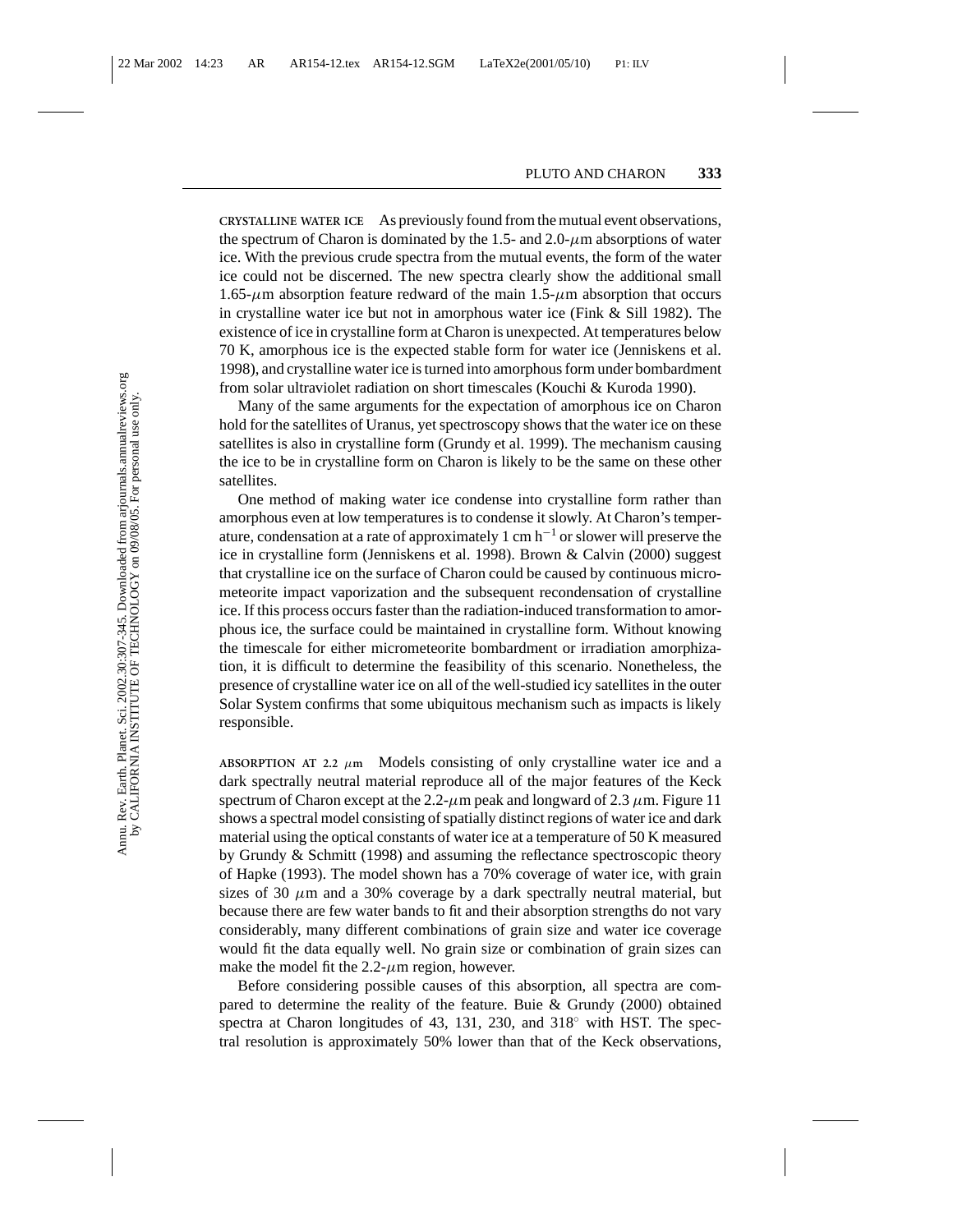

**Figure 11** The Keck spectrum of Charon compared with the best-fit water ice model. Although different grain sizes and ice abundances can lead to adequate fits of most regions of the spectrum, the mismatch at 2.2  $\mu$ m and beyond 2.3  $\mu$ m cannot be explained by water ice.

whereas the signal-to-noise ratio per pixel is generally similar to that of the Keck observations (in regions where terrestrial water vapor is highly absorbing, however, the signal-to-noise ratio of the Keck spectra is lower). Figure 12 compares the Keck and HST spectra and shows that the two spectra are generally consistent but that the lower resolution of the HST spectrum partially masks the sharp appearance of the  $2.2-\mu$ m absorption and instead makes it appear that there is a broad or continuous absorption beyond  $\sim$ 2.0 µm. The more recent results from the Dumas et al. (2001) HST observations and the Nakamura et al. (2000) Subaru observations, however, confirm the presence of a distinct  $2.2-\mu$ m absorption rather than a broad absorption. Dumas et al. suggest that the leading hemisphere of Charon (longitude of  $90°$ ) has a distinct 2.2- $\mu$ m absorption, whereas the trailing hemisphere (longitude of 270◦) does not. The signal-to-noise ratio of their spectrum is lower than that of the Keck or other HST spectrum (the instrument and therefore resolution is identical to Buie & Grundy), but the absorption appears at the level of several standard deviations. One explanation for the discrepancy between the two HST spectra is that the 2.2- $\mu$ m absorption is strongest on the leading hemisphere of Charon. The Buie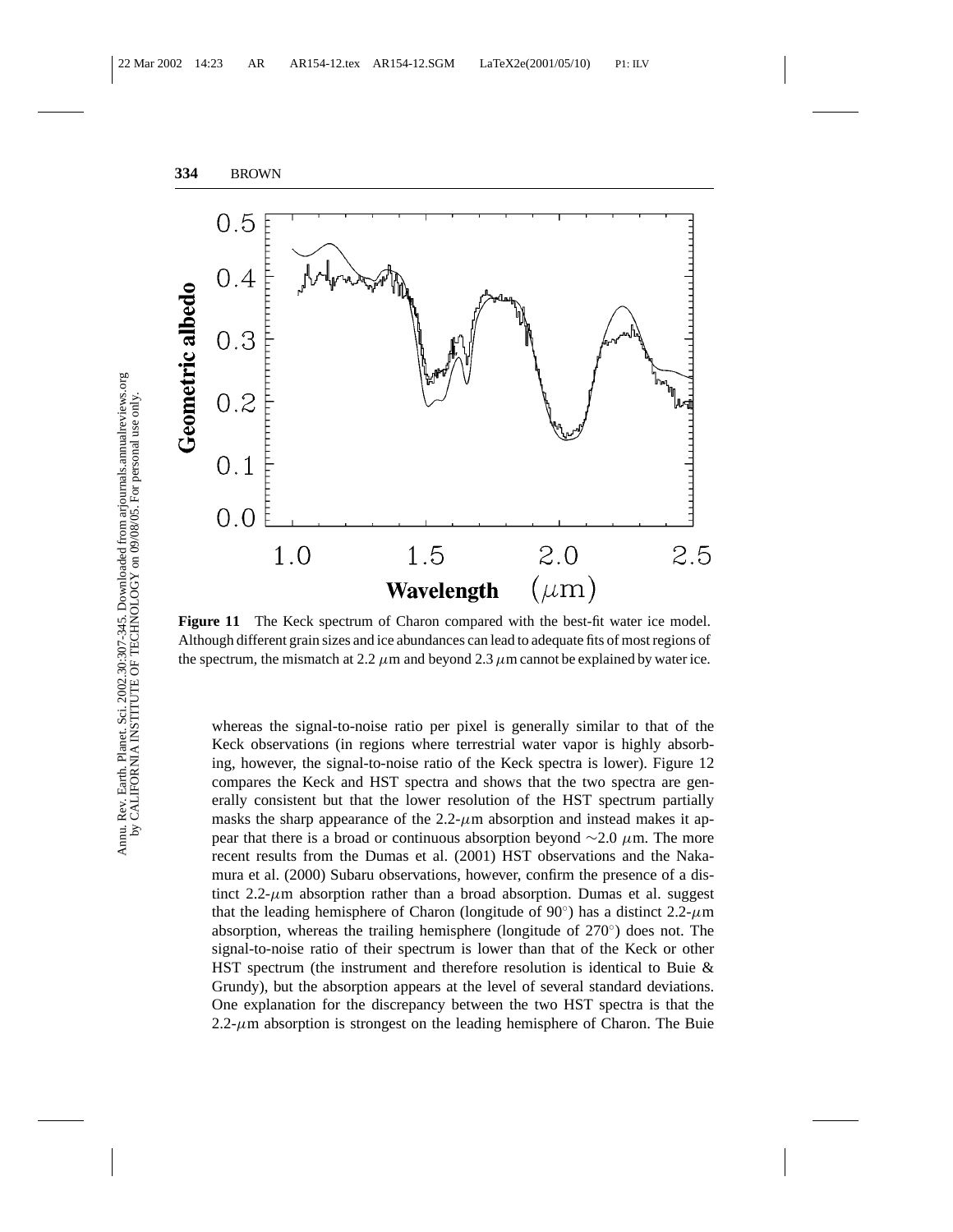

**Figure 12** A comparison of the  $2.2-\mu m$  region of the four Charon spectra. The spectra are distinguished as in previous figures and are offset by the labeled amounts for clarity. The spectral resolution of the observation increases from bottom to top (with the top two HST spectra identical in resolution). The two higher-resolution ground-based spectra show evidence of the  $2.2-\mu$ m absorption, as does the top HST spectrum, though the signal-to-noise ratio of that spectrum is low.

& Grundy HST observations were averaged over four longitudes (none of which was centered on 90°) so a 2.2- $\mu$ m absorption occurring only at 90° would have been degraded. The one Buie & Grundy spectrum taken at 230◦ shows a hint of the absorption, though the signal-to-noise ratio of the individual spectrum is not high. The Subaru spectrum is of the same 90◦ longitude as the Keck and Dumas et al. HST spectra, and at much higher spectral resolution, clearly shows a distinct  $2.2$ - $\mu$ m absorption, though the overall calibration of the Subaru spectrum does not agree with any of the other three spectra. The distinct  $2.2-\mu$ m absorption, first reported by Brown & Calvin, thus appears to be a real feature of Charon's spectrum, and is possibly strongest on the leading hemisphere.

Brown & Calvin, Buie & Grundy, and Dumas et al. each considered different possibilities for absorption in this spectral region. Buie & Grundy sought a substance with a broad absorption beyond 2.0  $\mu$ m, but because the higher resolution spectra show that the absorption is distinct rather than broad, those substances are not considered here. Brown & Calvin considered all ices previously observed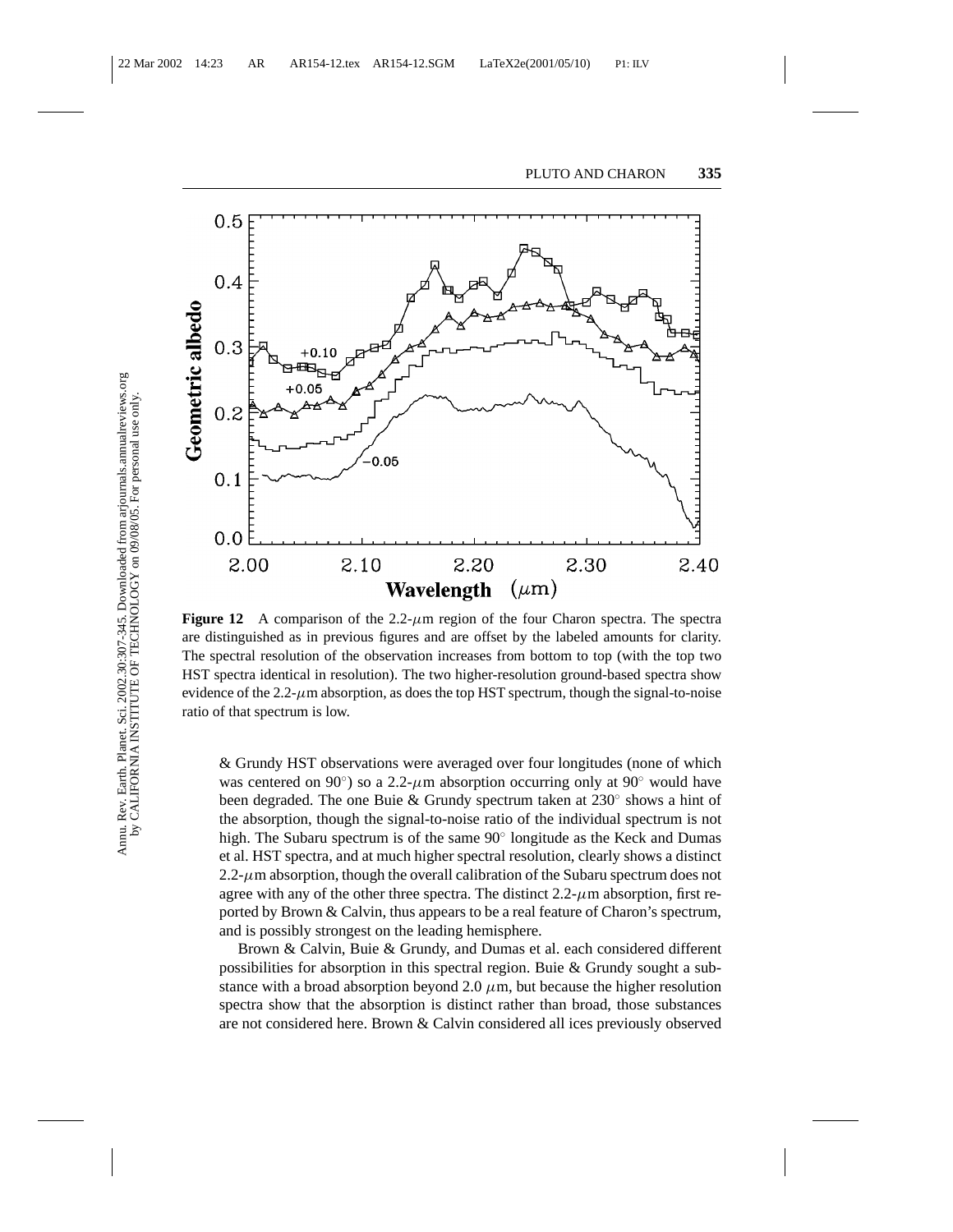on or proposed for Solar System bodies and the interstellar medium. In addition, they considered all other simple combinations of H, C, N, and O, the four most abundant molecule-forming elements in the Solar System, and more complex hydrocarbons such as tholins and kerogens, which have long been considered plausible causes for the low albedo surfaces in the outer Solar System. Given the recent reports of hydrated minerals on the icy satellites of Jupiter (McCord et al. 1999) they also considered all common terrestrial rock-forming minerals. Of all of these possible constituents, only HCN,  $NH_3$ ,  $NH_3 \cdot 2H_2O$  (ammonia hydrate), and alumino silicate clays have distinct absorption features in the  $2.2$ - $\mu$ m region. Dumas et al. came to similar conclusions about the nature and shape of the absorption and considered in detail HCN and ammonia hydrate. Figure 13 shows the spectra of these materials and compares them to the Keck and higher-resolution Subaru spectra of Charon. Detailed modeling by Brown & Calvin showed that the clays have a band center shifted too far blueward to fit Charon's spectrum and that the HCN absorption is far too broad to account for the distinct  $2.2$ - $\mu$ m absorption.



**Figure 13** Spectra of clays and ices with absorptions at 2.2  $\mu$ m (from Brown & Calvin 2000), compared with the Keck and Subaru Charon spectra. Each spectrum (except for Subaru) is offset by 0.5 in reflectance from the lower spectrum. The dashed vertical lines show the extent of the observed absorption. None of the individual spectra matches the absorption, but a combination of ammonia and ammonia hydrate provides a good fit to the spectra.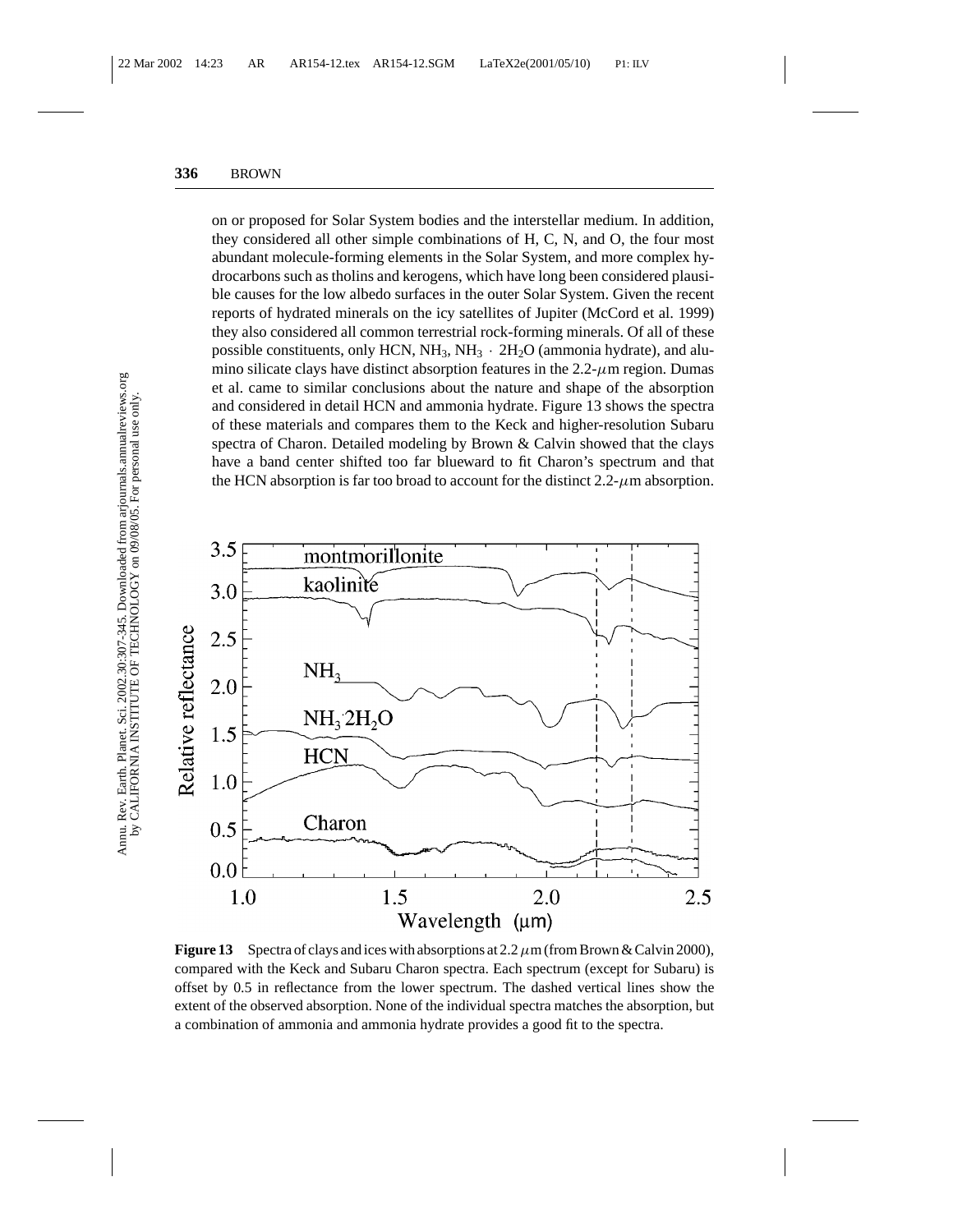Dumas et al. reach a similar conclusion regarding the width of the HCN absorption (though at their lower spectral resolution the differences are harder to distinguish, and indeed, even the alumino silicate clays, which they did not consider, would provide an adequate fit). The higher-resolution spectrum from Subaru agrees well with the moderate-resolution spectrum from Keck (other than uncertain intensity calibration) and conclusively shows that the absorption produced by the clays is insufficient to explain the 2.2- $\mu$ m absorption and that the width and shape of HCN cannot explain the absorption.

The only substance found by Brown & Calvin, Buie & Grundy, or Dumas et al. that can adequately match the width and shape of the  $2.2-\mu m$  absorption is a combination of pure ammonia and ammonia hydrate. Ammonia hydrate by itself has a  $2.2$ - $\mu$ m absorption similar to those of the clays, and thus cannot explain the spectrum of Charon, but pure ammonia ice has an absorption shifted redward from the hydrated form. A combination of the two ices creates an absorption with the correct width and shape to explain the feature observed on Charon. In addition, all other absorption features of ammonia and ammonia hydrate correspond to strong water ice absorptions, so the spectral signature of water ice is not disturbed elsewhere, as seen in the preferred Brown & Calvin model consisting of water ice (44% surface coverage), ammonia (1%), ammonia hydrate (24%), and a dark neutral material (32%) (Figure 14). Encouragingly, this spectral model, which was developed to match the moderate resolution Keck spectrum, does an excellent job of reproducing the detailed structure seen in the higher-resolution Subaru spectrum. The Dumas et al. HST spectrum is better fit by a model that does not include the extra  $2.25-\mu$ m absorption from pure ammonia ice, but the agreement between the Keck and Subaru data on the presence of  $2.25-\mu m$  absorption suggests that the discrepancy between those spectra and that of Dumas et al. is caused by the lower signal-to-noise ratio of the Dumas et al. data.

Although the match of the spectra with ammonia ices is good, the identification is not unique. It remains possible that some not yet considered substance is the true cause of the absorption. High priority should be given to obtaining high-quality high-resolution spectra of the full near-infrared range for both hemispheres of Charon. The ammonia ices have subtle features throughout this spectral range that are difficult to identify in a single spectrum, but might become obvious by their changes from one hemisphere to the other. In the meantime, ammonia ices are a good tentative match. Their consequences are considered below.

**AMMONIA ICES** Ammonia should not be particularly abundant in the low-pressure solar nebula; equilibrium chemistry drives nitrogen toward  $N_2$ . Some ammonia must remain, however, because comet Hale-Bopp was seen to have an ammonia abundance of ∼1% compared with water (Bird et al. 1997). Assuming the proto-Pluto and Charon were formed in similar regions of the nebula as comets, their ammonia abundances should be similarly small. Yet, the best-match Charon model has a surface approximately one quarter covered with ammonia ices. This discrepancy suggests that ammonia can be at best a surficial covering on the satellite.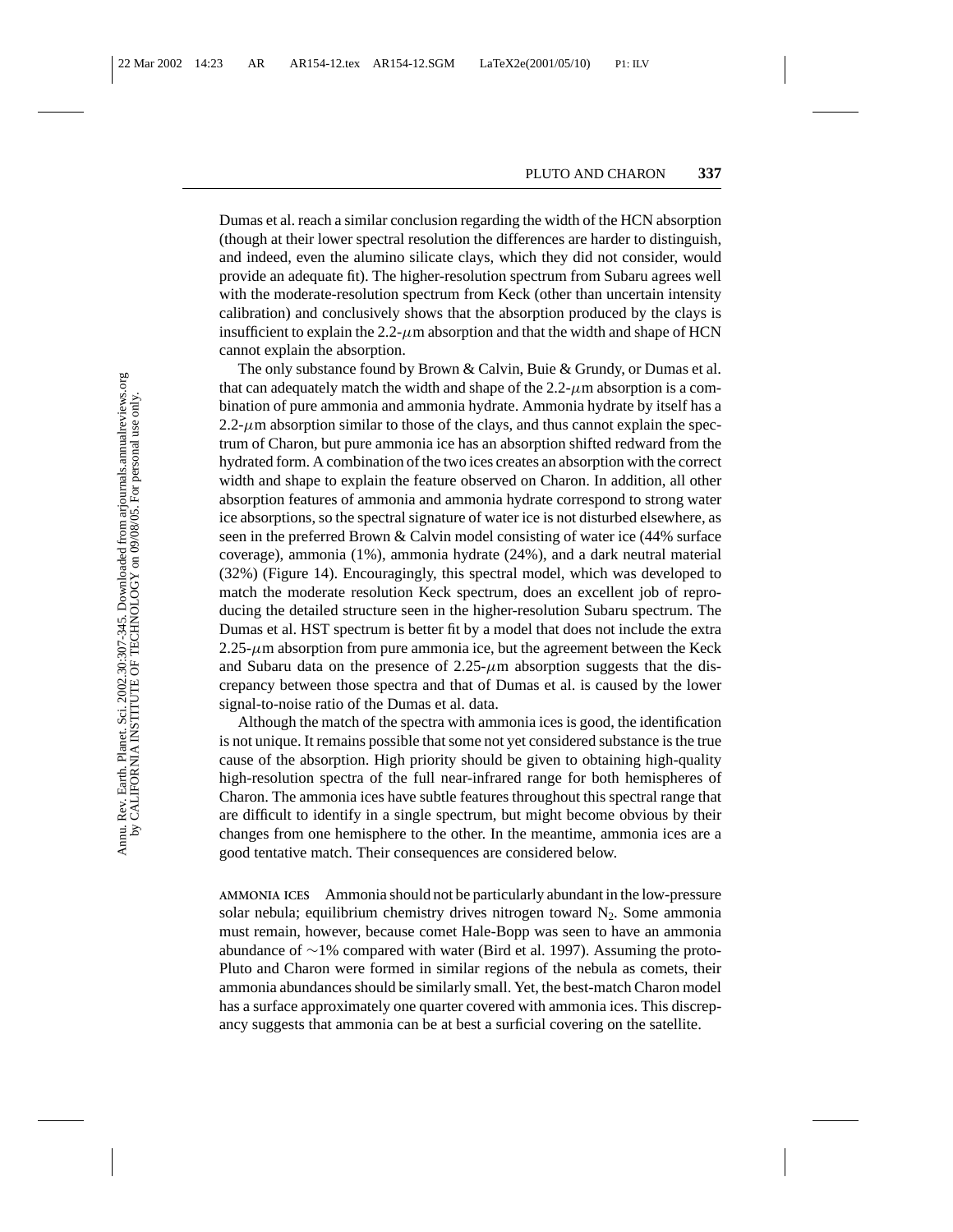

**Figure 14** The Keck (*histogram*) and Subaru (*offset line*) spectra of Charon compared with an ammonia ice model. The model is a combination of water ice (44% surface coverage), ammonia (1%), ammonia hydrate (24%), and a dark neutral material (32%). The model provides a good match to the  $2.2$ - $\mu$ m region; no attempt was made to fit the absolute albedo levels below 2.0  $\mu$ m. Note that the absorption past 2.35  $\mu$ m, seen in the spectra of most icy satellites, is still not fit.

A surficial covering can be of either exogenic or endogenic origin. Based on the potential leading-trailing asymmetry of the appearance of ammonia and the analogy with similar asymmetries seen in the Galilean and Saturnian satellites, Dumas et al. explore an exogenic possibility related to nitrogen on Pluto. They suggest that the escape and subsequent ionization of  $N<sub>2</sub>$  from Pluto could lead to ions becoming implanted preferentially in the leading hemisphere of Charon. This ion bombardment could also provide the energy required to form ammonia from the water ice and nitrogen ion surface. That such chemistry is possible has not been demonstrated; Lanzerotti et al. (1984) have shown that energetic ion bombardment leads to the breakdown, rather than build up, of ammonia with water ices. In addition, there is no reason to expect ions to bombard the surface of Charon at high energy or preferentially on one side. At Jupiter, for example, a primary energy source for the ions is the fact that they are created far out in Jupiter's magnetic field (dominantly at the location of Io) and are quickly accelerated to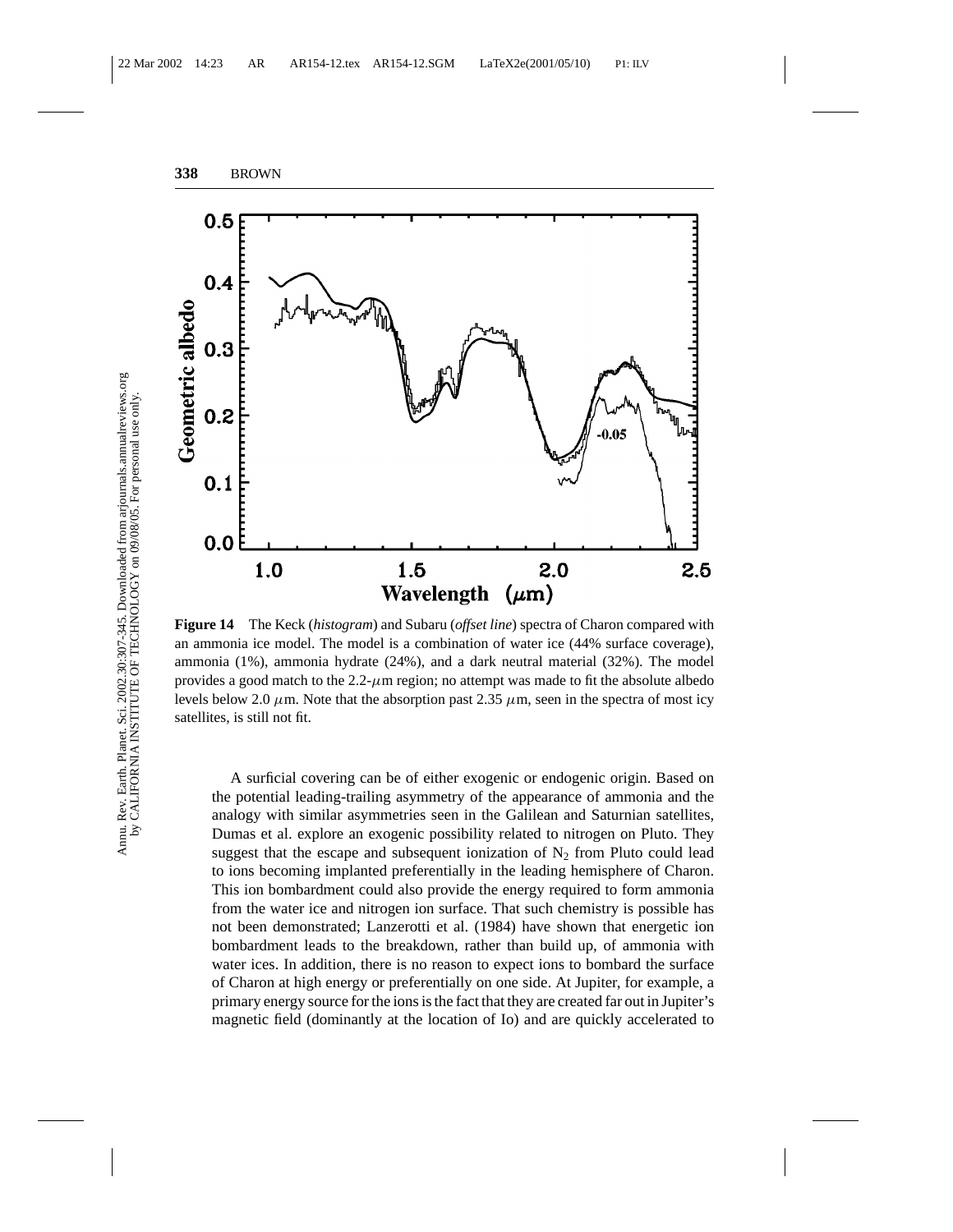corotate with the much more quickly moving magnetic field. These high-energy ions then preferentially bombard the trailing hemispheres of the satellites. On Pluto, in contrast, the ion source would be the planet itself, so little acceleration would need to happen. In addition, Charon orbits Pluto at the same speed as that of Pluto, and thus any magnetic field, rotates. Any ions trapped in the magnetosphere would therefore be going at approximately the same speed as Charon and would neither preferentially bombard one hemisphere nor implant with high energy. Although this mechanism has some appeal because of the large potential source of nitrogen from Pluto, it appears unlikely.

Brown & Calvin suggest an endogenic origin for ammonia. They note that ammonia ices have long been predicted to be an important component of icy satellites in the outer Solar System (Lewis 1971). The discovery by Voyager that even relatively small satellites, with interiors too cold to melt pure ice, have had complex geologic histories led to the realization that ammonia-water mixtures, because of their lower melting temperatures and higher viscosities than pure water, may be responsible for the activity seen on these bodies (Stevenson 1982, Schenk 1991, Kargel et al. 1991, Durham et al. 1993). Both Ariel (Figure 15) and Umbriel, the two satellites most similar in size and albedo to Charon, exhibit a variety of surface geologic units including cratered plains and fault valleys whose floors suggest infilling by erupted and flowing materials similar to terrestrial volcanic flows (Croft & Soderblom 1997). Charon should have experienced similar amounts of accretional heating in the past, in addition to any extra heating from tidal evolution of the Pluto-Charon system, so similar geological activity on this body is expected. The detection of ammonia ices on Charon would suggest that such ices play an important role in geological activity on icy bodies in the outer Solar System.

The major difficulties faced by the volcanic scenario are (*a*) that ammonia ices are destroyed by irradiation (Lanzerotti et al. 1984), so are not expected to exist on a satellite surface for an extended period of time; and (*b*) ammonia ices have never been detected on any of the other satellites for which they have been hypothesized to have caused geological activity. The apparent radiation destruction of ammonia is an important constraint; if ammonia is not stable in space environments, its apparent spectroscopic identification must be in error. Nonetheless, the same statement can be made about crystalline water, which should not be stable on the surface of Charon. Clearly, the understanding of the stability of ices in the space environment is incomplete, so this constraint should be taken with caution. For example, given the long times available on planetary surfaces, the products of ammonia irradiation possibly eventually recombine to reform the original ammonia.

The second difficulty is that ammonia has not been detected on any of the other icy satellites on which it has been hypothesized to have been an important geological driver. Brown & Calvin show, however, that ammonia ices are sufficiently volatile that they would have long ago evaporated from the surface of any of the icy satellites except for those of Uranus. The highest-quality published spectra of the Uranian satellites (Grundy et al. 1999) have sufficiently low signal-to-noise in the 2.2- $\mu$ m region that the presence of a 2.2- $\mu$ m absorption cannot be determined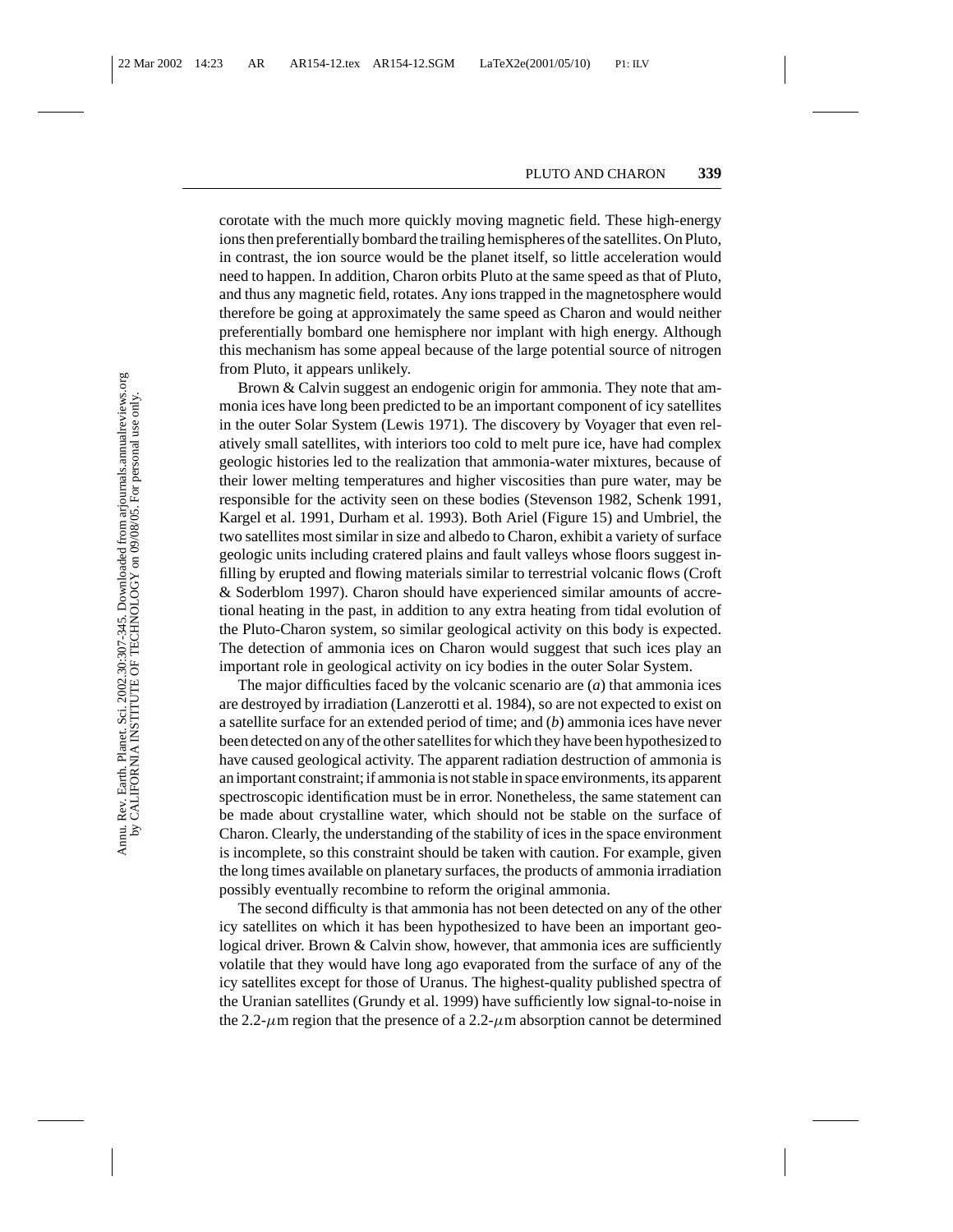

**Figure 15** The surface of Ariel, a satellite of Uranus with size, spectrum, and albedo similar to Charon. The smooth areas inside the large crack systems are hypothesized to be due to ammonia-water cryovolcanic resurfacing. The same processes could have operated on Charon, possibly leading to a similar-looking surface.

(see below). An additional observational priority should be the acquisition of highresolution, high signal-to-noise spectra of the Uranian satellites to allow detailed comparison with the spectrum of Charon.

## **Relationship of Charon to Other Icy Bodies**

This section began with the philosophy that because of its formation in the lowpressure solar nebula, Charon should be more like the dark KBOs in composition than the icy satellites. Spectroscopically, however, the opposite appears to be true.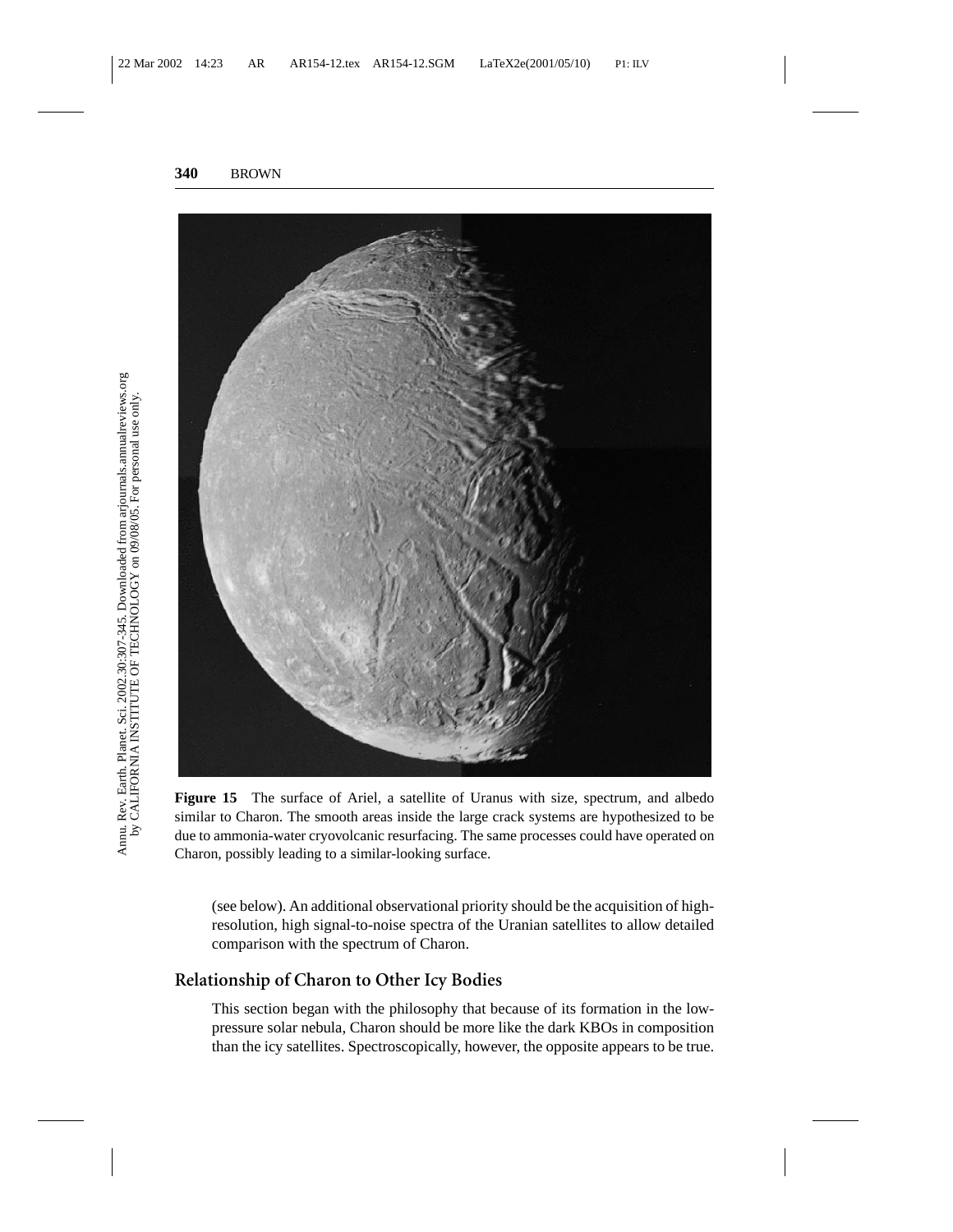

**Figure 16** A comparison of the spectra of three like-sized bodies: Charon (Brown & Calvin 2000), Ariel (Grundy et al. 1999), and the large KBO Varuna (unpublished data of M. E. Brown). The two icy satellites are similar in absolute albedo level and in water ice absorption level. The KBO is significantly darker, with an essentially featureless spectrum.

Figure 16 compares the reflection spectra of Charon, Ariel, and the KBO (20000) Varuna, all of which are approximately the same size. The spectrum of Ariel is a close match in both features and albedo level to that of Charon. The spectrum of Varuna is featureless and significantly darker. For many years speculation has suggested that as KBOs approach the size of Charon they should begin to approach the spectrum and albedo of Charon also, but the features of Varuna clearly dash these expectations.

KBOs are thought to be dark because of the darkening of organic ices exposed to irradiation (similar to that discussed above for tholins; Strazzulla & Palumbo 1998). But the icy satellites have been exposed to an irradiation environment similar to that of the Kuiper belt, so why are they bright? Presumably, the answer lies in the different chemistry in the satellite-forming nebula discussed above. The elevated temperatures and pressures must have removed whatever organic components are responsible for darkening, allowing the icy satellites to stay bright even under irradiation. Why, then, is Charon, which presumably formed in regions similar to those in which KBOs formed, also bright? The only reasonable hypothesis seems to be that the heat generated in the Charon-forming collision was sufficient to remove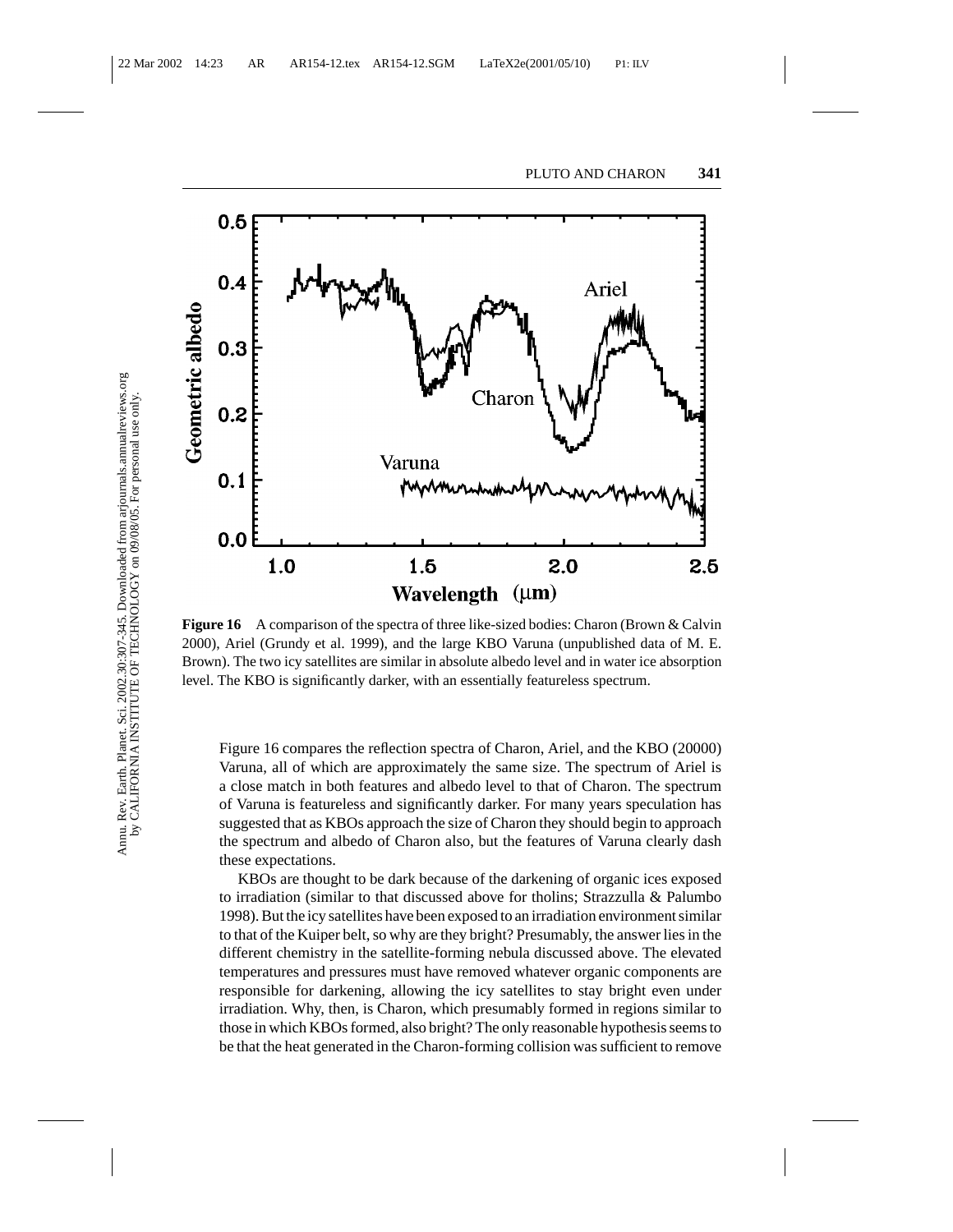those same darkening agents on Charon. This hypothesis predicts that other binary KBOs formed in catastrophic collisions should have similarly elevated albedos.

These conclusions come mainly from the albedo measurements of one large KBO. Clearly, measurement of a significant sample of KBO albedos should be a high priority for understanding the chemistry of the outer solar system and the relationship of Charon and the icy satellites to the KBOs.

### **OUTSTANDING QUESTIONS**

Many questions remain relating to the topics covered above:

- What processes, other than resonance capture, operated in the early outer Solar System and gave Pluto and the KBOs their large eccentricities and inclinations?
- What mechanism was mainly responsible for clearing out the Solar System; erosion or dynamics (or something else)? How many Pluto-sized bodies existed in the early Solar System? Do any others still exist?
- Can simulations that include the three main compositional units reproduce the observations of seasonal variation on Pluto?
- How do the bright and dark spots relate to spectroscopic compositional units? How much does the surface change? Do long-lived  $N_2$  deposits exist near the equator? Do  $N_2$  deposits still survive in the southern region?
- What is the surface composition of Charon? How is it spatially distributed?
- Why is outer Solar System surface water ice in crystalline form?
- Do ammonia ices exist on other satellites? Are they stable against irradiation?
- Why is Charon bright and like-sized KBOs dark? What is the distribution of KBO albedos?

Answers to these questions are within reach of the current generation of Pluto explorers and will provide insights and answers to questions of the formation, seasonal variability, and composition of Pluto and Charon.

#### **Visit the Annual Reviews home page at www.annualreviews.org**

#### **LITERATURE CITED**

- Bird MK, Huchtmeier WK, Gensheimer P, Wilson TL, Janardhan P, Lemme C. 1997. Radio detection of ammonia in comet Hale-Bopp. *Astron. Astrophys.* 325:L5–8
- Brown ME. 2001. The inclination distribution of the Kuiper belt. *Astron. J.* 121:2804– 14
- Brown ME, Calvin WM. 2000. Evidence

for crystalline water and ammonia ices on Pluto's satellite Charon. *Science* 287:107–  $\Omega$ 

- Brown RH, Cruikshank DP. 1997. Determination of the composition and state of icy surfaces in the outer solar system. *Annu. Rev. Earth Planet. Sci.* 25:243–77
- Buie MW, Cruikshank DP, Lebofsky LA,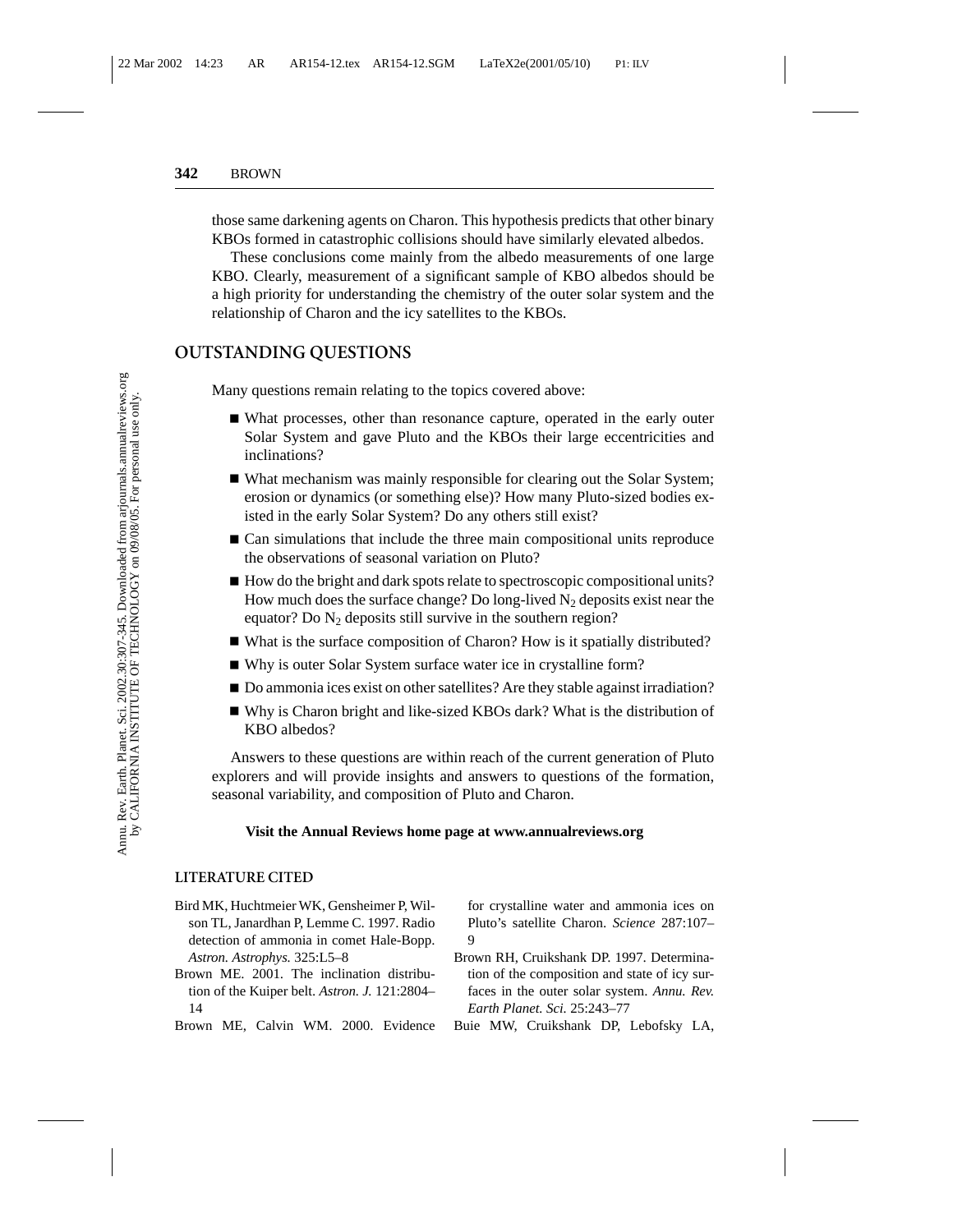Tedesco EF. 1987. Water frost on Charon. *Nature* 329:522–23

- Buie MW, Fink U. 1987. Methane absorption variations in the spectrum of Pluto. *Icarus* 70:483–98
- Buie MW, Grundy WM. 2000. The distribution of physical state of H2O on Charon. *Icarus* 148:324–39
- Buie MW, Tholen DJ, Horne K. 1992. Albedo maps of Pluto and Charon—initial mutual event results. *Icarus* 98:211–27
- Buie MW, Young EF, Binzel RP. 1997. Surface appearance of Pluto and Charon. See Stern & Tholen 1997, pp. 269–94
- Christy JW. 1978. *IAU Circ*. No. 3241
- Cohen CJ, Hubbard EC. 1965. Librations of the close approaches of Pluto to Neptune.*Astron. J.* 70:10–13
- Croft SK, Soderblom LA. 1991. Geology of Uranian satellites. In *Uranus*, ed. J Bergstralh, E Miner, M Matthews. Tucson: Univ. Ariz. Press. 561 pp.
- Cruikshank DP, Pilcher CD, Morrison D. 1976. Pluto: evidence for methane frost. *Science* 194:835–37
- Cruikshank DP, Roush TL, Bartholomew NJ, Geballe TR, Pendleton YJ, et al. 1998. The composition of Centaur 5146 Pholus. *Icarus* 135:389–407
- Cruikshank DP, Roush TL, Moore JM, Sykes M, Owen TC, et al. 1997. The surface of Pluto and Charon. See Stern & Tholen 1997, pp. 221–68
- Cruikshank DP, Roush TL, Owen TC, Geballe TR, de Bergh C, et al. 1993. Ices on the surface of Triton. *Science* 261:742–45
- Douté S, Schmitt B, Quirico E, Owen TC, Cruikshank DP, et al. 1999. Evidence for methane segregation at the surface of Pluto. *Icarus* 142:421–44
- Drish WF, Harmon R, Marcialis RL, Wild W. 1995. Images of Pluto generated by matrix lightcurve inversion. *Icarus* 113:360–86
- Dumas C, Terrile RJ, Brown RH, Schneider G, Smith BA. 2001. Hubble Space Telescope NICMOS spectroscopy of Charon's leading and trailing hemispheres. *Astron. J.* 121:1163–70
- Duncan NJ, Levison HF, Budd SM. 1995. The dynamical structure of the Kuiper belt. *Astron. J.* 110:3073–94
- Durham WB, Kirby SH, Stern LA. 1993. Flow of ices in the ammonia-water system. *J. Geophys. Res.* 98:17667–82
- Elliot JL, Dunham EW, Bosh AS, Slivan SM, Young LA, et al. 1989. Pluto's atmosphere. *Icarus* 77:148–70
- Fink U, Sill GT. 1982. The infrared spectral properties of frozen volatiles. In *Comets*, ed. L Wilkening. Tucson: Univ. Ariz. Press. 172 pp.
- Gomes RS. 2000. Planetary migration and plutino orbital inclinations.*Astron. J.* 120:2695– 707
- Grundy WM, Buie MW. 2001. Distribution and evolution of  $CH_4$ ,  $N_2$ , and CO ices on Pluto's surface: 1995 to 1998. *Icarus.* 2: 248–63
- Grundy WM, Buie MW, Stansberry JA, Spencer JR, Schmitt G. 1999. Near-infrared spectra of icy outer Solar System surfaces: remote determination of H2O ice temperatures. *Icarus* 132:536–49
- Grundy WM, Fink U. 1996. Synoptic CCD spectrophotometry of Pluto over the past 15 years. *Icarus* 124:329–43
- Grundy WM, Schmitt B. 1998. The temperature-dependent near-infrared absorption spectrum of hexagonal H2O ice. *J. Geophys. Res.* 103:25809–22
- Hahn JM, Malhotra R. 1999. Orbital evolution of planets embedded in a planetesimal disk. *Astron. J.* 117:3041–53
- Hansen C, Paige DA. 1996. Seasonal nitrogen cycles on Pluto. *Icarus* 120:247–65
- Hapke B. 1993. *Theory of Reflectance and Emittance Spectroscopy*. New York: Cambridge Univ. Press
- Hubbard WB, Hunten DM, Deiters SW, Hill KM, Watson RD. 1988. Occultation evidence for an atmosphere on Pluto. *Nature* 336:452– 54
- Jenniskens P, Blake DF, Kouchi A. 1998. Amorphous water ice. A solar system material. In *Solar System Ices*, ed. B Schmitt, C de Bergh, M Festou. Dordrecht: Kluwer. 139 pp.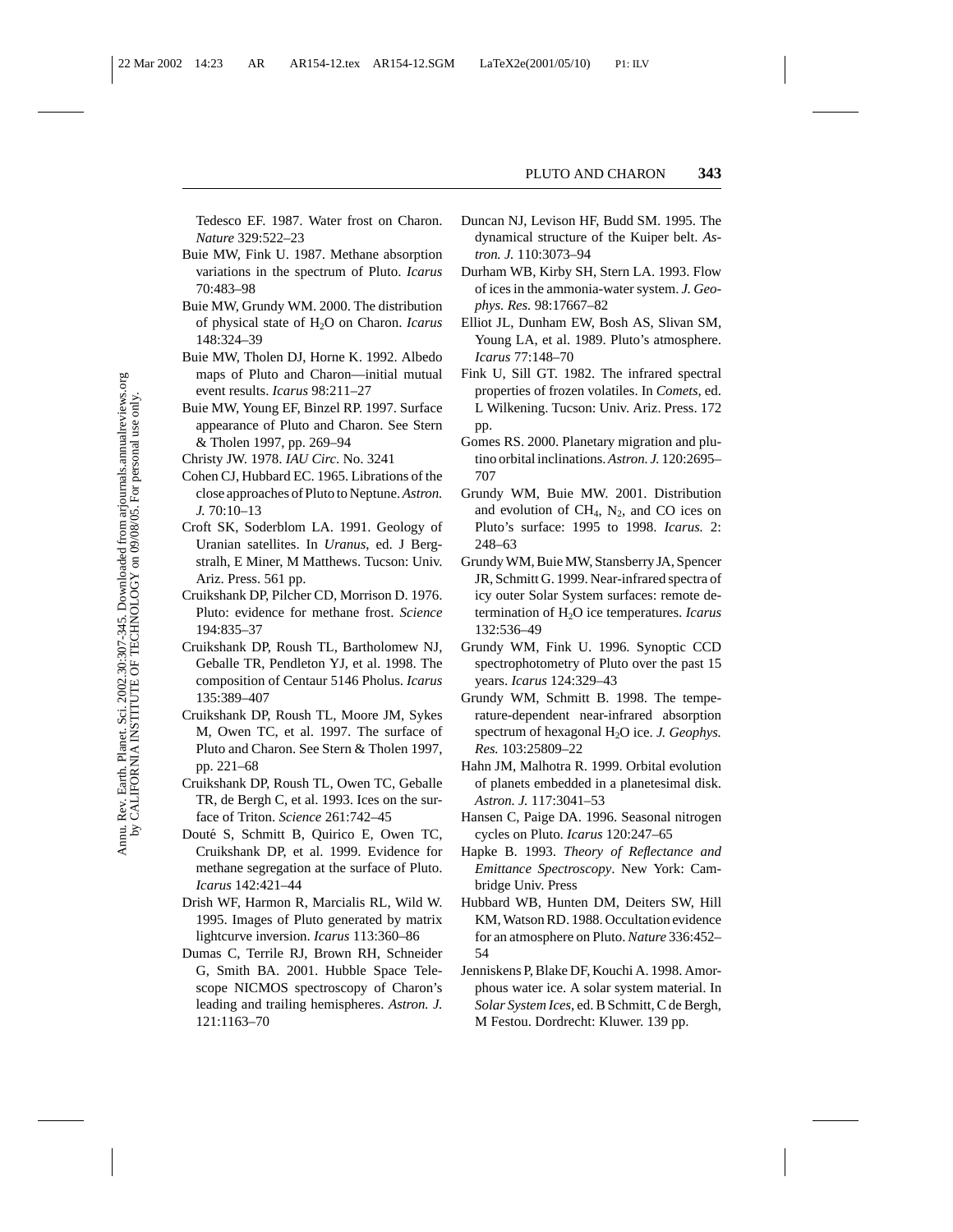- Jewitt D. 1999. Kuiper belt objects. *Annu. Rev. Earth Planet. Sci.* 27:287–312
- Jewitt D, Aussel H, Evans A. 2001. The size and albedo of the Kuiper-belt object (20000) Varuna. *Nature* 411:446–47
- Kargel JS, Croft SK, Lunine JI, Lewis JS. 1991. Rheological properties of ammoniawater liquids and crystal-liquid slurries Planetological applications. *Icarus* 89:93– 112
- Kenyon SJ, Luu JX. 1998. Accretion in the early Kuiper Belt. I. Coagulation and velocity evolution. *Astron. J.* 115:2136–60
- Kenyon SJ, Luu JX. 1999. Accretion in the early Kuiper Belt. II. Fragmentation. *Astrophys. J.* 118:1101–19
- Khare BN, Sagan C, Arakawa ET, Suits F, Callcott TA, Williams MW. 1984. Optical constants of organic tholins produced in simulated Titanian atmosphere: from soft X-ray to microwave frequencies. *Icarus* 60:127–37
- Kouchi A, Kuroda T. 1990. Amorphization of cubic ice produced by ultraviolet-irradiation. *Nature* 344:134–35
- Lanzerotti LJ, Brown WL, Marcantonia KJ, Johnson RE. 1984. Production of ammoniadepleted surface-layers on the Saturnian satellites by ion sputtering. *Nature* 312:139– 40
- Lellouch E, Laureijs R, Schmitt B, Quirico E, de Berg C, et al. 2000. Pluto's non-isothermal surface. *Icarus* 147:220–50
- Lewis JS. 1971. Satellites of the outer planets: their physical and chemical nature. *Icarus* 15:174–80
- Lissauer JJ, Pollack JB, Wetherill GW, Stevenson DJ. 1995. Formation of the Neptune system. In *Neptune and Triton*, ed. D Cruikshank.Tucson: Univ. Ariz. Press. 37 pp.
- Lissauer JJ, Stewart GR. 1993. Growth of planets from planetesimals. In *Protostars and Planets III*, ed. E Levy, J Lunine. Tucson: Univ. Ariz. Press. 1061 pp.
- Malhotra R. 1993. The origin of Pluto's peculiar orbit. *Nature* 365:819–21
- Malhotra R. 1995. The origin of Pluto's orbit implications for the solar-system beyond Neptune. *Astron. J.* 110:420–29
- Malhotra R. 1998. Pluto's inclination excitation by resonance sweeping. *Lunar Planet. Sci. Conf.* 29:1476–77
- Malhotra R, Williams JG. 1997. Pluto's heliocentric orbit. See Stern & Tholen 1997, pp. 127–58
- Marcialis RL. 1988. A two-spot model for the surface of Pluto. *Astron. J.* 95:941–47
- Marcialis RL, Lebofsky LA. 1991. CVF spectrophotemetry of Pluto—correlation of composition with albedo. *Icarus* 89:255–63
- Marcialis RL, Rieke GH, Lebofsky LA. 1987. The surface composition of Charon—tentative identification of water ice. *Science* 237: 1349–51
- McCord TB, Hansen GB, Matson DL, Johnson TV, Crowley JK, et al. 1999. Hydrated salt minerals on Europa's surface from the Galileo near-infrared mapping spectrometer (NIMS) investigation. *J. Geophys. Res.* 104:11827–51
- Morbidelli A, Valsecchi GB. 1997. Neptune scattered planetesimals could have sculpted the primordial Edgeworth-Kuiper belt. *Icarus* 128:464–68
- Nakamura R, Sumikawa S, Ishiguro M, Mukai T, Iwamuro F, et al. 2000. Subaru infrared spectroscopy of the Pluto-Charon system. *Publ. Astron. Soc. Jpn.* 52:551–56
- Owen TC, Roush TL, Cruikshank DP, Elliot JL, Young LA, et al. 1993. Surface ices and the atmospheric composition of Pluto. *Science* 261:745–48
- Petit JM, Morbidelli A, Valsecchi GB. 1999. Large scattered planetesimals and the excitation of the small body belts. *Icarus* 141:367– 87
- Prinn RG. 1993. Chemistry and evolution of gaseous circumstellar disks. In *Protostars and Planets III*, ed. E Levy, J Lunine. Tucson: Univ. Ariz. Press. 1005 pp.
- Roush TL. 1994. Charon—more than water ice. *Icarus* 108:243–54
- Quirico E, Schmitt B. 1997. A spectroscopic study of CO diluted in  $N^{-2}$  ice: applications for Triton and Pluto. *Icarus* 128:181–88
- Quirico E, Schmitt B, Bini R, Salvi PR. 1996. Spectroscopy of some ices of astrophysical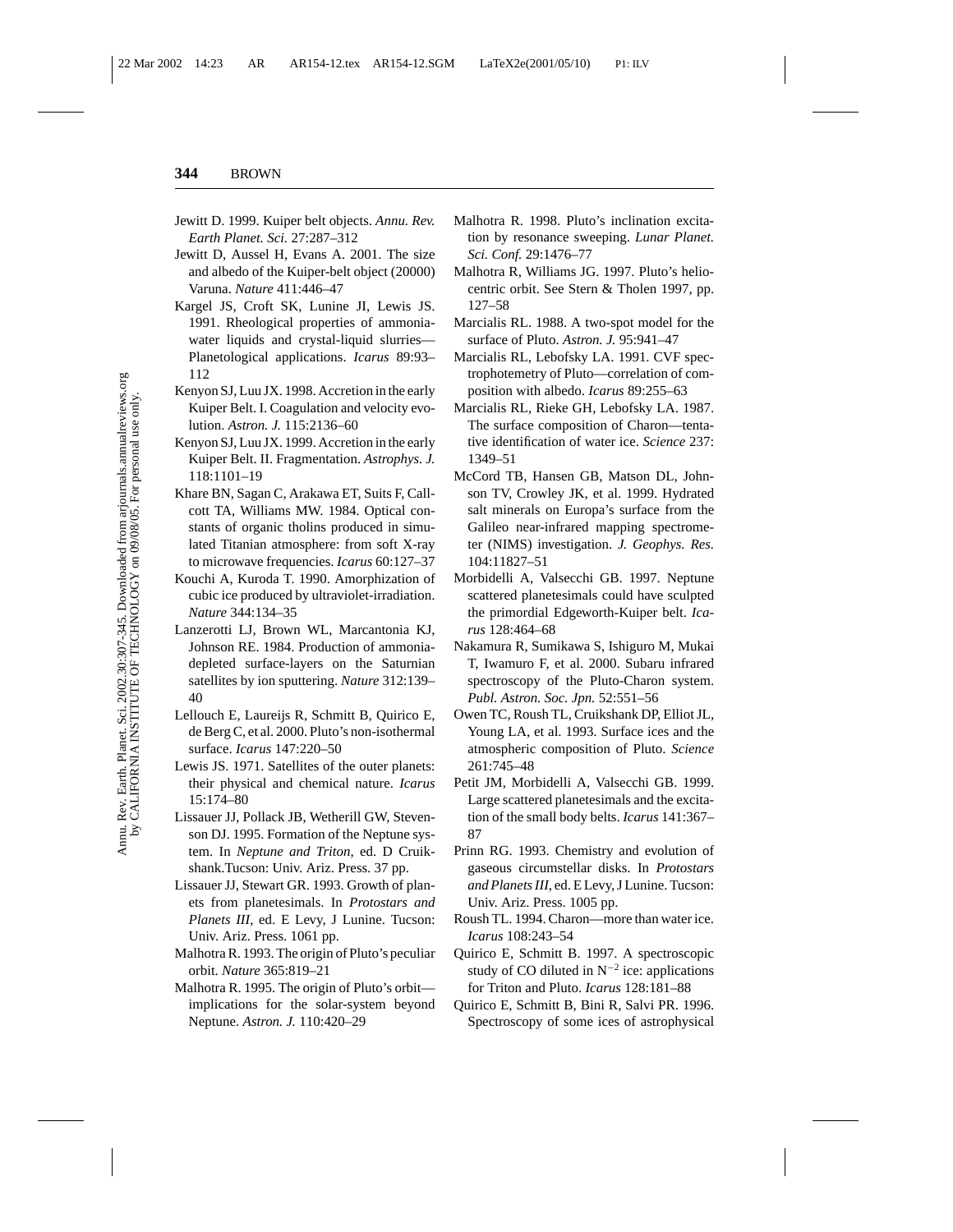interest:  $SO_2$ ,  $N^{-2}$ , and  $N^{-2}$ :CH<sub>4</sub> mixtures. *Planet. Space. Sci.* 44:973–86

- Schenk PM. 1991. Fluid volcanism on Miranda and Ariel—flow morphology and composition. *J. Geophys. Res.* 96:1887–906
- Spencer JR, Buie MW, Bjoraker GL. 1990. Solid methane on Triton and Pluto—3  $\mu$ m to 4 µm spectrophotometry. *Icarus* 88:491– 96
- Spencer JR, Stansberry JA, Trafton LM, Young EF, Binzel RP, Croft SK. 1997. Volatile transport, seasonal cycles, and atmospheric dynamics on Pluto. See Steern & Tholen 1997, pp. 435–74
- Stern SA. 1991. On the number of planets in the outer solar-system—evidence of a substantial population of 1000 km bodies.*Icarus* 90:271–81
- Stern SA. 1992. The Pluto-Charon system. *Ann. Rec. Astron. Astrophys.* 30:185–233
- Stern SA. 1995. Collisional time scales in the Kuiper disk and their implications. *Astron. J.* 110:856–68
- Stern SA. 1996. On the collisional environment, accretion time scales, and architecture of the massive, primordial Kuiper belt. *Astron. J.* 112:1203–11
- Stern SA, Buie MW, Trafton LM. 1997a. HST high-resolution images and maps of Pluto. *Astron. J.* 113:827–35
- Stern SA, Colwell JE. 1997a. Accretion in the Edgeworth-Kuiper Belt: forming 100–1000 km radius bodies at 30 AU and beyond. *Astron. J.* 114:841–62
- Stern SA, Colwell JE. 1997b. Collisional erosion in the primordial Edgeworth-Kuiper Belt and the generation of the 30–50 AU Kuiper gap. *Astrophys. J.* 490:879–93
- Stern SA, McKinnon WB, Lunine JI. 1997b. On the origin of Pluto, Charon, and the Pluto-Charon binary. See Stern & Tholen 1997, pp. 605–64
- Stern SA, Tholen DJ, eds. 1997. *Pluto and Charon*. Tucson: Univ. Ariz. Press. 729 pp.
- Stevenson DJ. 1982. Volcanism and igneous processes in small icy satellites. *Nature* 298: 142–44
- Strazzulla G, Palumbo ME. 1998. Evolution of icy surfaces: an experimental approach. *Planet. Space Sci.* 46:1339–48
- Trafton LM, Hunten DM, Zahnle KJ, McNutt RL. 1997. Escape processes at Pluto and Charon. See Stern & Tholen 1997, pp. 475– 522
- Trafton LA, Stern SA. 1996. Rotationally resolved spectral studies of Pluto from 2500 to 4800 angstrom obtained with HST. *Astron. J.* 112:1212–24
- Walker MF, Hardie RH. 1955. A photometric determination of the rotational period of Pluto. *Publ. Astron. Soc. Pac.* 67:224–31
- Young EF, Binzel RP, Crane K. 2001. A twocolor map of Pluto's sub-Charon hemisphere. *Astron. J.* 121:552–61
- Young EF, Galdamez K, Buie MW, Binzel RP, Tholen DJ. 1999. Mapping the variegated surface of Pluto. *Astron. J.* 117:1063– 76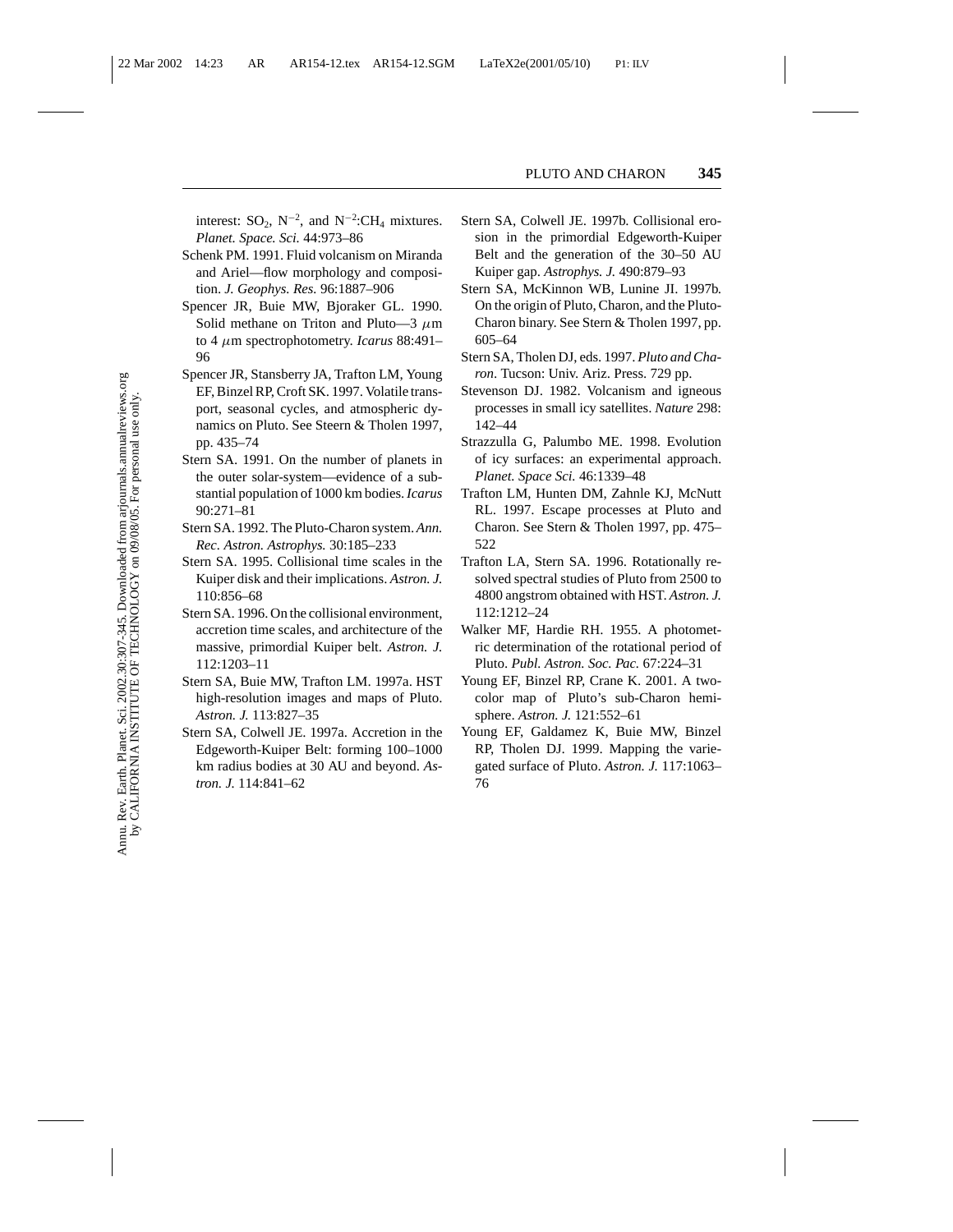# **CONTENTS**

| Frontispiece-Vladimir Keilis-Borok                                                                                          | xvi          |
|-----------------------------------------------------------------------------------------------------------------------------|--------------|
| EARTHQUAKE PREDICTION: STATE-OF-THE-ART AND EMERGING<br>POSSIBILITIES, Vladimir Keilis-Borok                                | $\mathbf{1}$ |
| MODELING COMPLEX, NONLINEAR GEOLOGICAL PROCESSES,<br>Greg A. Valentine, Dongxiao Zhang, and Bruce A. Robinson               | 35           |
| DATING THE TIME OF ORIGIN OF MAJOR CLADES: MOLECULAR<br>CLOCKS AND THE FOSSIL RECORD, Andrew B. Smith and                   |              |
| Kevin J. Peterson                                                                                                           | 65           |
| MODERN INTEGRATIONS OF SOLAR SYSTEM DYNAMICS, A. Morbidelli                                                                 | 89           |
| <b>IMPLICATIONS OF EXTRASOLAR PLANETS FOR UNDERSTANDING</b><br>PLANET FORMATION, Peter Bodenheimer and D.N.C. Lin           | 113          |
| SCALING OF SOIL MOISTURE: A HYDROLOGIC PERSPECTIVE,<br>Andrew W. Western, Rodger B. Grayson, and Günter Blöschl             | 149          |
| STREAMFLOW NECESSARY FOR ENVIRONMENTAL MAINTENANCE,<br>Peter J. Whiting                                                     | 181          |
| PETROLOGY OF SUBDUCTED SLABS, Stefano Poli and Max W. Schmidt                                                               | 207          |
| GEODYNAMO SIMULATIONS-HOW REALISTIC ARE THEY?,<br>Gary A. Glatzmaier                                                        | 237          |
| MODERN IMAGING USING SEISMIC REFLECTION DATA, Michael C.<br>Fehler and Lianjie Huang                                        | 259          |
| PRELUDE TO THE CAMBRIAN EXPLOSION, James W. Valentine                                                                       | 285          |
| PLUTO AND CHARON: FORMATION, SEASONS, COMPOSITION,                                                                          |              |
| Michael E. Brown                                                                                                            | 307          |
| <b>GEOLOGIC STRUCTURE OF THE UPPERMOST OCEANIC CRUST CREATED</b><br>AT FAST-TO INTERMEDIATE-RATE SPREADING CENTERS,         |              |
| Jeffrey A. Karson                                                                                                           | 347          |
| VOLCANOES, FLUIDS, AND LIFE AT MID-OCEAN RIDGE SPREADING<br>CENTERS, Deborah S. Kelley, John A. Baross, and John R. Delaney | 385          |
| MANTLE MIXING: THE GENERATION, PRESERVATION, AND<br>DESTRUCTION OF CHEMICAL HETEROGENEITY, Peter E. van Keken,              |              |
| Erik H. Hauri, and Chris J. Ballentine                                                                                      | 493          |